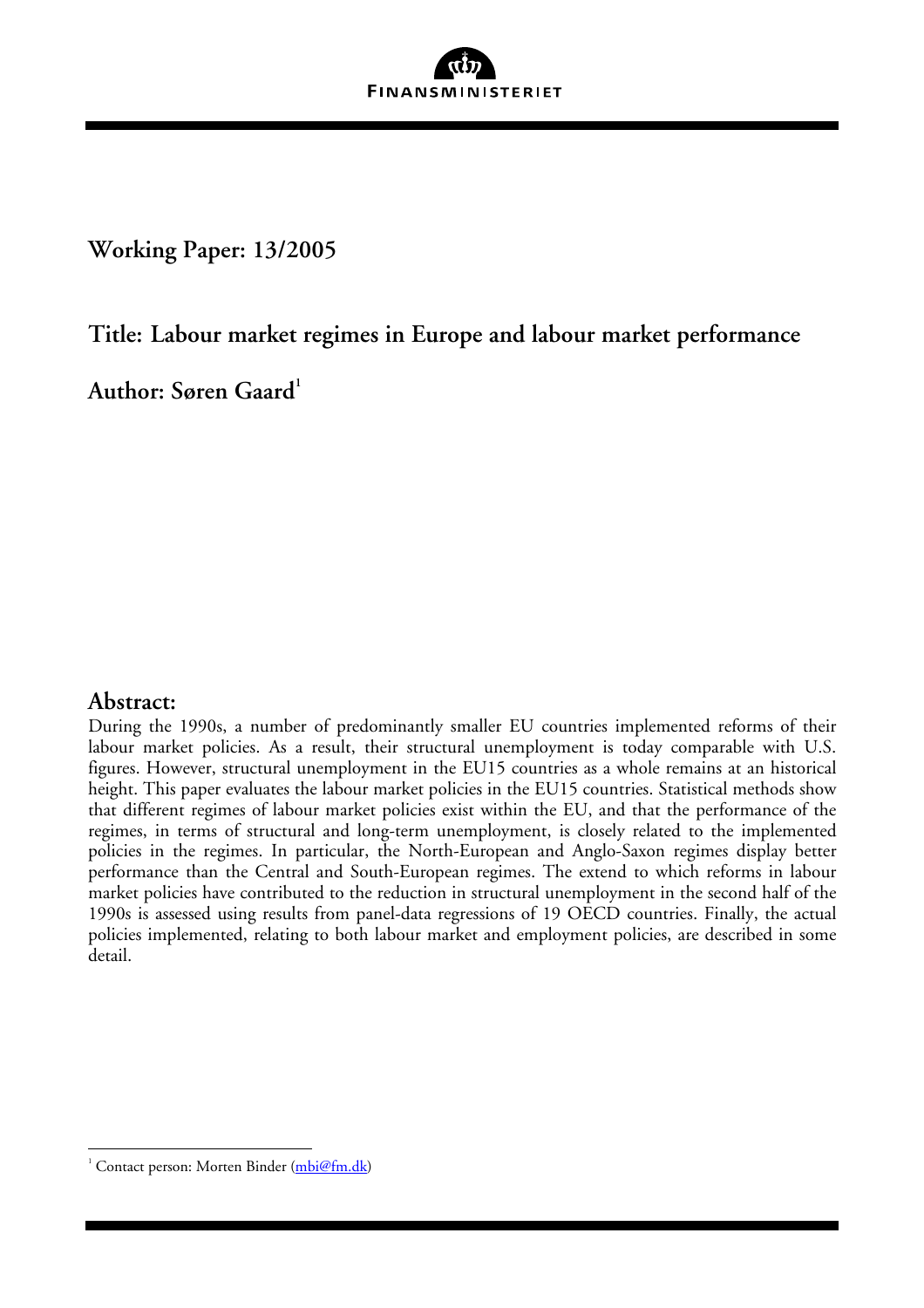# **1. Introduction**

During the 1990s unemployment was reduced to low levels in a number of, primarily smaller, EU countries, while unemployment remained at historical heights in a number of larger EU countries, see section 2.

The substantial variation in structural unemployment across European countries can be ascribed to differences in labour market policies and other institutions such as tax systems and the organization of wage negotiations as well as the competitive pressure in product markets.

High unemployment compensation tends to increase structural unemployment, but the quantitative effects depend on other policies. For example, active labour market policies (ALMP), strict requirements for availability for work on unemployed, strict eligibility requirements, and low costs of hiring and firing tend to reduce structural unemployment and may counterbalance the effects of a high unemployment compensation, see section 3.

Some EU-countries pursue similar labour market policies. Using statistical methods, the EU15 countries may be subdivided into four regimes according to their actual policies.

The *North-European* regime (A) counts Denmark, the Netherlands and Sweden. In these countries unemployment benefits are high, but disincentive effects from generous benefits are counterbalanced by active policies, strict rules governing availability for jobs, and low to medium employment protection regulations.

The *Anglo-Saxon* regime (B) counts the United Kingdom and Ireland. Low unemployment benefits, varying expenditures spend on passive on active labour market policies, few demands for availability, and a low level of employment protection characterize this regime.

The *Central-European* regime (C) includes Austria, Belgium, Finland, and Germany. Labour market policies in these countries are for the most relative passive and employment protection is at average European levels. However, the levels of unemployment compensation vary between the countries.

The *South-European* regime (D) includes France, Greece, Italy, Portugal, and Spain. In these countries, employment protection is high and unemployment compensation close to the European average, but labour market policies are passive.

The relative performance of the four regimes is measured by the structural unemployment and longterm unemployment prevailing in the regimes. Structural and long-term unemployment is lowest in the North-European and Anglo-Saxon regimes. The main difference between these regimes is that the countries in regime A use active policies to counterbalance disincentive effects of high unemployment compensation, whereas reasonable incentives are obtained in the regime B countries by means of low replacement rates. The labour market policies in the North-European regime may reflect political preferences for equality and implies higher costs compared to the Anglo-Saxon regime.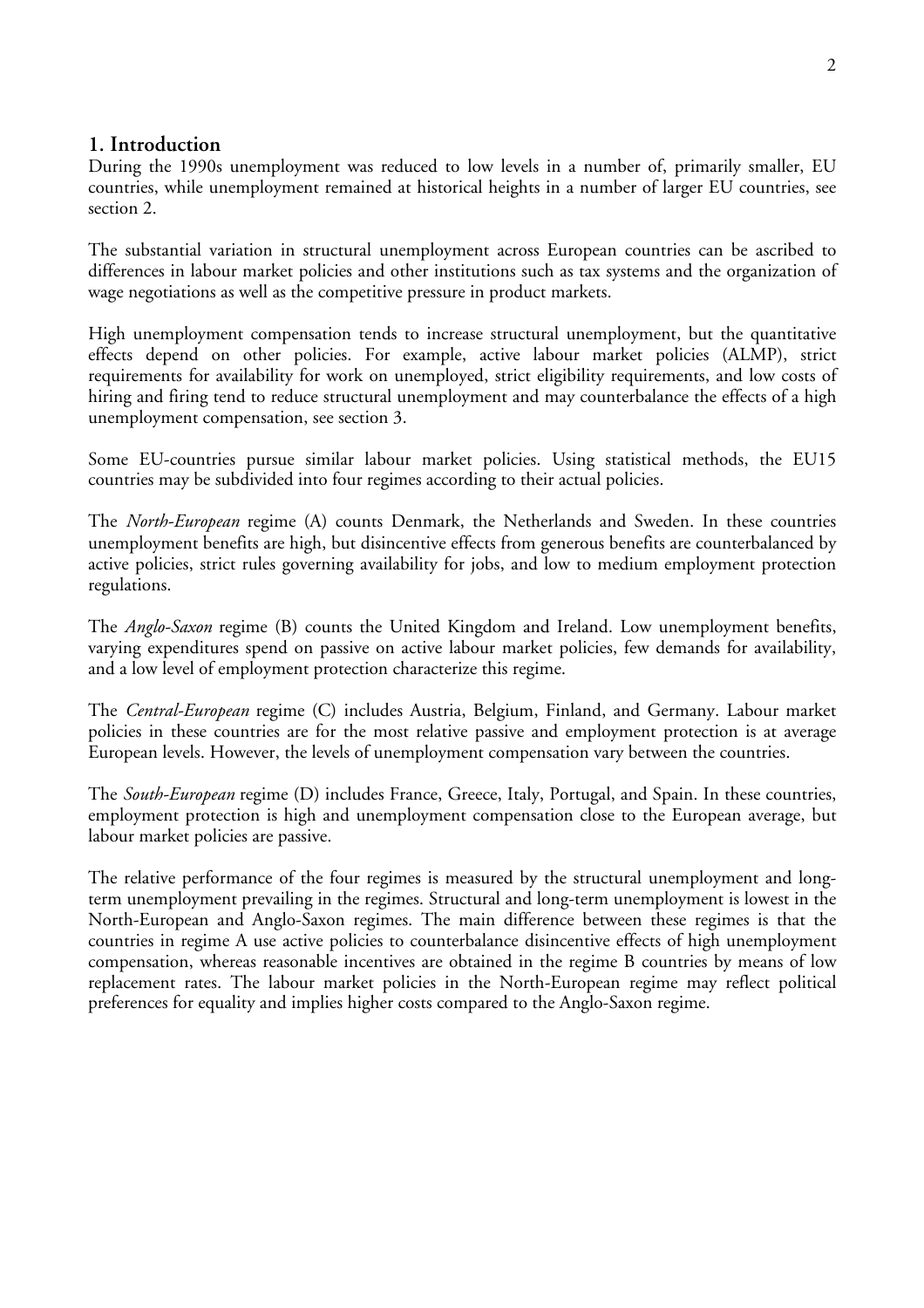## **2. Twenty Years of High Unemployment**

 $\overline{a}$ 

Unemployment was low in Europe during the 1960s and 1970s. After a series of negative supply shocks in the 1970s, unemployment rose to levels above U.S. figures in the mid-80s, *see Figure 1.a*. Unemployment reached an historical height in 1994 but has since been reduced by approximately 3 percentage points. The U.S. unemployment rate was reduced by 3.5 percentage points from 1992 to 2000, when unemployment reached the lowest level in recent decades.

Despite the upward trend in European unemployment until the mid-1990s, the ups and downs have followed the U.S. business cycle with a small lag.

Unemployment has risen the last three years in both Europe and in the United States due to the setback in the world economy. In a number of smaller EU-countries, including Denmark, unemployment was reduced significantly during the second half of the 1990s and is now at U.S. levels or below.

Structural unemployment has been largely unchanged in Europe since the late 1980s, except in a few smaller countries. The reduction in actual unemployment in Europe in the second half of the 1990s has therefore been primarily demand-driven. In the United States, structural unemployment decreased in the first half of the 1980s and again in the second half of the 1990s<sup>[2](#page-2-0)</sup>.

**Figure 1a. Standardized unemployment, 1980- Figure 1b. Structural unemployment, 1980-2003 2003** 



Note: Only West Germany is included in the Euroarea up to and including 1989, while East Germany is included from 1990 and on.<br>Source: Eurostat and OECD, *Main Economic Indicators*. Eurostat and OECD, *Main Economic Indicators*.

Within Europe, there is substantial variation in unemployment. In a number of smaller European countries, including Austria, Denmark, the Netherlands, Portugal, Sweden, and the UK, unemployment is at U.S. level or below, *see Figure 2.a*. High structural unemployment prevails in Central- and South-European countries such as France, Germany, Italy, and Spain.

<span id="page-2-0"></span><sup>2</sup> Other estimates of structural unemployment often display larger reduction in structural unemployment in the U.S. than the estimates from the OECD secretariat, see Ball and Mankiw (2002) and Gordon (1998).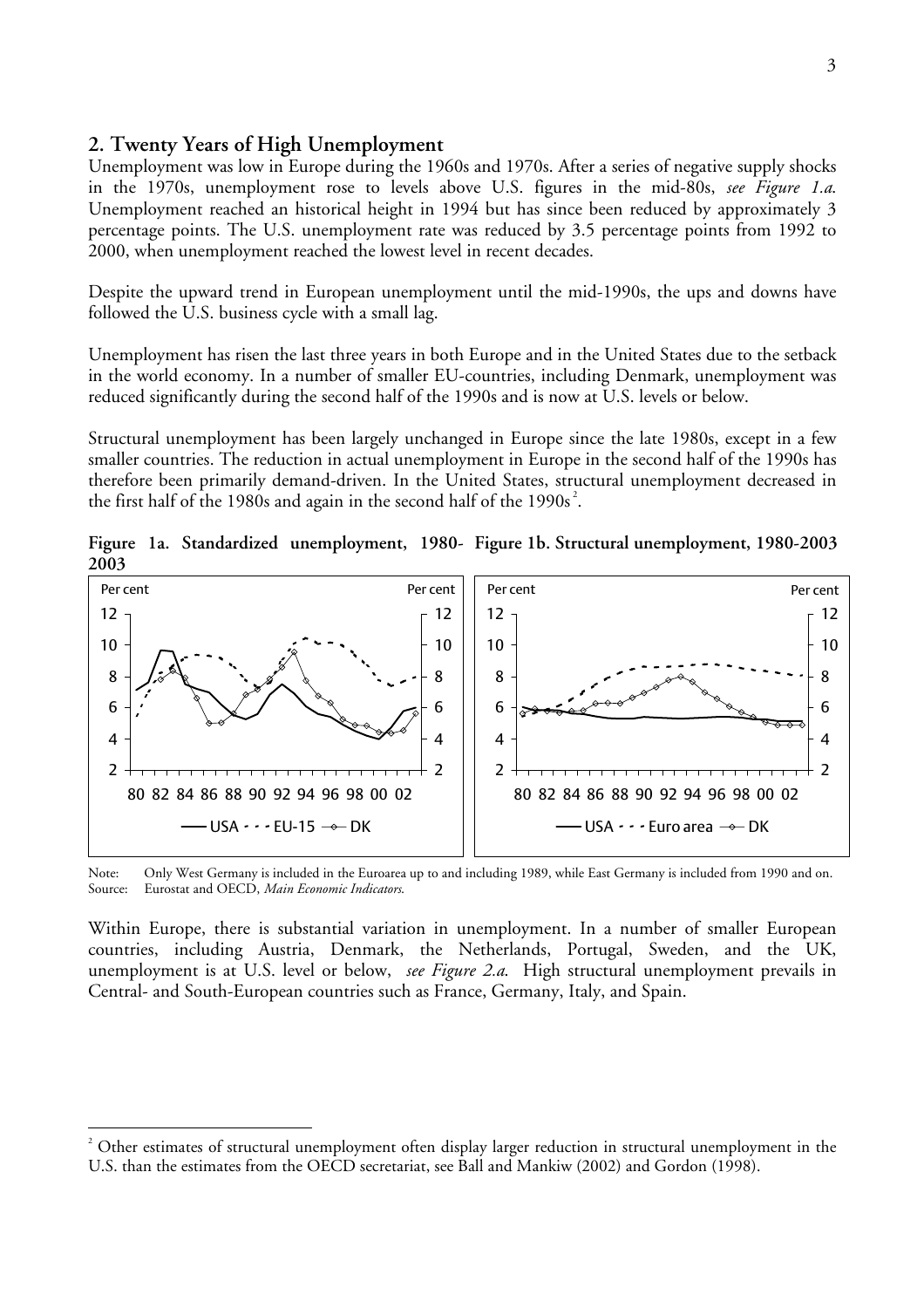

**Figure 2a. Actual and structural unemployment, Figure 2b. Change in actual unemployment 1994- 2003** 

Note: Figures for Italy, Netherlands, Greece and the U.K. refer to 2002. In Figure 2b the change in unemployment is calculated on the basis of 1993 for Austria, Denmark, Netherlands, and United Kingdom, when unemployment peaked in these countries. Source: OECD, *Economic Outlook* and *Main Economic Indicators*.

In most countries actual unemployment is above, but close to, its estimated structural level. The scope for reducing unemployment without an increase in wage inflation when employment picks up is therefore limited.

Spain, Finland and Ireland have reduced actual unemployment markedly, *see Figure 2.b*, but from preceding very high levels of cyclical unemployment. The reduction in structural unemployment in these countries has been more modest, see below.

Unemployment has also been reduced significantly in Denmark, the Netherlands, the United Kingdom and Sweden. In Denmark and the Netherlands, structural reforms in labour market policies have contributed significantly to this reduction.

# **3. Unemployment and Institutions**

The substantial variation in structural unemployment in EU countries is often ascribed to differences in labour market policies, levels of regulation of product markets and employment protection, tax policies, and the determination of wages.

In this paper we find evidence that generous unemployment benefits (both in terms of compensation and duration), passive labour market policies, weak requirements on unemployed for availability for work, requirements for previous employment (eligibility), and strong employment protection regulations all increase structural unemployment.

This is the result of an empirical analysis using a panel of 19 OECD countries over the period 1983-99, *see Table 1*. The qualitative effects of each policy, i.e., the signs of the effects, are determined with fair precision while the quantitative effects are considered more uncertain due to measurement errors, omitted variables bias, and multicollinarity. The measurement errors relate to that the indicators doesn't always describe all aspects of a given policy relevant for job search, that only few observations are available over time for some indicators, and possible difficulties in comparing the indicators between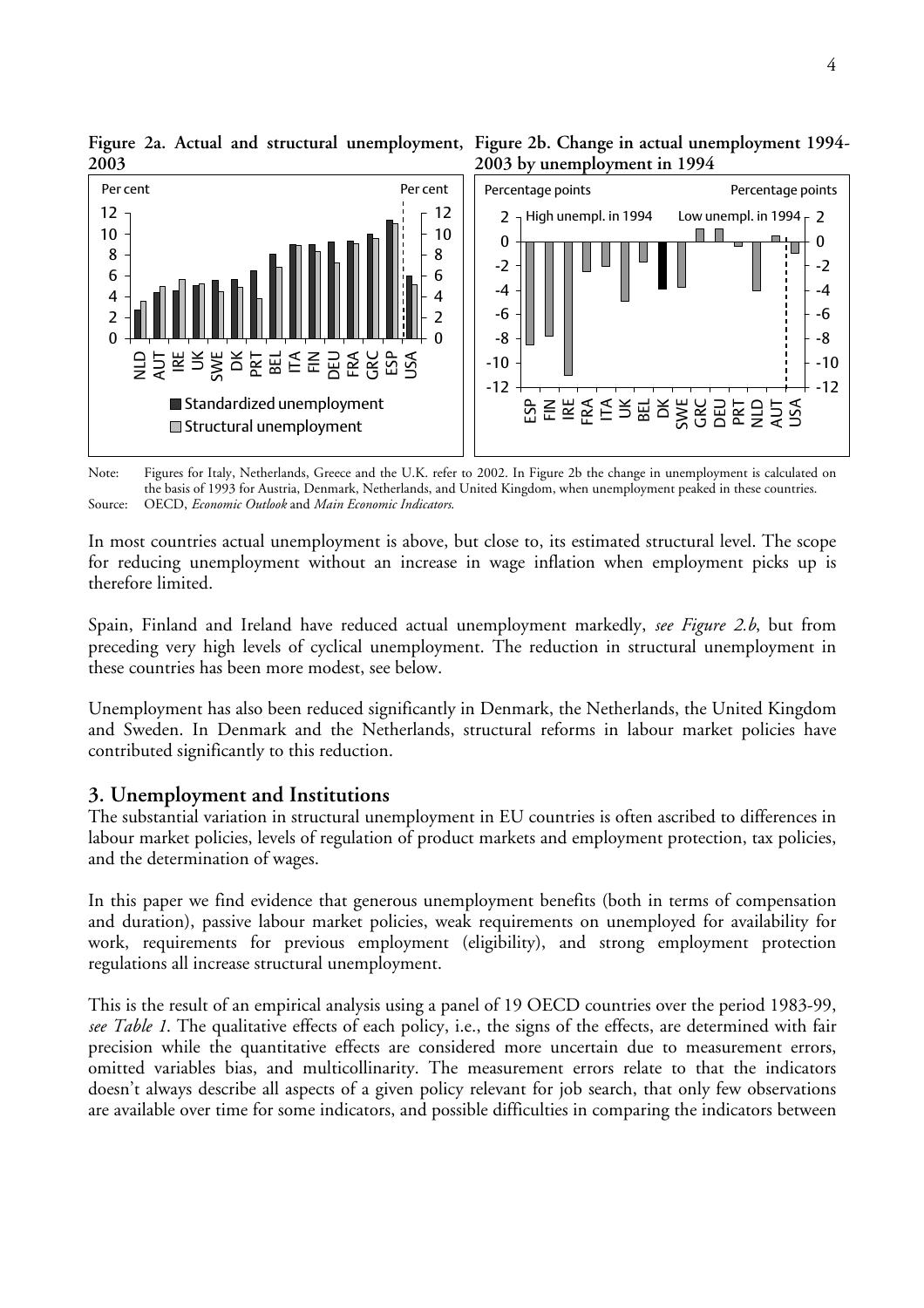countries and over time. Furthermore, the estimated effects are averages over countries, and the estimatesdo not take into account interactions between different labour market policies. $^3$ 

The results indicate that an increase in the average gross replacement rate by 10 percentage points will, on average, increase structural unemployment by approximately 0.5-1.2 percentage points, see Table 1. The adverse effect on unemployment reflects that generous benefits reduce the incentive for job search and increase wage demands. High unemployment benefits may also impede the integration of low-skill workers.

### **Table 1. Effects of labour market policies and institutions on actual and structural unemployment, panel of 19 OECD-countries, 1983-99**

|                                                   | Effect on standardized unemployment rate |                     |  |  |
|---------------------------------------------------|------------------------------------------|---------------------|--|--|
|                                                   | Sign                                     | Effect <sup>1</sup> |  |  |
| More generous (overall) unemployment compensation | $+$ ***                                  | Ca. $0.5-1.5$       |  |  |
|                                                   | $+$ <sup>2)</sup>                        | Ca. $0.5^{2}$       |  |  |
|                                                   | $\div$ **                                |                     |  |  |
|                                                   | $\div$ **                                | Ca. $0.15 - 0.30$   |  |  |
|                                                   | $\div$ *                                 | Ca. 0.5             |  |  |
|                                                   | $+$ *                                    |                     |  |  |
|                                                   | $\div$ ***                               |                     |  |  |
|                                                   | $+$ ***                                  |                     |  |  |
|                                                   | $+$ **                                   |                     |  |  |

Notes: \*\*\*, \*\*, and \* means statistical significance at 1%, 5%, and 10% levels, respectively. The deviation from HP-trend in log of real GDP is included in all estimations as control for business fluctuations, and in some regressions also the real interest rate and country dummies, see Box 5.2 and Appendix C for discussions of the empirical strategy and results.

1) The quantitative effects are only stated for indicators for which the effects have direct interpretation. The figures state the effect on actual unemployment in percentage points by:

i) An increase in the replacement rate of 10 percentage points throughout the benefit period.

ii) An extension of the maximum duration of unemployment by one year.

iii) An increase in the expenditures on ALMP of 1 percentage points GDP per unit of unemployment, corresponding to approximately ½ billion Danish kroners from current Danish policy.

All effects are calculated from Danish policy.

2) The maximum duration of unemployment benefits is found to be insignificant. A possible explanation is that the maximum duration is included implicitly in the OECD indicator for overall unemployment compensation, see Appendix A, and that the effect of increasing the maximum duration of unemployment is measured through the effect of the (overall) replacement rate (first row in the Table).

3) Measured as expenditures per unemployed to the ratio of GDP per person in the labour force, see Box 2.<br>4) The result was derived from an estimated relationship using data over the period1963-99. The indicator

The result was derived from an estimated relationship using data over the period1963-99. The indicator was found not to have statistical significance over the period 1983-99.

Source: Own calculations.

 $\overline{a}$ 

The adverse effects of generous benefits may be counterbalanced by other policies. A short period of maximum benefit entitlement reduces risks of long-term unemployment and may reduce insider's bargaining strength. The adverse effects are also counterbalanced by strict rules for availability for work if they are backed by suitable sanctions, because these measures increase job search activity. More strict conditions for entitlement to benefits, for instance stronger employment conditions, may increase job

iv) Tightening of employment condition by 26 weeks, corresponding to the tightening in Denmark in 1997.

<span id="page-4-0"></span><sup>&</sup>lt;sup>3</sup> The importance of interactions between different policies and institutions has been stressed recently by Nickel *et al.* (2003). For instance, they find that the positive impact on unemployment of taxation is moderated if coordination of wage bargaining is high (the coefficient on the interaction term is negative). However, the interactions that are most relevant for the current paper, namely interactions between labour market policies such as the generosity of unemployment benefits and availability restrictions and/or ALMP, are not easily investigated here, since several of the relevant indicators are included in the regressions as constants over time for technical reasons, *see* Appendix C.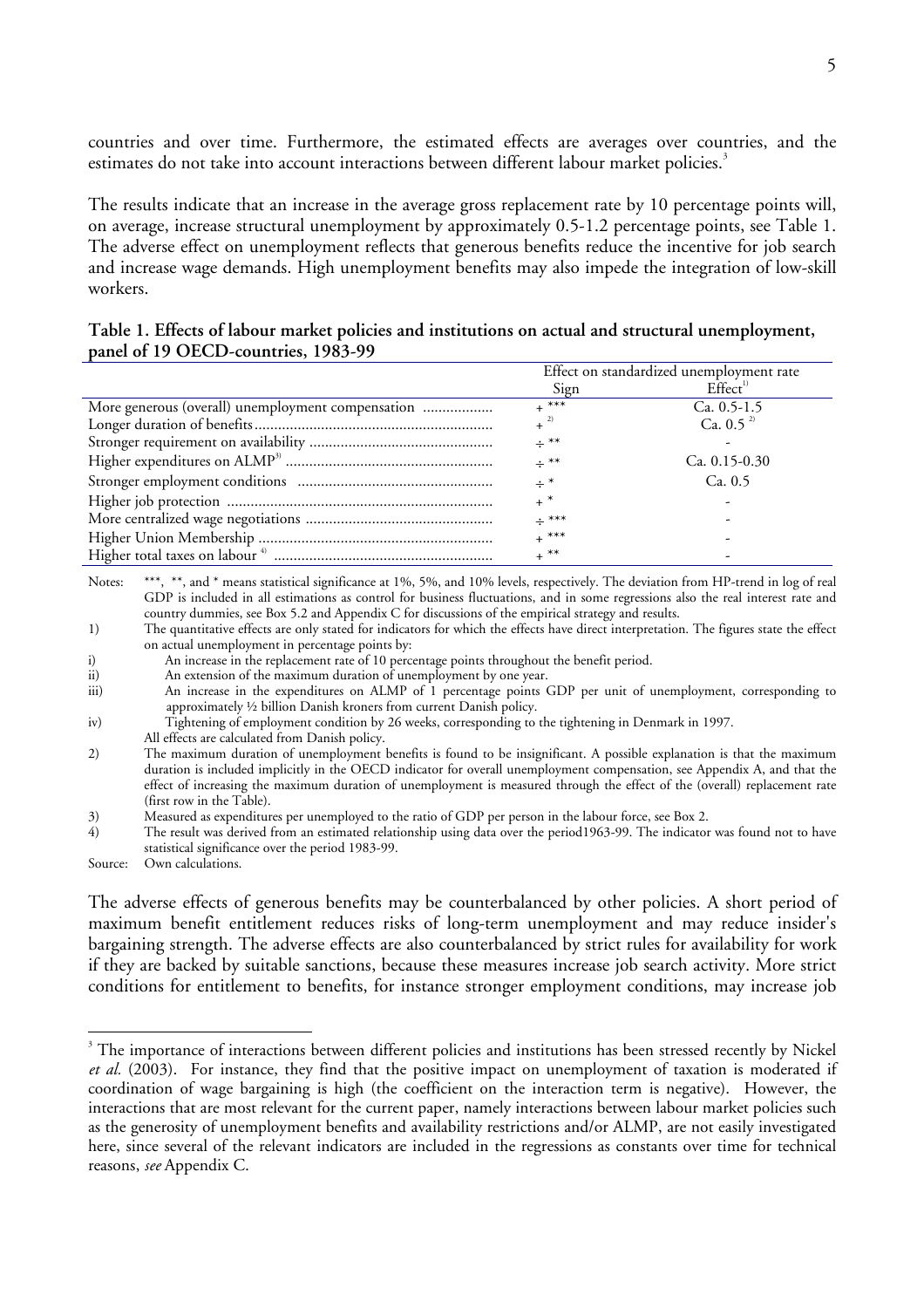search among laid-off workers still in employment, increase geographical and professional mobility, and decrease wage demands.

## **Box 1. Included indicators**

To assess whether differences in labour market policies and institutions can explain differences in unemployment rates among OECD countries, a relationship between the unemployment rates and the policies and institutions has been estimated using a panel of 19 OECD-countries over the period 1983-99. The sample period is confined by available data, in particular information on the generosity of the benefit systems and expenditures on ALMP.

There exist differences between countries that are not explained by the included indicators and might bias the results if not accounted for. These unexplained differences are accounted for by including country-specific constant terms, see Appendix C. The following indicators are included in the analysis, see Appendix A:

*Generosity of unemployment benefits*: OECD-indicator constructed as an average of unemployment compensation rates (gross) for two income levels and three family types over a five-year period. Figures for Denmark have been adjusted, see Appendix A.

*Duration of benefits*: Index constructed from the gross unemployment rates over five years. When the rate does not change over the five year period, the index is 1, while the index is 0 when the duration of unemployment benefit is equal to or less than one year.

*Availability for work requirements*: Index calculated by the Danish Ministry of Finance from survey of OECD countries. The index takes values between 1 and 5, increasing with the strictness of availability requirements.

*Employment conditions*: Index constructed from demands on previous employment as well as contribution conditions. The indicator yields the ratio of the employment condition to the contribution condition.

*Active labour market policy*: Gives the ratio of expenditures on active labour market policies as percentage of GDP to the unemployment rate.

*Employment protection*: Index for the ranking of countries on strictness of employment protection.

*Product market regulation*: Index constructed by the OECD for the degree of regulation of product markets. The index is increasing in the strictness of the regulation.

*Total taxes on labour*: The sum of the payroll tax rate, the income tax rate, and the consumption tax rate.

*Wage negotiations*: Index for the co-ordination of wage negotiations. Takes values from 1 to 3, with 3 indicating centralized negotiations and 1 decentralized.

*Union membership*: Number of union members to employed workers.

*Business cycle*: Deviations from HP-trend of log of real GDP ( $\lambda = 100$ ).

The evidence reported in Table 1 also indicates that active labour market policies reduce structural unemployment and may thereby limit the adverse effects of generous unemployment benefits, *see Figure 3.a*. According to the point estimates, an increase in spending on ALMP by 1 percent of GDP per unemployed may reduce structural unemployment by approximately 0,1-0,2 percentage points.

The effectiveness of active policies in reducing structural unemployment is probably larger in countries with high replacement rates, since the need to test availability for work and to improve job search by other measures is larger in these countries.

The expenditure-based indicator for ALMP yields only a very simplified description of the various effects that may be attributed to ALMP, including behavioural effects, human capital effects, etc. Furthermore, the indicator does not discriminate between the various activation measures. For example, evidence shows that private job placement has the largest effect in terms of regaining employment. Finally, the effects of ALMP on total unemployment (open unemployment plus participants in ALMP)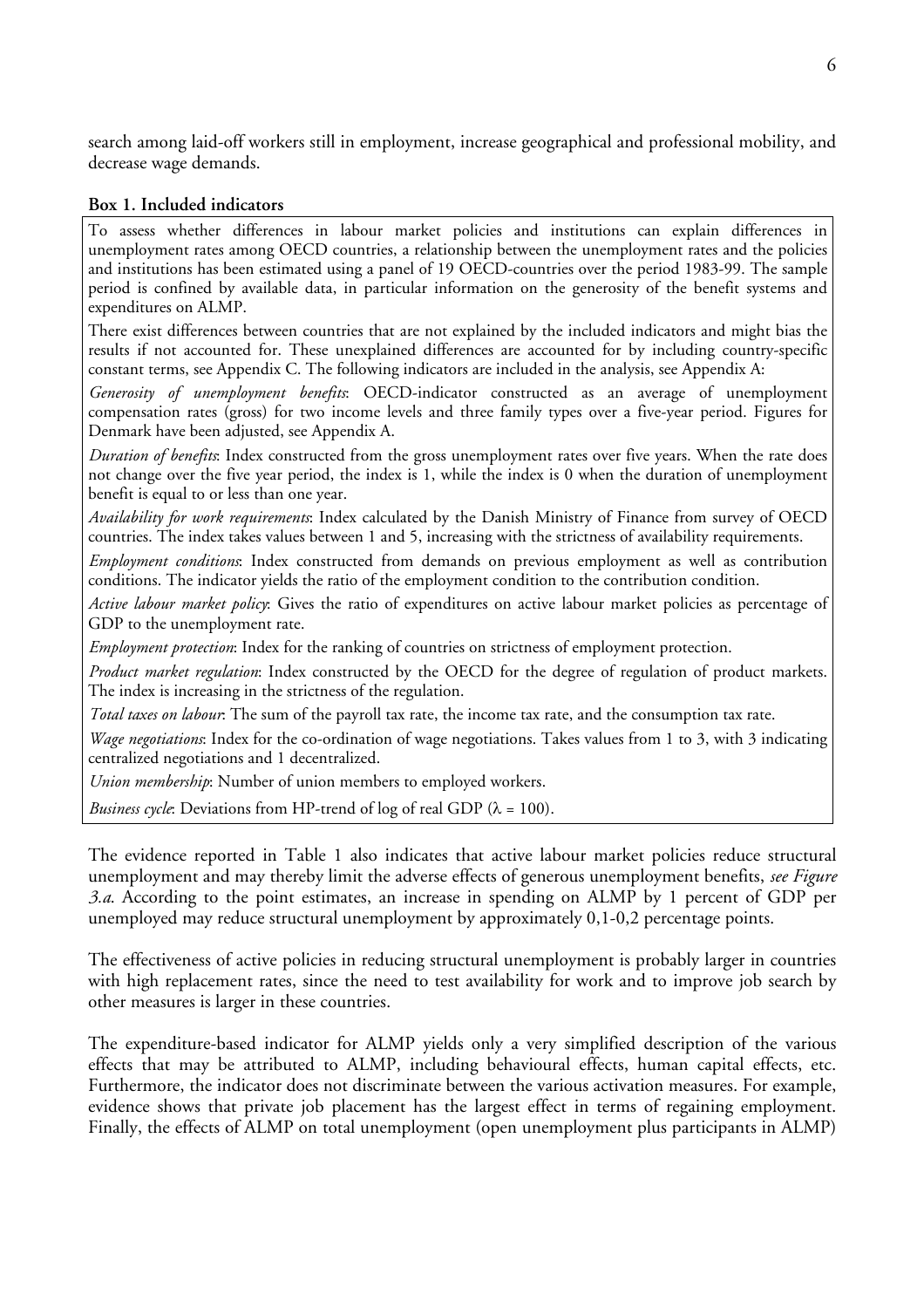may be smaller than on open unemployment, if unemployed in activation programs report that they are not available for work, despite formal requirements in some countries, *see box 2*. [4](#page-6-0)

# **Box. 2. Statistical definition of unemployment and the causal effect of ALMP**

Participants in ALMP do not count as registered unemployed in many national unemployment statistics, including the Danish statistic. Even if there were no causal effect of ALMP on unemployment, there would, probably, be a (negative) correlation between registered unemployment and expenditures on ALMP across countries due to the statistical definitions of registered unemployment.

If there are formal requirements for availability for work while participating in ALMP, participants in training programs should, in principle, count as unemployed in the standardized figures. However, if participants themselves report that they are not searching for jobs or are otherwise unavailable for work according to the ILO definition of unemployment, they do not count as unemployed in the standardized figures. Furthermore, unemployed in job replacement programs are counted as employed in the labour force survey. Hence, part of the estimated effect of ALMP on the unemployment rate is due to the statistical definition of unemployment. Consequently, a conservative estimate of the effect of ALMP is applied when evaluating the contribution to the reduction in unemployment during the second half of the 1990s given in section 3.

Microeconometric evidence shows that an important effect of ALMP is to increase availability for work and job search among unemployed, and that unemployed obtain jobs more quickly in periods leading up to the start of a program. This may be the most important effect through which ALMP reduces structural unemployment.

The positive impact on job search, termed the motivation effect, may only come about, if remuneration is below the going wage. If remuneration corresponds to the going wage, the increase in income may equalize the utility loss from participating in activation schemes and there might only be a small effect on search behaviour. Thus, it is decisive for ALMP to have positive incentive effects that remuneration corresponds to the level of benefits.

Employment protection legislation (EPL) has profound impact on the labour market. In particular, high costs of hiring and firing reduce job creation, job destruction, and hiring and firing of workers, i.e.,it reduces churning in the labour market and increase long-term unemployment. $^5$ 

However, it is difficult to establish a cross-sectional correlation between measures of reallocation (the sum of job creation and job destruction) and EPL empirically, because of varying measures of reallocation across countries due to different sectoral coverage, firm sizes, time periods, etc. Controlling for firm size, however, it seems clear that reallocation is lower in countries with stricter  $EPL^{\sigma}$ [.](#page-6-2) Furthermore, stricter EPL may impede reduction in unemployment after negative shocks to the economy, that is, reduce responsiveness to shocks, *see Box 3*.

<span id="page-6-0"></span><sup>4</sup>  $\frac{4}{3}$  This is taken into account in the estimated interval given in Table 1.<br> $\frac{5}{3}$  See, for example, Bentolila and Bertola (1991).

<span id="page-6-1"></span>

<span id="page-6-2"></span> $6$  See Blanchard and Portugal (2001) and OECD (2004).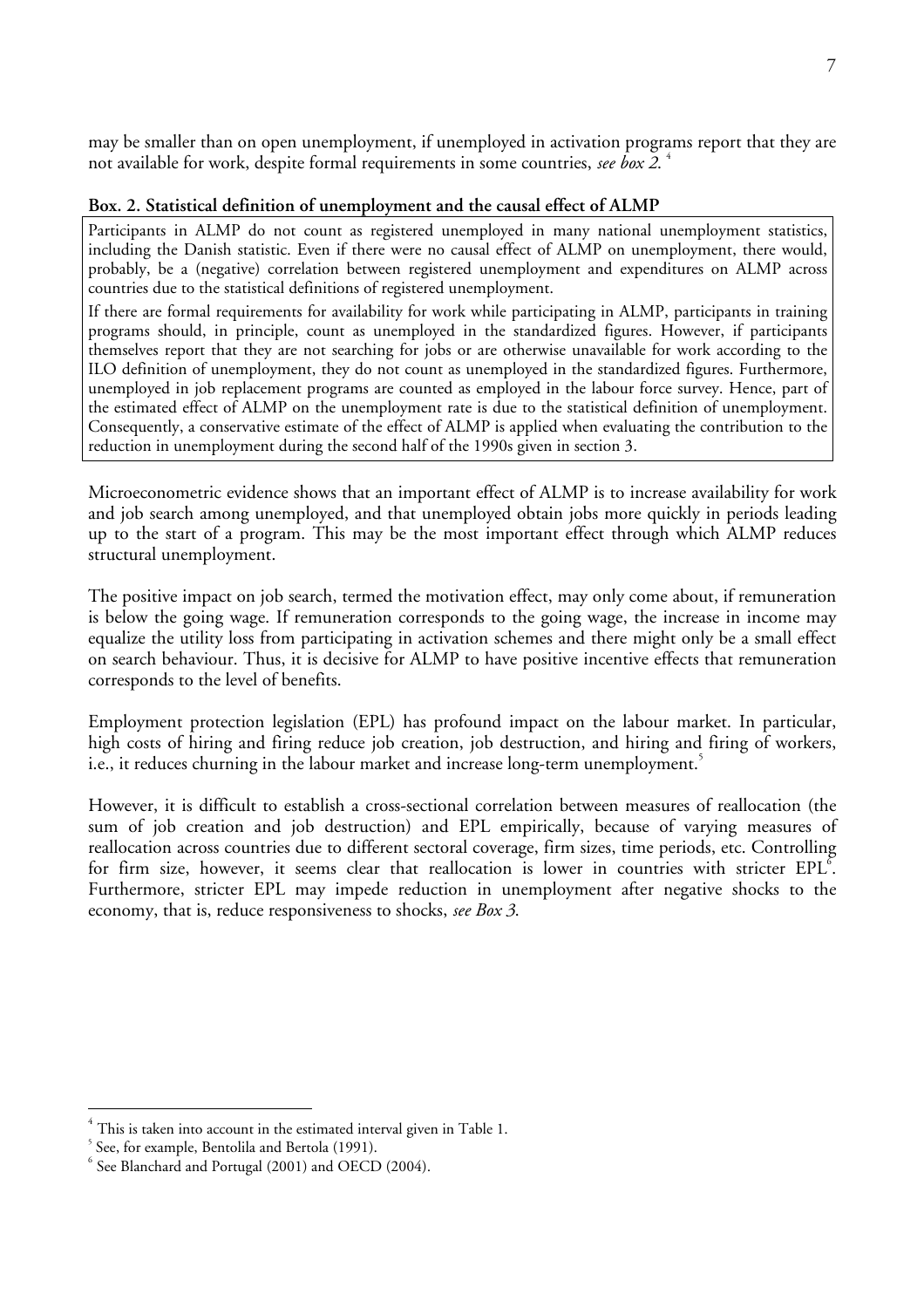#### **Box 3. EPL and the persistence of unemployment**

Employment protection regulations may affect the persistence in unemployment (the speed by which unemployment reacts to economic shocks). The persistence of unemployment in each country is characterized by the  $\alpha$  parameter in a first-order autoregressive model,

(1) 
$$
u_{it} = \mu + \alpha u_{i,t-1} + \varepsilon_{i,t}, i = 1,2,...,N
$$
,

where  $u_i$  is the unemployment rate at time  $t$  in country *i*,  $\mu$  the constant term, and  $\varepsilon$  the residual. A larger value of  $\alpha$  implies a higher degree of persistence of unemployment.

The point estimates of country-specific regressions of (1) reveal that the persistence of unemployment is larger in countries with stricter EPL, see *Figure A*. This conclusion is supported by an OECD study that controls for labour market policies and institutions, see Scarpetta (1996). Portugal is a clear, well-known outlier with respect to EPL and unemployment performance, which may be the result of factors not included in a simple univariate regression. The result indicates that strict EPL makes it difficult to reduce unemployment from high levels after a negative shock, probably because firms are reluctant to hire new labour. On the other hand, firms in countries with strict EPL keep labour employed for an extended period after a Source: negative shock, and unemployment increases more gradually than in countries with less strict EPL.





Since both hiring and firing are reduced by strict EPL, a priori the effect of EPL on aggregate unemployment is ambiguous. Across European countries, however, there is a clear positive correlation between structural unemployment and EPL, see Figure 3.c. This evidence goes against a commonly held view that it is difficult to establish such a cross-country relationship. This view arises when a very heterogeneous set of countries is examined, whereas a much clearer relationship emerges in more homogenous panels, *see Box 4*.

#### **Box 4. EPL and aggregate unemployment**

It is often held that empirical evidence does not support a clear relationship between EPL and structural unemployment, see the OECD *Employment Outlook* 1999 and 2004, and Nickell, Nunziata, Ochel, and Quintini (2003). For instance the R-squared is nil in a cross-section regression of the aggregate unemployment rate on the overall EPL index in the late 1990s covering all OECD countries, see OECD (1999). Using the updated index from 2003, results are largely unchanged, see OECD (2004).

However, in large heterogeneous cross-sections, as in these OECD studies, causal effects may be blurred by other determining factors for unemployment. For instance, including Asian and Latin America countries introduces the risk of a strong omitted variables bias, since these countries have very different labour markets and financial institutions from those in European and North American countries.

To detect partial correlation it is imperative to include only a relatively homogenous set of countries, yielding a much less disputable conclusion, as shown in Figure 3.c. This is, of course, recognized by the OECD secretariat, which calls for multivariate analysis of this possible link. Such analysis is supportive of the view expressed in this paper, namely that EPL has detrimental effects on structural unemployment, for example the results reported in Table 1, Blanchard and Wolfers (2000), and Elmeskov, Martin, and Scarpetta (1998) for evidence on industrialized OECD countries and Heckman and Pagés (2000) for results on Latin America.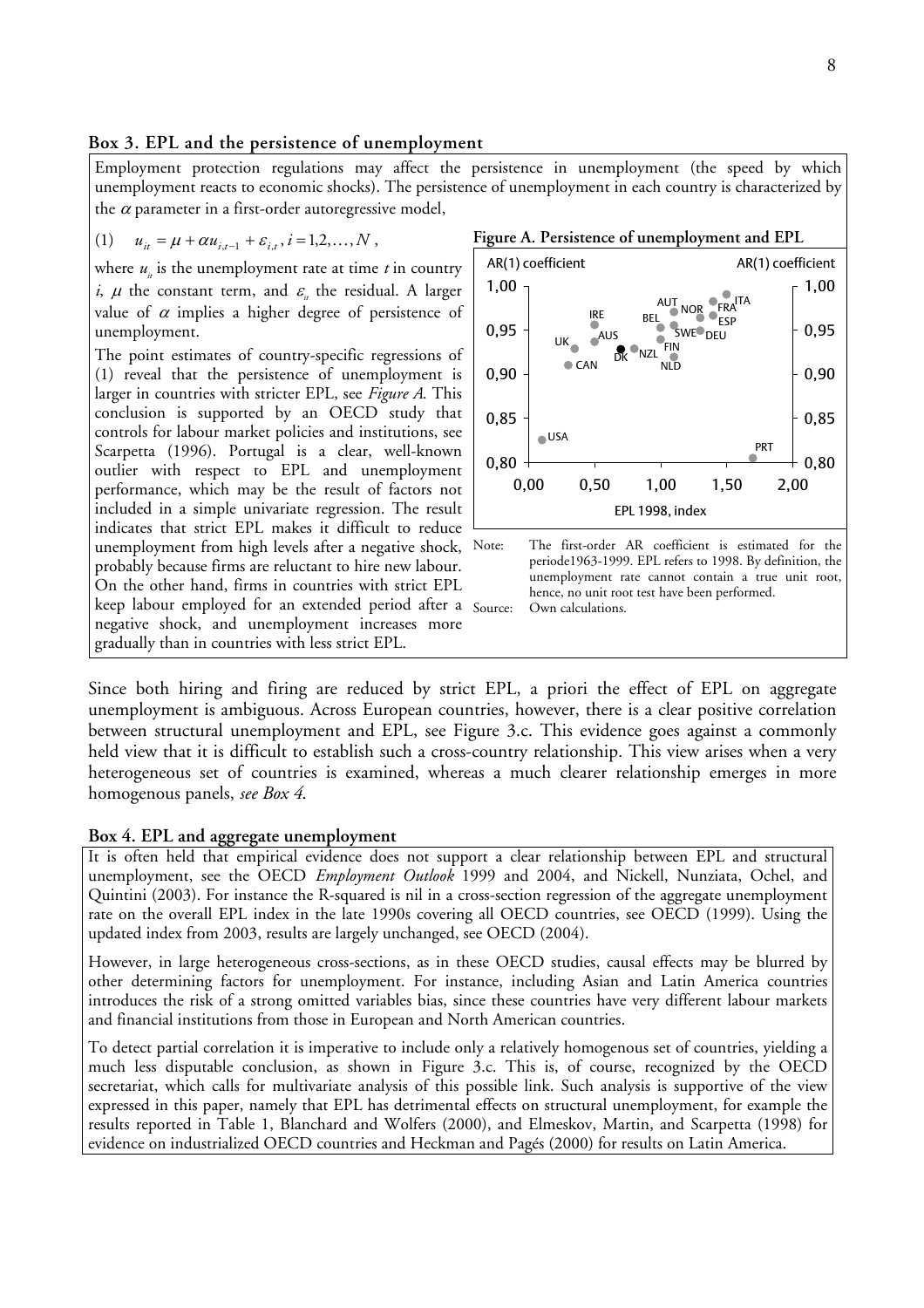Excessive regulation of product markets and/or a moderate level of competitive pressure in products and other markets may increase profits, and hence prices. In standard models of wage bargaining, workers will require higher nominal wages in order to restore real wages, which in turn may result in higher prices due to increased labour costs. Higher labour costs results in higher unemployment, which, eventually, puts a halt to real wage demands.

Countries with more regulated product markets typically have stricter EPL, *see Figure 3.d*. Thus the regulationof product markets may reinforce the detrimental effects of EPL and vice versa.<sup>7</sup> On the other hand, this implies that it is difficult to estimate the effects of EPL precisely, as part

The institutional settings of wage determination may affect both the level of unemployment and the speed by which unemployment responds to shocks. The degree of unionization may be used as a very simple indicator of workers' strength in wage negotiations. The results indicate that a stronger bargaining strength may increase unemployment, probably because of an increase in wage pressure<sup>8</sup>[.](#page-8-1)

The results further indicate that more coordinated wage negotiations are associated with lower unemployment. This effect may arise if economic rents caused by unions in industry-wide negotiations are internalized in more coordinated and/or centralized wage negotiations<sup>9</sup>[.](#page-8-2) It is commonly held that decentralized wage negotiations are also beneficial for low unemployment, since wages are closer to the marginal product of labour in these systems. Furthermore, industry wide negotiations are held to be most detrimental for unemployment because unions may have monopoly power at industry level and these negotiations may not take into account the effect on aggregate unemployment of their wage demand, Calmfors and Drifill (1988). This inverted U-shaped relationship between coordination and/or centralization of wage determination is flatter in more open economies and in countries with more competitive product markets, Calmfors (1993). This may explain why it has been difficult to establish a clear and significant hump-shaped relationship empirically in this line of research<sup>10</sup>.

Finally, the results indicate that higher total taxes on labour may increase wage demands, and hence increase unemployment. This measured effect is most likely a consequence of short to medium-term real wage rigidities, whereas the long-run effect – after real wages have been adjusted – of total taxes on unemployment seems to be limited.

<span id="page-8-0"></span> $^7$  It is difficult to include the indicator for product market competition in a panel regression, because there is only one observation relating to 1998 and because some countries have deregulated their regulation of the product markets during the sample period. 8

<span id="page-8-1"></span><sup>&</sup>lt;sup>8</sup> In some countries, such as France, collective agreements are extended to non-union members at large and unionization in France may be low due to this fact rather than to a low bargaining strength. See OECD (2004) for a description of extension mechanisms and their relevance for bargaining outcomes.

<span id="page-8-2"></span><sup>&</sup>lt;sup>9</sup> The literature usually distinguishes between coordination and centralization. Coordination refers to the extend that unions and/or employer's organizations coordinate their wage claims and the coordination dimension of wage negotiations is usually associated with Layard et al. (1991); centralization refers to whether wage negotiations are conducted at decentralized, industry-wide, or centralized level and is usually associated with Calmfors and Drifill (1988). Only the index for coordination is applied in the current study, since only this index is available over a long period of time.

<span id="page-8-3"></span><sup>&</sup>lt;sup>10</sup> Scarpetta (1996) and Elmeskov, Martin, and Scarpetta (1998) find some evidence of an inverted U-shaped relationship between centralization/coordination and unemployment, but the estimated coefficients are not always significantly different from zero.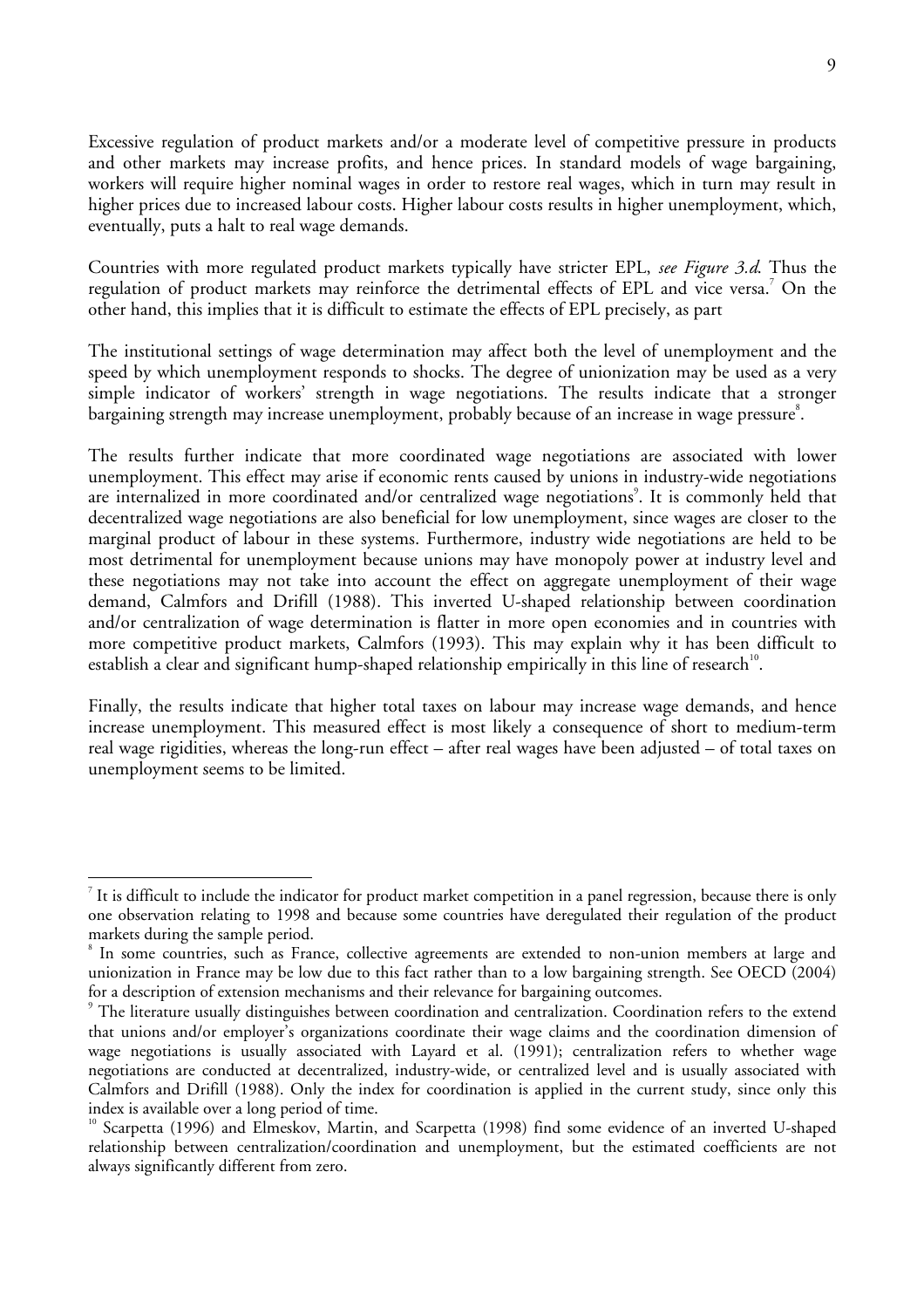<span id="page-9-0"></span>Figure 3a. Unemployment and ratio **per person in labour force, 1999** 





Note: The EPL index in Figure 3c has range 0 to 100 (increasing with strictness of protection). The index is compiled by the World Bank and may be downloaded at [http://rru.worldbank.org/DoingBusiness/default.aspx.](http://rru.worldbank.org/DoingBusiness/default.aspx) The World Bank index does not exist for 1998, and the OECD index is used instead in Figures 3b and 3d in order to facilitate comparison with the 1998 index for product market regulation. After the completion of this research, OECD has published an updated version of the indexes for 2003. Both indices are compiled using similar criteria.

Sources: OECD, *Economic Outlook* and *Main Economic Indicators*¸ Nicoletti, Scarpetta and Boylaud (2002), Botero, Djankov, Porta, Lopez-de-Silanes and Shliefer (2003), and the World Bank.

# **3. Labour Market Policy Regimes**

 $\overline{a}$ 

From the indicators of labour market policies in the EU-countries included in the analysis presented in the previous section, it is possible to identify collections of countries that have similar policies. The results of a formal statistical analysis, a so-called cluster analysis, indicate that the fourteen included countries may be classified in four regimes characterized by the labour market policies in the countries belonging to each cluster <sup>11</sup> [,](#page-9-0) *see Box* 5 and *Figure 4*.

 $11$  Madsen, Munch-Madsen and Langhoff-Roos (2003) also perform a cluster analysis of the labour market policies in the EU using the indicators of labour market policies contained in the national action plans (NAP),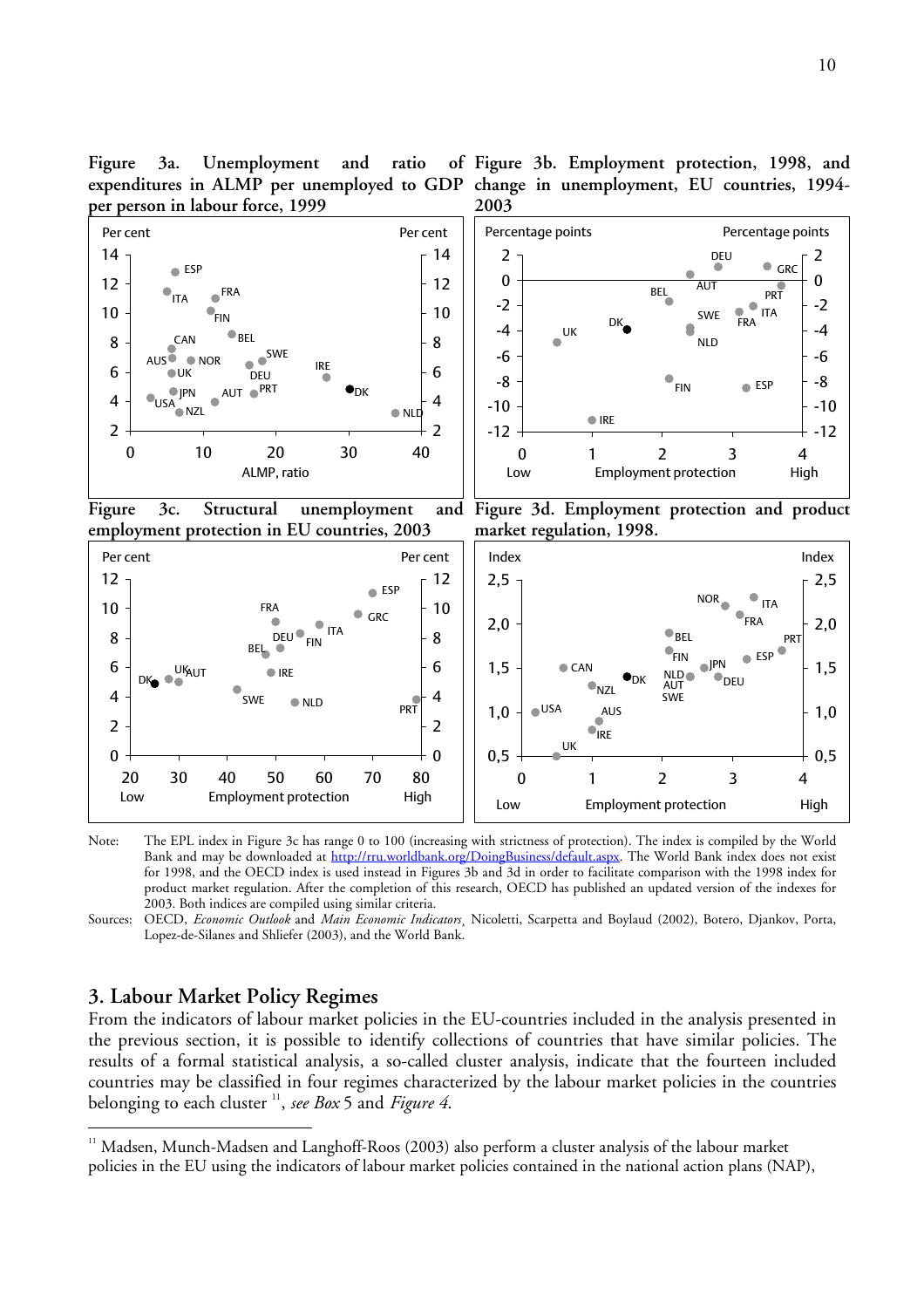Regime A: The *North-European* regime includes Denmark, the Netherlands and Sweden. The policy mix in this regime is characterized by generous unemployment benefits counterbalanced by active policies, strict requirement of availability for work on unemployed, and low to medium levels of employment protection regulations.

Regime B: The *Anglo-Saxon* regime includes United Kingdom and Ireland. This regime is characterized by low unemployment benefits, relatively passive labour market policies, few demands for availability, and low employment protection.

Regime C: The *Central-European* regime includes Austria, Belgium, Finland, and Germany. Labour market policies in these countries are mostly relatively passive and employment protection at average European levels. The levels of unemployment compensation vary.

Regime D: The *South-European* regime includes France, Greece, Italy, Portugal, and Spain. In these countries, employment protection is high, unemployment compensation at average European level, and labour market policies are passive.

see section 5. They find three clusters: Cluster 1: NLD, DNK, SWE, FIN, Cluster 2: UK, IRE, AUT, DEU, FRA Cluster 3: PRT, BEL, ITA, SPA, GRC.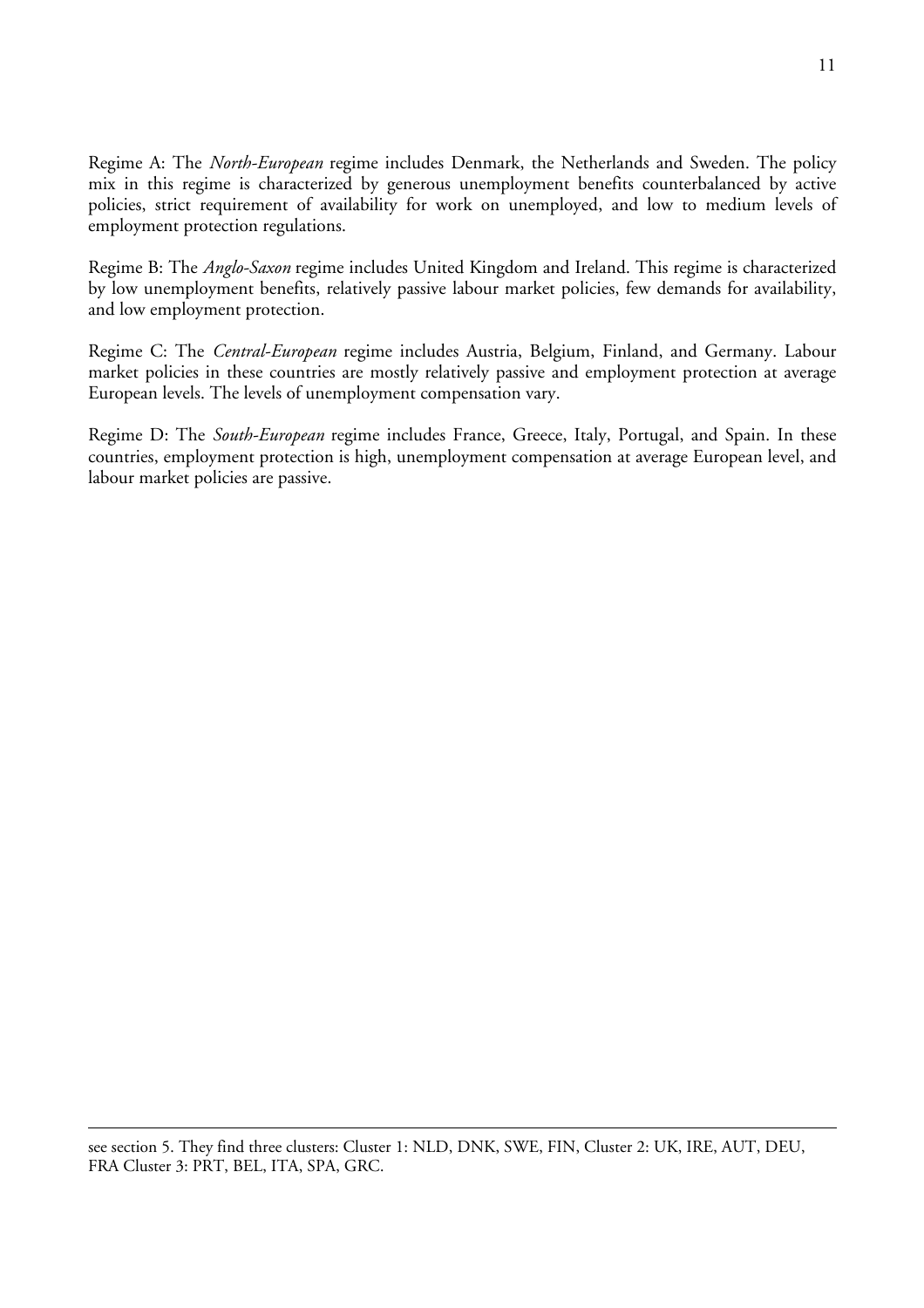| Regime                                 | Policy                                                                                                                      | Countries                                                       |
|----------------------------------------|-----------------------------------------------------------------------------------------------------------------------------|-----------------------------------------------------------------|
| Regime A<br>North European regime      | High replacement rate<br>Strict availability for work requirements<br>Active LMP<br>Low to average employment protection    | Denmark<br>Netherlands<br>Sweden                                |
| Regime B<br>Anglo-Saxon regime         | Low replacement rate<br>Few formal demands on availability<br>Varying degree of active LMP<br>Limited employment protection | Ireland<br>United Kingdom                                       |
| Regime C<br>Central European<br>Regime | Varying replacement rates<br>Varying demand on availability<br>Passive LMP<br>Average to high employment protection.        | Austria<br>Belgium<br>Finland<br>Germany                        |
| Regime D<br>South European regime      | Average replacement rates<br>Strict availability for work requirements<br>Passive LMP<br>High employment protection         | France<br>Italy<br>Spain<br>Portugal<br>$G$ reece <sup>1)</sup> |

**Figure 4. Characteristics of labour market policies in regimes** 



 $-$  Regime A = 100  $-$ Regime B  $-$ Regime C  $\cdot \cdot \cdot$  Regime D

Note: The index for each regime is a simple average of the indices for each country in that regime of the particular labour market policy, normalized with the index for regime A, see Box 1 for a description of the indicators.

1) Greece is excluded from the cluster analyses due to missing information on several indicators. It is assessed that Greece belongs to regime D.

Source: Own calculations.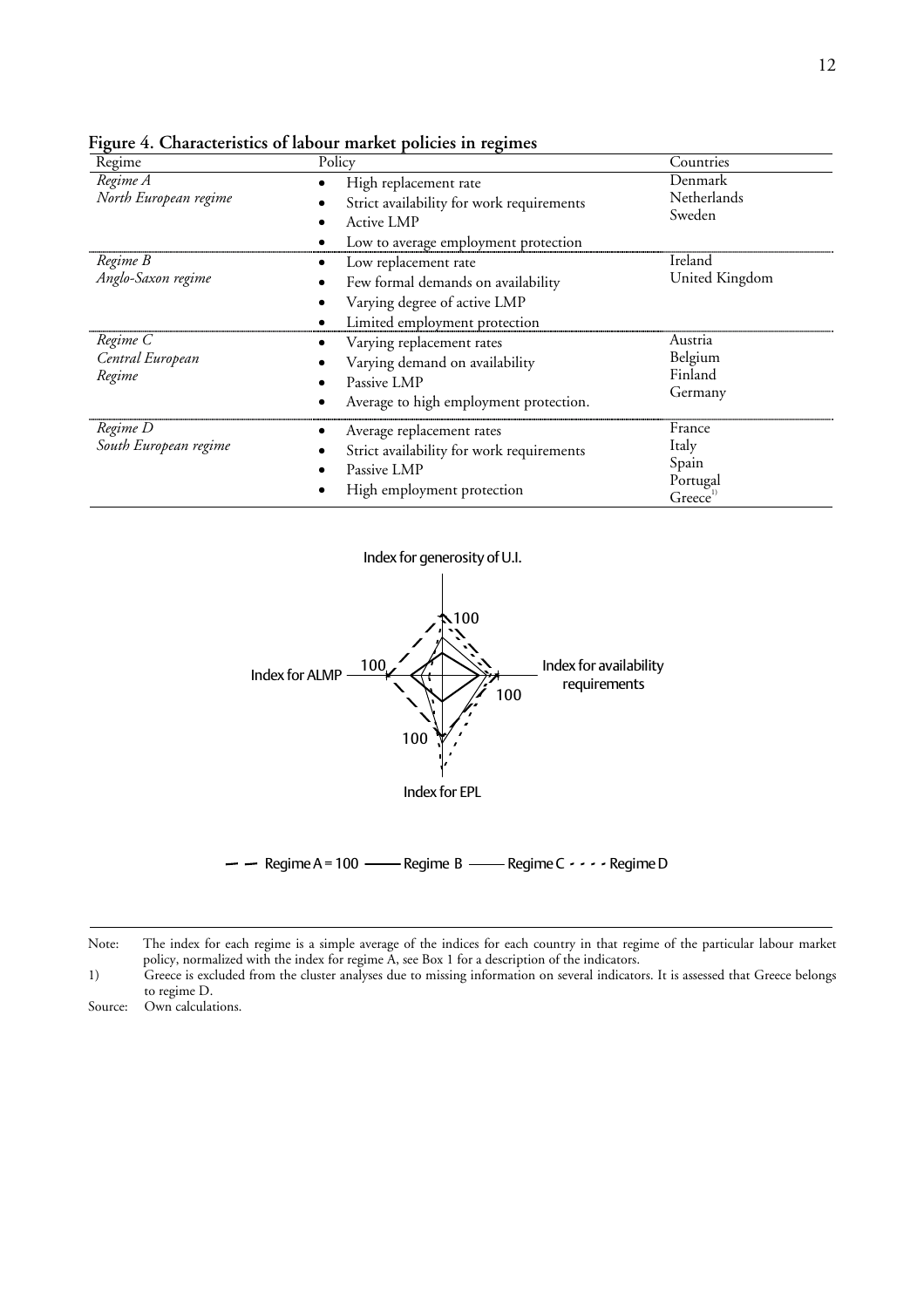### **Box 5. Cluster analysis of labour market policies**

This box presents the results of a statistical cluster analysis of the labour market policies (LMP) in fourteen EU countries (EU15 excluding Greece). The indicators included in the analysis are the gross replacement rate over five years, employment protection, expenditures on active labour market policies, and employment and availability criteria. The gross replacement rate over five years takes into account the maximal duration of unemployment benefits. All indicators have been standardized so the results are unaffected by the scaling of variables.

There are several methods for partition observations into clusters. In the current study, two general methods have been applied, using three different distance measures in each method as a test of the robustness of the results. In this box two results are presented. The first set of results is based on a method in which countries are classified into four clusters, where the number of clusters has been imposed a priori. Each country is classified, using an iterative process, according to its closeness to the mean value of the indicators in each cluster. Several distance measures may be applied for comparing the distance between a country and the average in each cluster. This method may be termed the *partition method*, see for example StataCorp (2003). *Table A* displays the result using the Euclidian distance as distance measure.

The second result is obtained using a method in which each country constitutes a separate cluster to begin with. Then the two closest countries are clustered according to the distance between the indicators in each country, and this process continues until all countries are classified in one cluster. This method may be termed the *hierarchic method*, see e.g., StataCorp (2003). *Figure A* displays the result of a hierarchic method using the Euclidian distance as distance measure. Read from below, countries with the most similar LMPs will be clustered first. Hence, Spain and France have more similar LMPs than each country has compared with Ireland and United Kingdom.

The results indicate that labour market policies in Belgium and Finland are closer to the LMPs in the South-European regime than to the LMPs in Austria and Germany, which belong to the Central-European regime. In the main text, Belgium and Finland is set to belong to the Central-European regime (regime C), as the policy in those countries on other dimensions not included in the analysis are most similar to the policy in regime C. For example, Nicoletti, Scarpetta, and Boylaud (2002) find that Belgium and Finland belong to the same cluster as Austria and Germany with respect to employment protection and product market regulation.



Note that the EU15 countries were clustered according to their policies. The next section describes the performance of each regime in terms of unemployment and long-term unemployment.

### **Structural Unemployment across Regimes**

There is a clear ranking of the four regimes according to the average structural unemployment rate in each regime. Unemployment is lowest in the North European regime (A) followed by unemployment in the Anglo-Saxon regime (B), *see Figure 5a*. The South European regime displays the most dismal performance on this dimension, again with Portugal as an outlier.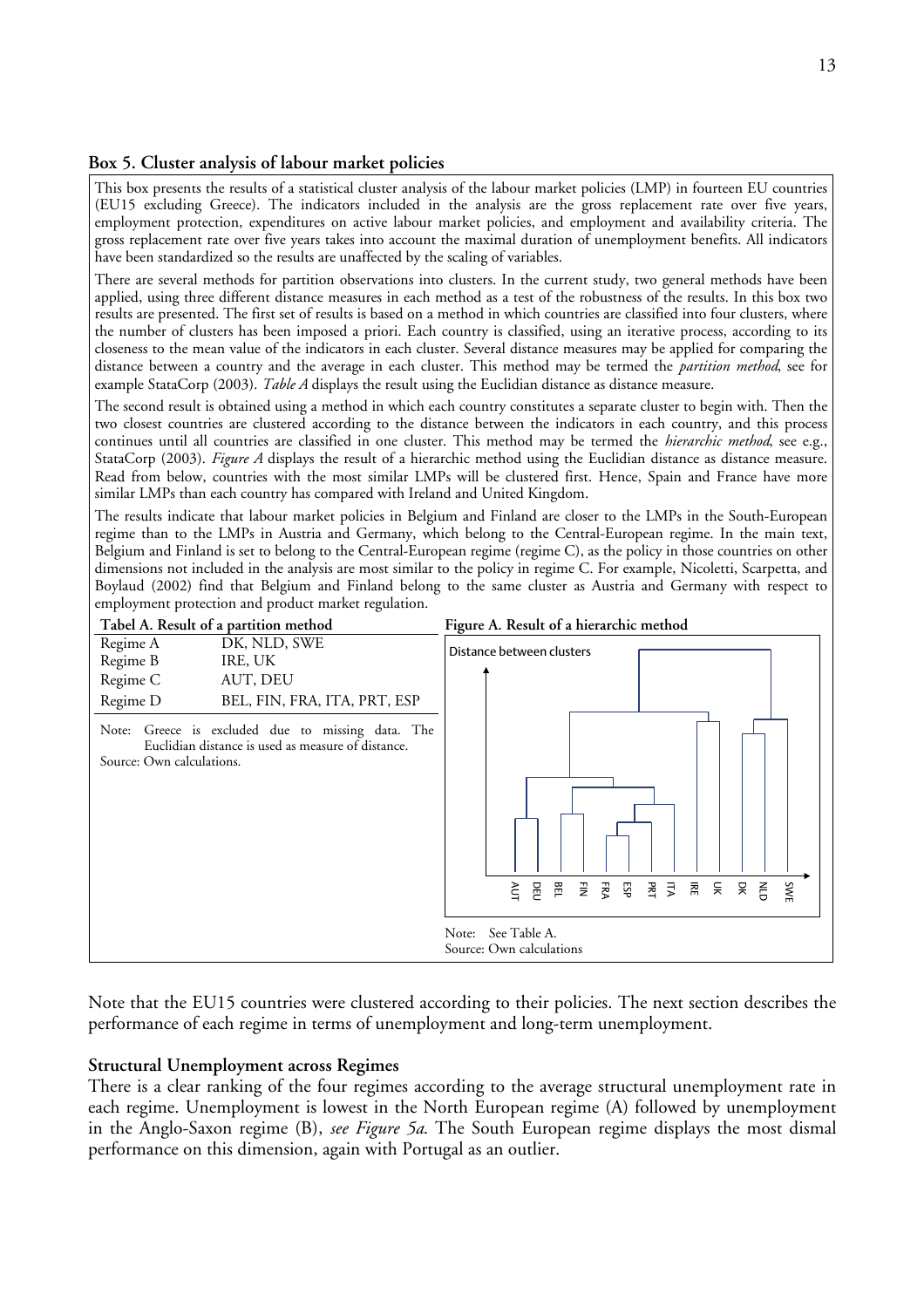



Note: Structural unemployment is measured as the NAIRU indicator estimated by OECD secretariat. Source: OECD, Eurostat and own calculations.

The lower level of unemployment in regime A compared to regime B - according to the results given in the previous section - may be explained by more active labour market polices and stricter requirements on unemployed for availability for work. Thus, active policies and strict availability for work regulation seem to more than counterbalance the negative effects of generous unemployment benefit systems in regime A compared to the policy in regime B.

The lower level of unemployment in regime A may also to some extent be explained by a high level of ALMP which could be reflected in the measured unemployment rates, because unemployed participating in job placement programs are counted as employed in the labour force statistic, and because participants in other programs may by counted as outside the labour force to the extend that they are not available for work according to the ILO definitions, see Box 2.

Furthermore, to evaluate the overall success of each regime's labour market policy mix, the costeffectiveness of the policies must be taken into account. The intensity of ALMP in regime A is more expensive than the Anglo-Saxon system. This is a consequence of expenditures on ALMP and direct costs for unemployment benefits. These costs may reflect preferences for a more equal income distribution and to avoid a supply and demand for jobs with low hourly wages (working-poor). Measured by the Gini coefficient and the share of the population with incomes below 50 percent of the median income, the income distribution is more equal in the regime A countries than in the Regime B countries, Ministry of Finance (2004).

Structural unemployment is high in countries with average to generous replacement rates and high levels of employment protection (regimes C and D). This indicates that structural unemployment may be reduced in the regime C and D countries by choosing a policy mix that is similar to the policy mix in either regime A or B. The full benefits of reform will probably not be reaped, however, if the policies in the two regimes A and B are mixed. For instance, choosing low replacement rates and strong ALMP will not be cost effective, since a high level of active policies probably does not have the strong incentive effects on job search in a system with low replacement rates that they have in a system with high replacement rates.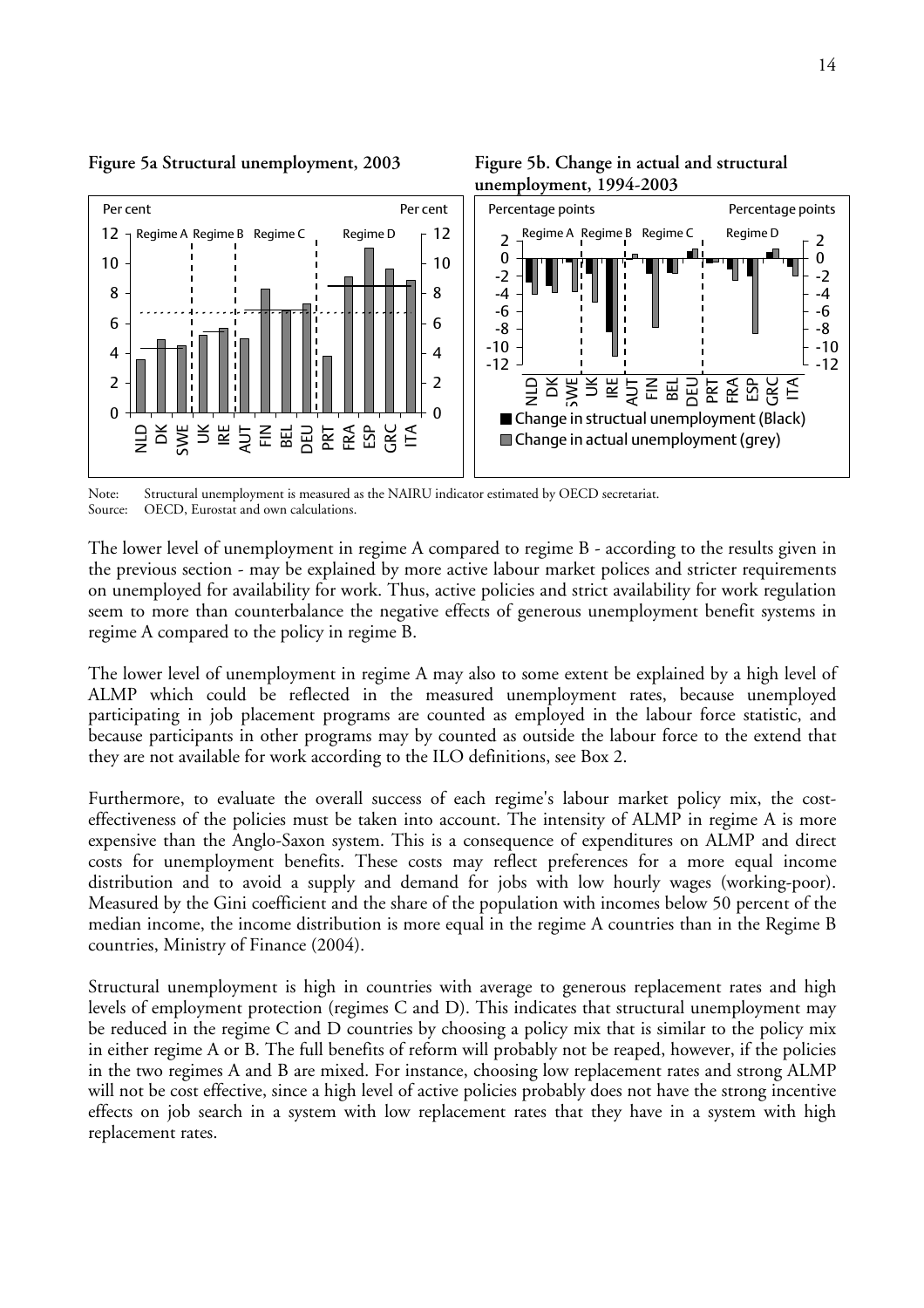In Germany and Italy there are large regional disparities in unemployment – high unemployment in North and East Germany and in southern Italy – which constitutes a separate issue not included in the current analyses.

Structural unemployment has been reduced most significantly in the regime A countries, *see Figure 5b*. In contrast, the nature of the reduction of unemployment in Finland, United Kingdom, Spain, and Sweden has been mostly non-structural. In Sweden, for instance, unemployment rose from approximately 2 per cent in 1989 to between 9 and 10 percent of the labour force in the mid-1990s. The increase in unemployment was caused by pro-cyclical tax cuts, a subsequent overheating of the economy, and a sharp decrease in exports due to the collapse in Eastern Europe following the breakdown of the Berlin Wall, Holmlund (2002). Thus only a minor fraction of Swedish unemployment in 1994 seems to have been structural in nature. Since then, there has been an improvement in the macroeconomic conditions, which reduced actual unemployment.

The reduction in unemployment in France can probably be ascribed largely to a significant reduction in employers' social contributions since the mid-1990s, which may have contributed to an increase in employment of up to 2 percent and a reduction in unemployment, see Pisani-Ferry (2002).

From the analysis in the previous section, it can be established, although with some uncertainty, that a large fraction of the reduction in actual unemployment in regimes A and B can be ascribed to changes in active labour market policies and, hence, is structural in nature, see *Figure 6a*. A considerable fraction of the reduction in actual unemployment seems to be caused by factors other than changes in the various labour market policies, including cyclical factors, changes in product markets, marginal taxes, etc.







Note: The contribution from each policy is calculated as the actual change in the indicator describing that policy multiplied by the estimated coefficient, see the note to Table 1 in Appendix C. It is only possible to calculate the contribution from changes in availability requirements for Denmark, as no information on the strictness of these requirements in mid-1990s is available for the remaining countries. The availability indicator for Denmark in 1993 is taken from Ministry of Finance (1998). Source: Own calculations.

Measured by the effects due to labour market policies, the largest structural improvements seem to have occurred in Netherlands and Denmark, see *Figure 6b*. In addition, an increased focus on ALMP,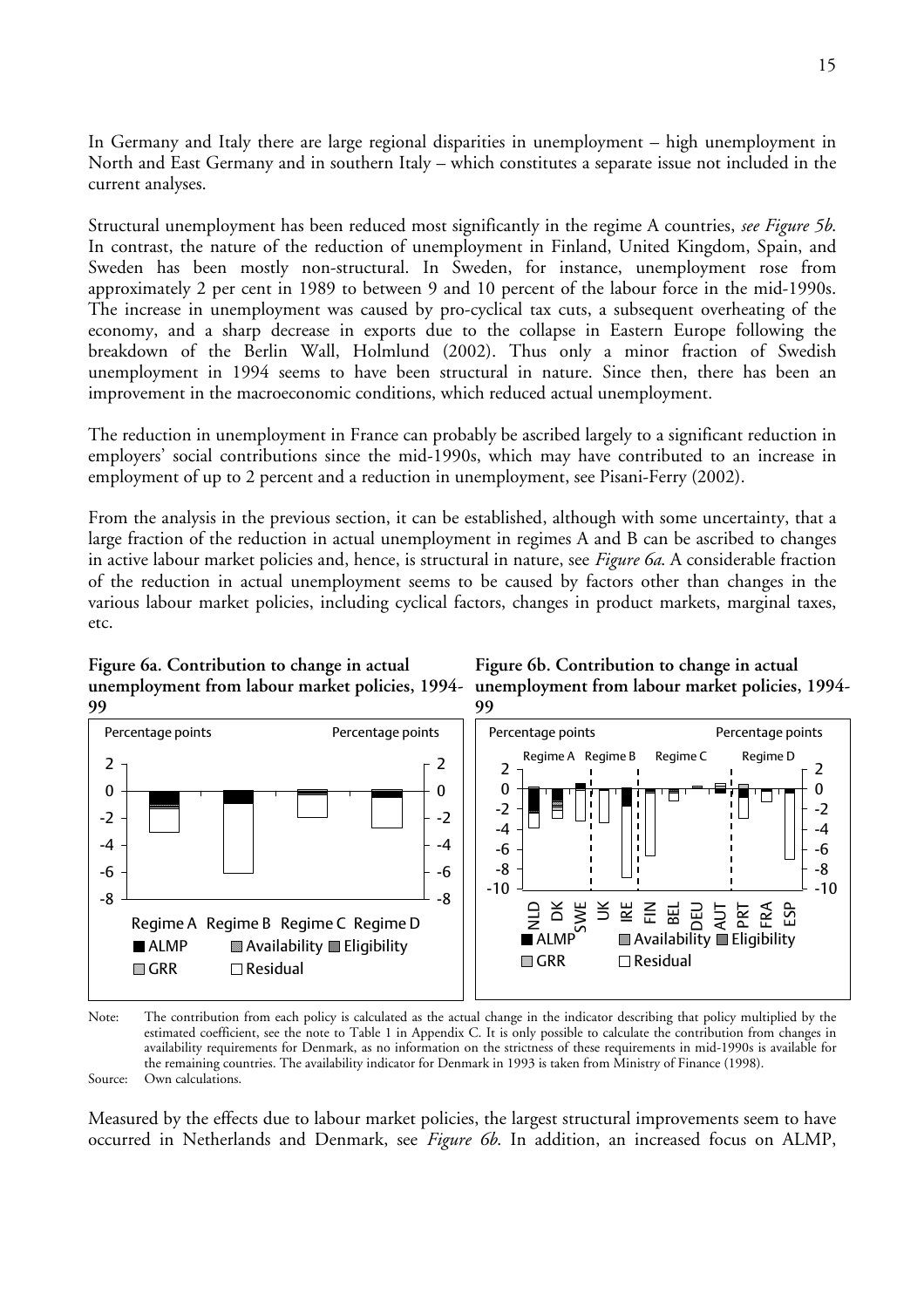tightened demands on availability for jobs, and previous employment have contributed to the reduction in structural unemployment.

The reduction in structural unemployment in regime B can mainly be attributed to a reduction in Ireland over the period 1994-99, see Figure 6b, probably due to more weight on active policies. The reduction is actual unemployment in Ireland stands out and is probably explained by cyclical factors and factors not included in the analysis.

# **Long-term Unemployment in Regimes**

Long-term unemployment is lowest in regimes A and B and in Austria, while long-term unemployment is high in the countries constituting regimes C and D, *see Figure 7a*.







Note: Long-term unemployment is defined as persons unemployed for one year or more as a percent of the labour force. Regime averages gives simple averages for the individual countries.

Source: Eurostat and own calculations.

Long-term unemployment is typically higher in countries with more generous unemployment benefits, especially in terms of duration of benefits, and in countries with strict EPL, see Section 3. However, active policies may reduce long-term unemployment technically to the extent that participation in programs affects the measured unemployment rate, see Box 2, and the share of long-term unemployment is typically higher in countries with high overall unemployment than in countries with low overall unemployment.

Long-term unemployment has been reduced in most EU countries since the mid-1990s, *see Figure 7b*. This follows naturally from long-term unemployment being more responsive to market fluctuations than overall unemployment, but may also be a result of the labour market reforms in regime A and Ireland.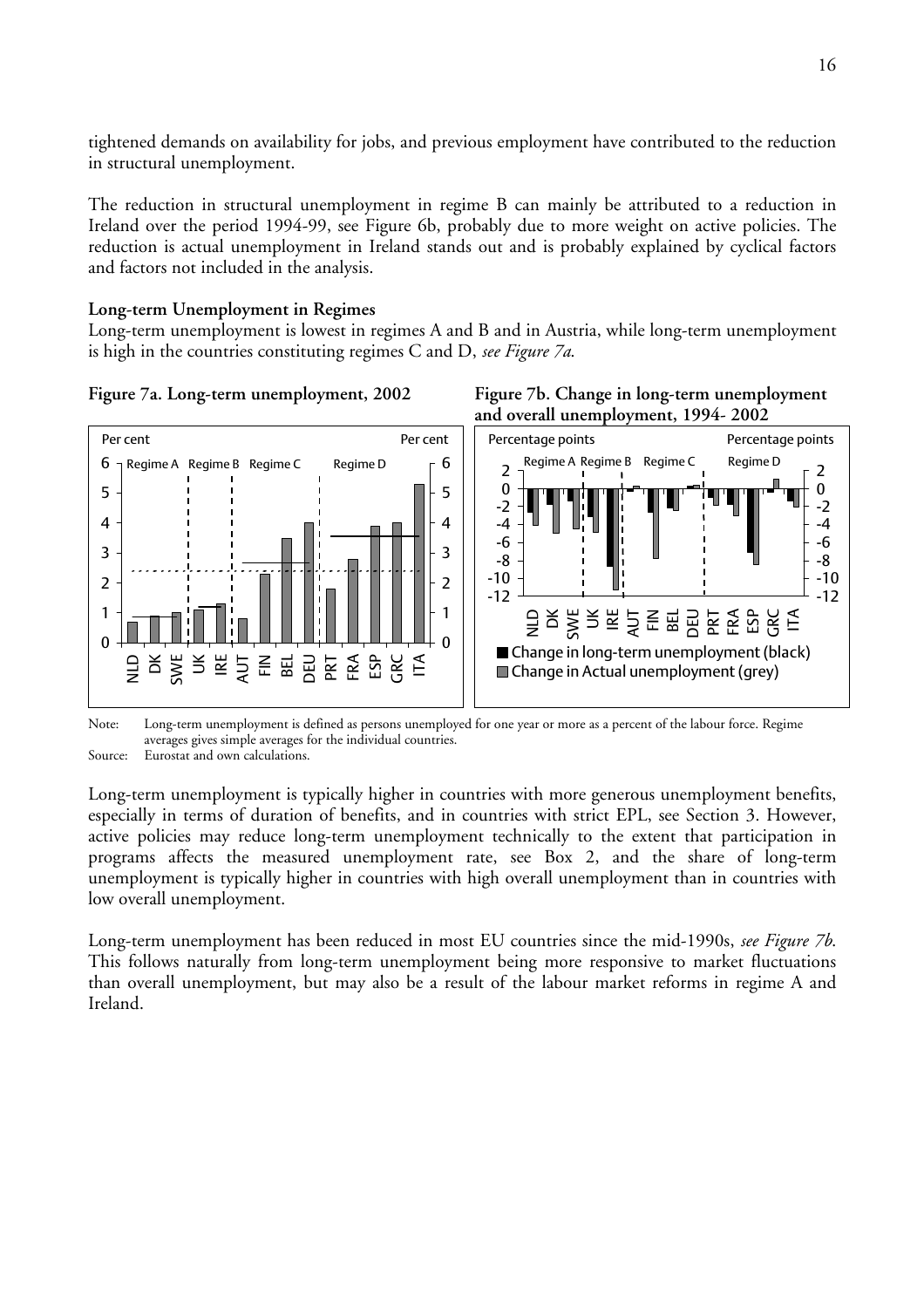# **5. Labour Market Policies in the EU**

The following describes the labour market policies in the EU countries on the dimensions usually held to be most important for structural unemployment, see paragraph  $3^{12}$  $3^{12}$  $3^{12}$ .

# **Unemployment Benefits**

Benefit systems in the EU countries are comprised by a large set of elements that define the income support unemployed can obtain and the requirements unemployed must fulfil in order to be eligible for benefits.

Of particular importance for the level of structural unemployment are:

- The replacement rate
- The maximum duration of benefits (unemployment insurance and/or assistance)
- Possibility of temporary compensation in case of partial unemployment, vacation, etc.
- Eligibility rules, availability rules and sanctions associated with non-availability.

These aspects of the unemployment insurance (and assistance) systems are important determinants of search behaviour and of wage determination and, hence, structural unemployment. Policy on these dimensions will also affect the composition of unemployment with respect to short-term and long-term unemployment.

Gross replacement rates in the first year of unemployment are most generous in the regime A countries, followed by the regime D countries, *see Figure 8a*. On other hand, gross replacement rates are lowest in the regime B countries (Ireland and United Kingdom). Thus different levels of unemployment compensation are a marked distinguishing feature of labour market policies in regimes A and B.

<span id="page-16-0"></span><sup>&</sup>lt;sup>12</sup> OECD and the European Commission collect detailed information on labour market policies in the member countries. Every second year the OECD publishes information on rules on key dimensions of benefit systems and calculates various replacement rates in the series *Benefits and Wages*. The EU Commission has compiled a database on the regulation of social protection (MISSOC). Finally, the EU Commission's Employment Committee, EMCO, collects a large set of quantitative indicators for labour market and employment policies that draws on information contained in the national action plans, see box 6 below. This information is more detailed than the information collected by the OECD, but it is assessed that some of the indicators are not comparable between countries and these indicators are therefore not used in the paper. 12 See Ministry of Finance (1999).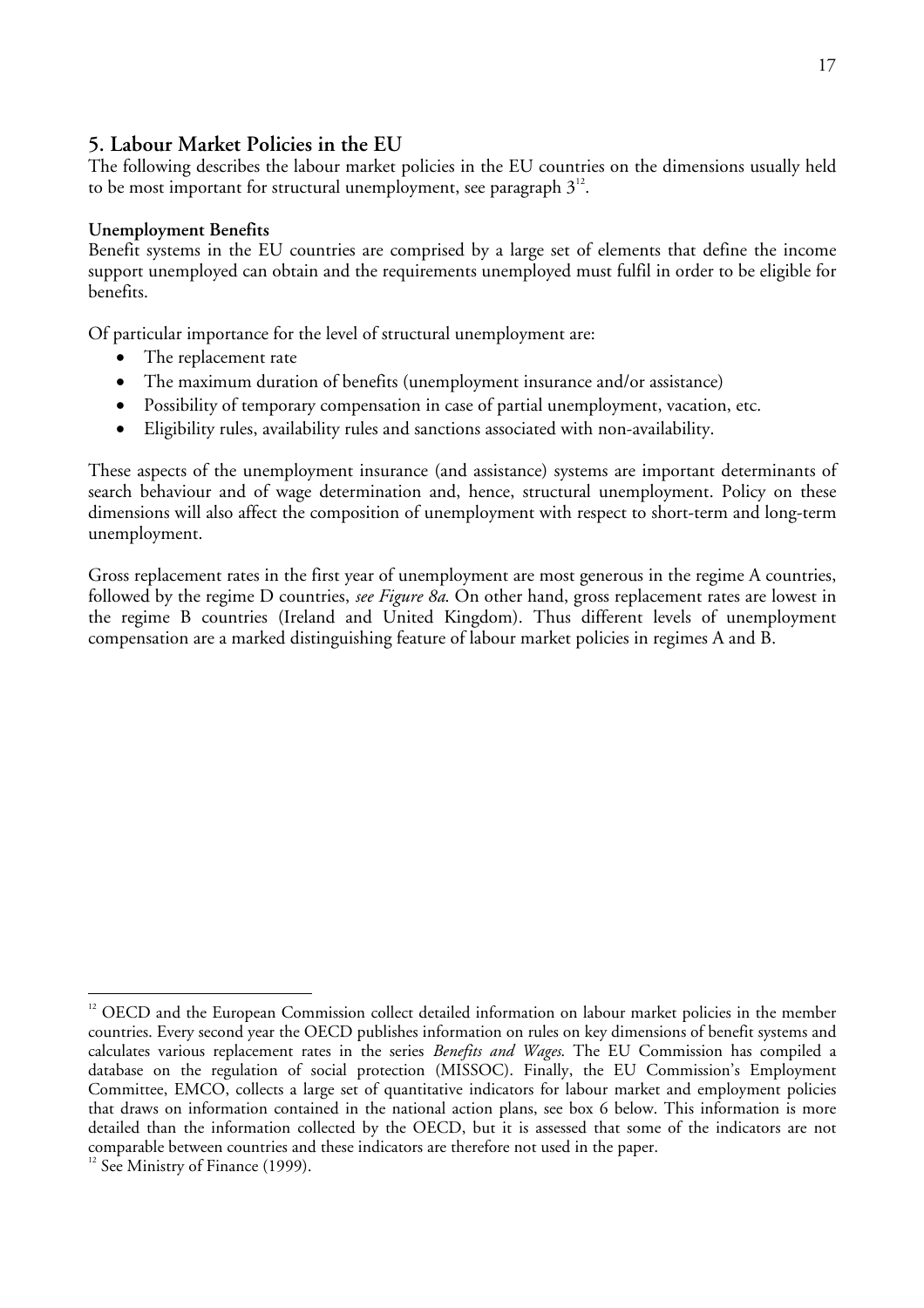

**Figure 8a. Gross replacement rate first year of Figure 8b. Index for maximum duration of**  unemployment, 1999<sup>1)</sup> **unemployment benefits 2)**

Note: The horizontal full lines display regime (simple) averages, while the horizontal dotted line display the EU14 average. The indicators are not available for Greece. The indicator for maximum duration is constructed as in Nickell and Nunziata (2001). 1) Gross replacement rate first year gives the average over three family types and two income levels (2/3 and 100 pct. of the income of an average production worker). For Italy the figure relates to "Mobility benefits" that are only paid in the case of collective dismissals.

2) The index for maximum duration of benefits is constructed from the OECD net replacement rate for the first five years of unemployment, see Appendix A. The net replacement rate is used because the OECD gross rates does not take into account that unemployed in some countries become eligible for unemployment assistance after a relatively short period of unemployment or are participating in activation programs with a different, but similar, remuneration as unemployment benefits. In Sweden, for instance, unemployed will be included in active programs after approximately one year of unemployment and are therefore not entitled to unemployment benefits after this period. Sweden appears, therefore, with very low unemployment duration when measured by either the formal unemployment benefit period or the OECD summary measure of unemployment compensation.

Source: OECD (1999) and own calculations.

In Denmark, the replacement rate is particular generous for low-income individuals, reaching 90 percent of previous wage income for persons with previous yearly income below approximately 27.000 euros (2004). For high-income individuals, unemployment compensation is relatively low compared with other European countries.

It is difficult to construct a measure for maximum duration of unemployment benefits that describes all relevant incentive effects. The reason is that unemployed in some countries become eligible for other benefits either at the level of unemployment benefits (for instance, participating in active programs), or close to it (unemployment assistance). These alternative benefit schemes may contain similar incentive effects, as do unemployment benefits. To construct a measure that is relevant for structural unemployment, these benefits should be included as well.

There is a clear tendency for the maximum duration – including social assistance and activation remuneration – to be significantly shorter in the regime D countries than in the other countries, *see Figure 8b*.

In a number of countries, there is a waiting period before benefits are paid to unemployed in case of dismissal. This period ranges from 3 to 7 days, *see Table 2*.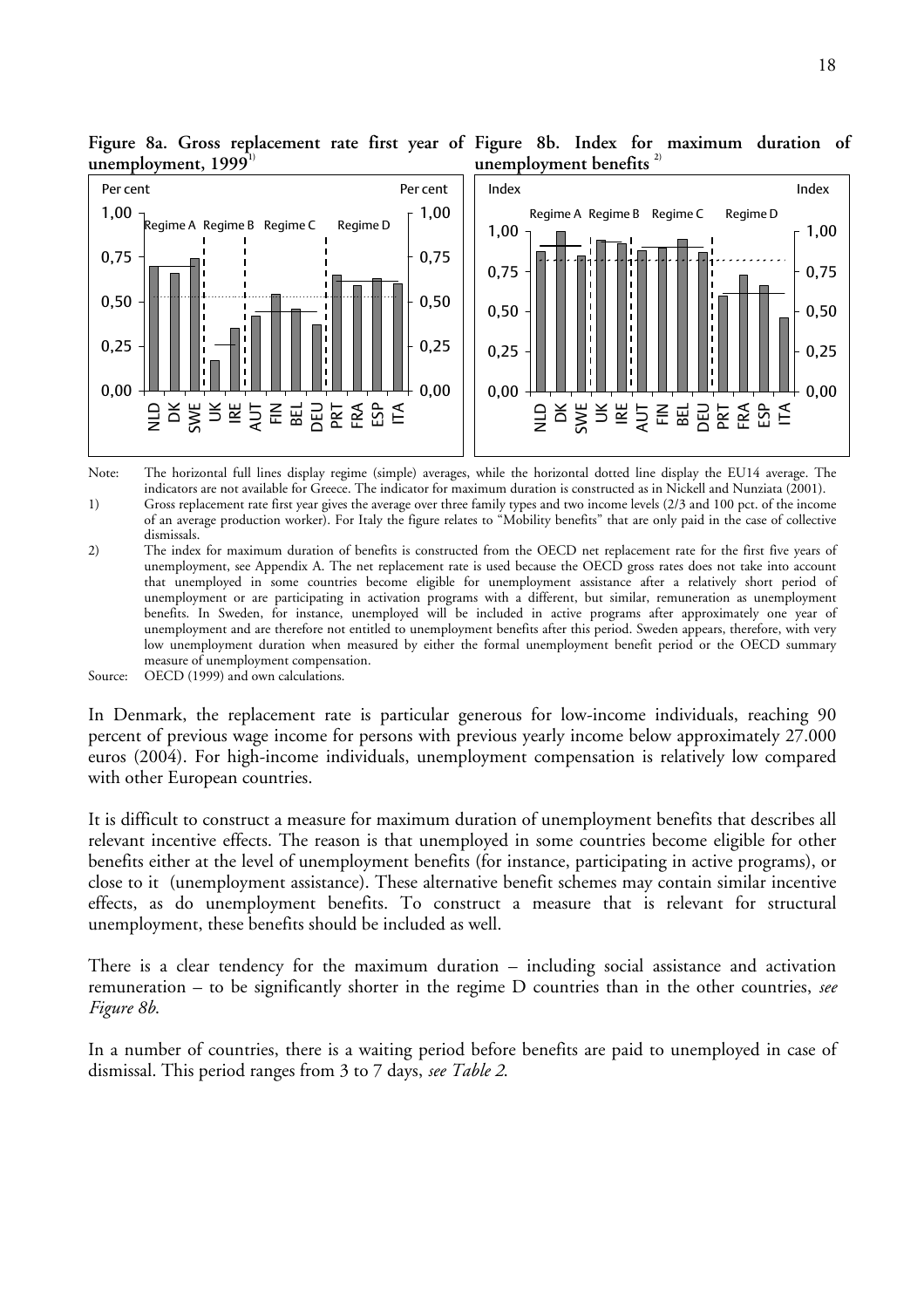| ٠        | ٠                      |
|----------|------------------------|
| ٠<br>- - | w<br>٦<br>r<br>۰,<br>٧ |

| Waiting periods | <b>Countries</b>                      |  |  |  |  |
|-----------------|---------------------------------------|--|--|--|--|
|                 | AUT, BEL, DK, DEU, ITA, NLD, PRT, ESP |  |  |  |  |
|                 | IRE, UK                               |  |  |  |  |
|                 | SWE.                                  |  |  |  |  |
|                 | <b>GRE</b>                            |  |  |  |  |
| 7 days          | FRA, FIN                              |  |  |  |  |

**Table 2. Waiting periods before eligibility for benefits, 2003** 

Note: In some countries there are specific conditions attached to effectuation of the waiting period.

Source: European Commission, *MISSOC data base*.

Finally, demands on previous employment for eligibility for unemployment benefits varies from four months within 8 months (France) to two years of employment preceding the unemployment spell (United Kingdom), *see Table 3*. In Denmark, the condition is 52 weeks within three years.

### **Table 3. Conditions for previous employment**

| Employment condition/Qualifying period |
|----------------------------------------|
| 1 year/2 years                         |
| 312 days /18 months increasing to 624  |
| days/3 years, depending on age         |
| 52 weeks/3 years                       |
| 43 weeks/2 years                       |
| 4 months /8 months                     |
| 12 months /3 years                     |
| 12 months/3 years                      |
| 39 weeks/1 year                        |
| 52 weeks/2 years                       |
| 26 weeks/1 year                        |
| 26 weeks/39 weeks                      |
| 540 days/2 years                       |
| 12 months/6 years                      |
| 6 months/1 year                        |
| $2$ år $/$ -                           |

Source: OECD (2002, Table 2.2).

During the 1980s Sweden was often quoted for its active labour market policy, because unemployment was low during a period when unemployment rose in many EU countries. In the beginning of the 1990s, unemployment rose markedly, which necessitated adjustment in the unemployment and activation program. In 2000/01 a reform was implemented. The reform implied a change in the profile of unemployment benefits so that benefits are now reduced after a period with unemployment benefits. Furthermore, participation in active programs no longer qualifies, in general, for a renewed benefit period, *see* Frederiksson and Runeson (2002).

## **Availability Criteria and Sanctions**

Regulations governing demands on availability for work in order to be eligible for benefits cover aspects such as job search requirements, availability during activation, occupational mobility, and geographical mobility. These demands vary greatly between the EU countries.

Strict availability criteria and consistent enforcement of them will increase job search and may counterbalance the negative effects on job search behaviour of high unemployment benefits.

The Danish Ministry of Finance has previously conducted a survey of availability rules among the OECD countries. An updated survey was conducted during 2003 and 2004, and an updated version of the availability indicator has been constructed, see Appendix B.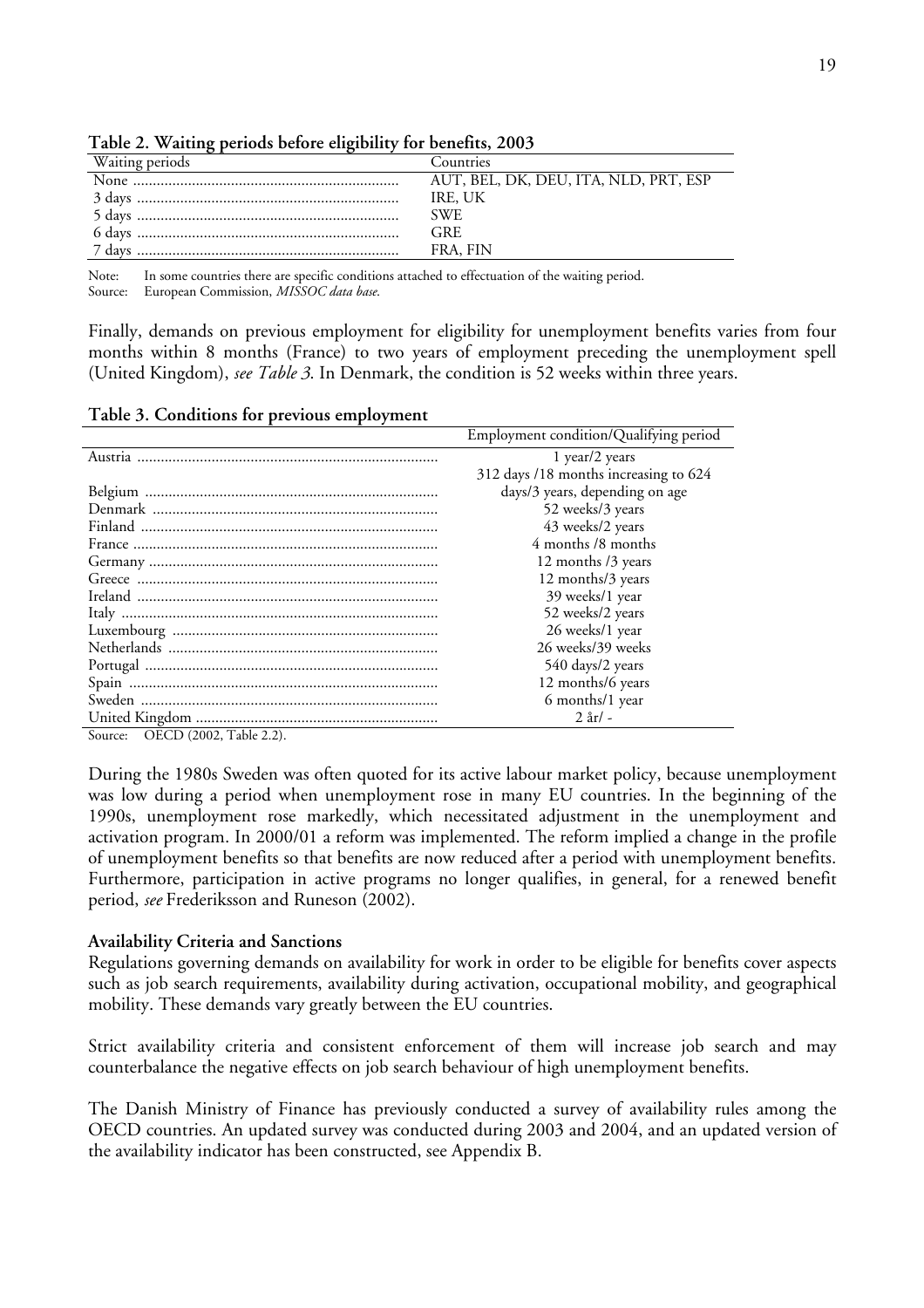The indicator is constructed as a weighted average of different aspects of availability and possible sanctions in case of non-compliance. Both dimensions in the indicator are important for evaluating the effects on structural unemployment, as strong demands on availability are probably not very efficient without effective enforcement of sanctions. Evidence from the Netherlands indicates that an increase in the sanction rate has led to a significant increase in the transition rate from unemployment to employment, see Abbring, van den Berg, and van Ours (1997).

A number of countries with relatively generous compensation rates (such as Denmark, the Netherlands and Portugal) have enforced strict availability demands and sanctions, probably in order to counterbalance disincentive effects from unemployment benefits and warrant job search, for example Denmark, Netherlands, and Portugal, *see Figure 9a*. In Ireland and the UK the availability criteria is the least stringent. In these countries job search is facilitated by low replacement rates.



Note: The indicator for specific demands on availability is calculated as a weighted average of the points given to a country on questions 1 through 5, and the indicator for the strength of sanctions as a weighted average of the points given to a country on questions 6 through 8 *see Appendix B*. The indicator was not calculated for Greece, Italy, and Spain in 1997 and Greece in 2004.

Source: Survey from 1997 and 2004 and own calculations.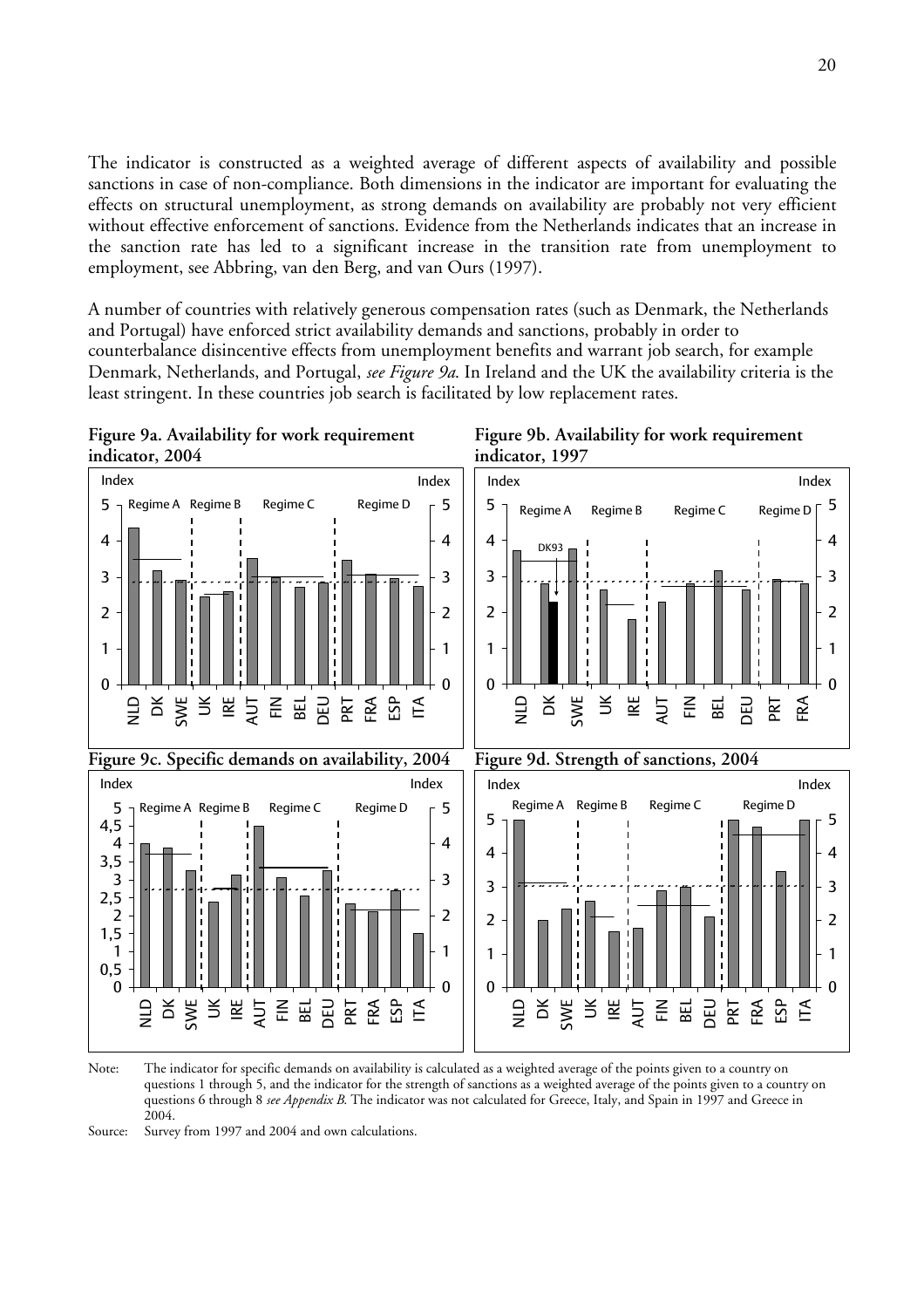In comparison with the 1997 survey, a number of countries, including Austria, Ireland, and the Netherlands, have tightened the requirements for availability, *see Figure 9b*. Sweden has on the contrary reduced those requirements, although from a strict level. In the beginning of the 1990s, Denmark was among the countries having the weakest requirement for availability for work, but is today among the countries that put the strongest demands on availability for work. The main motivation for this change has been a political determination to keep unemployment benefits at high levels but to increase job search by other measures.

The variation of the availability indicator among the EU countries is a consequence of even larger variations – although in the opposite direction – in the indicators covering availability rules and sanctions.

In general, South-European countries (including France) have less stringent availability rules, while sanctions are stronger. This is opposite of weight given to these measures in regime A and B countries, *see Figure 9c and 9d*.

It should be noted that the indicators do not show whether the rules are actually enforced, and a number of countries have informed the Danish Ministry of Finance that rules are not enforced as stringently as laid down in law.

## **Active Labour Market Policies**

Active labour market policies cover a wide range of measures aimed at increasing access to the labour market, job-related skills and the functioning of labour markets in general, see Martin and Grub (2001). Active measures, as opposed to passive policies, constitute a central element of the European Employment Strategy as well as the OECD *Jobs Strategy* from 1994.

Activating unemployed is not by itself an expedient measure, if the active measures and the other rule governing eligibility for unemployment benefits are not directed towards bringing unemployed back to work.

Active measures have been an important element in Danish labour market policies going back to mid 1970s. However, up to 1994 unemployed became entitled to a renewed benefit period by participating in an activation program. Thus, the unemployment insurance system and activation programs seemed more directed at renewing benefit entitlement rather than bringing unemployed back at work. The Danish system before 1994 is therefore more properly characterized as passive rather than active despite the fact that a large number were participating in active measures. In Sweden, unemployed were entitled to a renewed benefit period by participating in active measures up to the reform in 2001.

It is very difficult to measure the causal effect of ALMP on unemployment. Microeconomic studies usually seek to identify the causal effect of activation by estimating the transition rate from unemployment to employment, controlling for systematic selection into programs and unobserved heterogeneity. However, in systems like the Danish, where participation is mandatory for all unemployed with a certain unemployment history, this may not identify the treatment effect.

The reason is that an important part of the activation strategy is to test availability for work among unemployed. Availability is tested by requiring participation in a program, which implies a significant loss in utility due to the reduction in leisure. The utility loss constitutes a substantial incentive for unemployed to search harder for a job. There is ample evidence from Denmark that unemployed do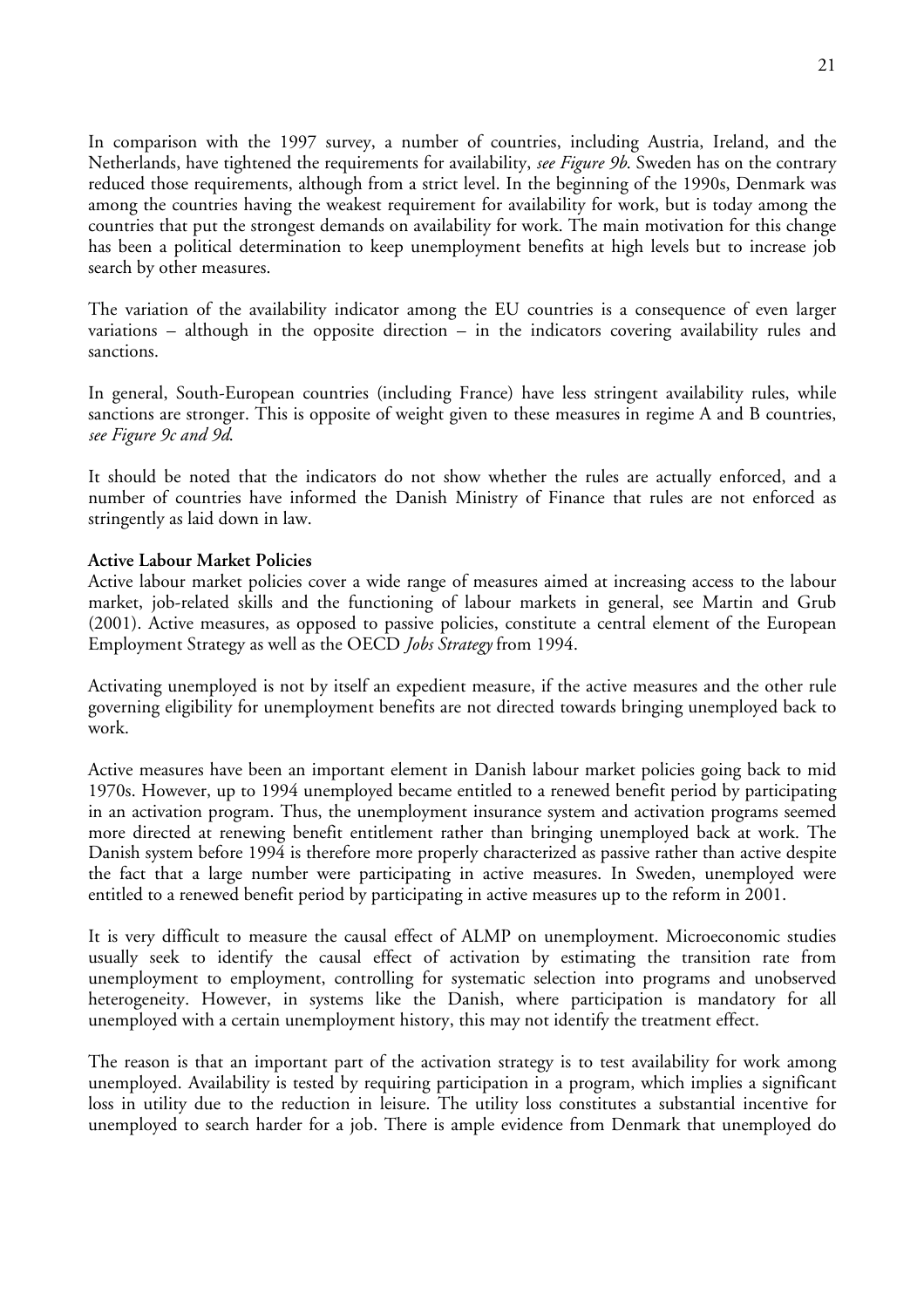find jobs more quickly in the time period just before activation is supposed to begin, see Geerdsen (2002).

Macroeconomic studies suffer from lack of good data over a long time span. They usually rely on expenditures on ALMP as an indicator for the weight given to active measures in each country, see, e.g., Martin (2000).

The Netherlands is the EU country that uses the most resources on ALMP, due to a large increase in spending since the mid-1990s, *see Figure 10a* and *10b*. Denmark and Ireland have greatly increased expenditures since 1994 and use significantly resources on ALMP. Italy, UK, Greece, Spain and Finland and Germany have the least active labour market policy among EU15.

The Netherlands and Denmark seem to compensate for the disincentive effects on job search of generous unemployment benefits by using ALMP to test availability for work. In countries with less generous benefit systems, activation may not be required to ensure sufficient job search among unemployed, since low replacement rates and/or a short benefit period themselves entail significant job search incentives.

**Figure** 10a. **Expenditures** on **force, 2001** 

**unemployed to GDP per person in the labour unemployed to GDP per person in the labour Figure 10b. Change in expenditures on ALMP per force, 1994-2001** 



Note: Expenditures are given as total active expenditure excluding expenditures on disability measures. The figures refer to 2000 for Denmark and Portugal, and 1998 for Greece. In Figure 10.b, the 1996 ratio is used as substitute for the 1994 ratio for Italy due to a missing observation.

Source: OECD, *Labour Force Statistics* and *Main Economic Indicators.*

The indicators displayed in Figure 10 give only a broad picture of the large differences in policies at a more detailed level. Furthermore, an apparently similar evolution in expenditures on ALMP may conceal different policies. In some countries more weight is put on job placement programs, e.g., Ireland, while in other countries more weight is put on different form of primarily educational activities with relatively short duration, e.g., Denmark. Educational activities demand more resources and differences in the relative weight of programs may explain some of the differences in the expenditures across countries. However, these differences in overall expenditures are much larger than can be explained by differences in the relative weight put on different instruments.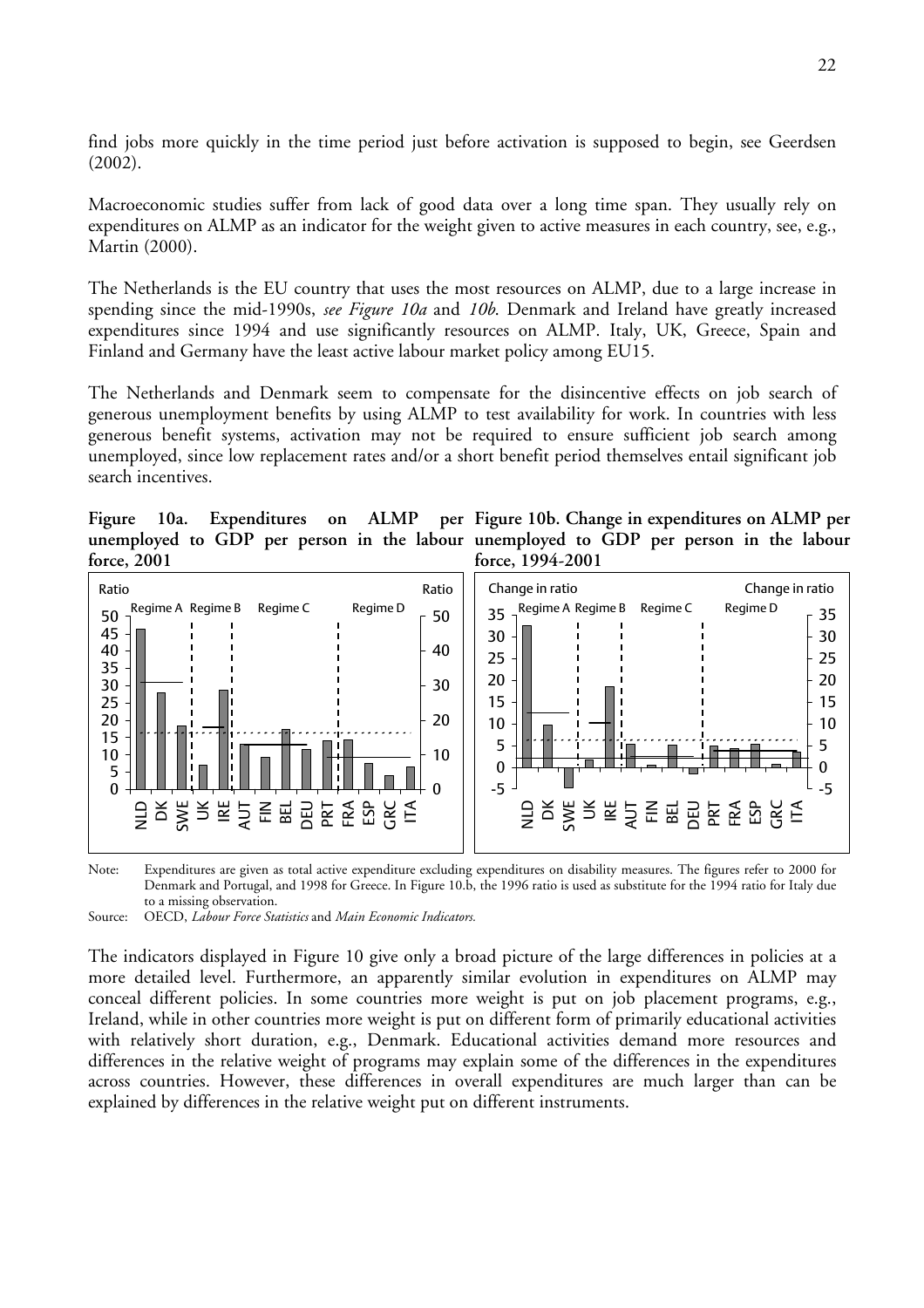The use of resources for ALMP has been reduced since 1991 in Sweden, but from a high level, and Sweden is still among the countries that devote most resources to ALMP. The reduction has been a consequence of, among other things, the significant increase in unemployment during the first half of the 1990s, which put high pressure on the Swedish system.

### **Employment Protection Legislation**

Employment protection varies greatly between countries. Employment protection is low or moderate in Austria, Denmark, and the UK, and substantial in South-European countries, *see Figure 11a*. Despite low employment protection in Denmark, workers' perception of employment security is very high in Denmark, which may be related to Denmark's active labour market policies<sup>[13](#page-22-0)</sup>.









Note: See note to Figure 3.

Source: See Figure 3, and OECD, *Economic Outlook*.

A high level of employment protection implies, as discussed above, lower turnover in the labour market, and, typically, that long-term unemployment comprises a higher fraction of total unemployment than in countries with low employment protection, *see Figure 11b*. [14](#page-22-1) 

The detrimental effects of high EPL seem to affect most workers except middle-aged men, OECD (1999), and may furthermore hinder integration of immigrants.

Finally, in a number of countries the level of protection is different for permanent jobs and temporary jobs. Furthermore, a number of countries have liberalized the use of temporary jobs but uphold a high level of job protection in permanent job, see below.

<span id="page-22-0"></span> $\overline{a}$ <sup>13</sup> OECD (2004) shows that there exist a positive relationship between expenditures on ALMP and worker's perception of employment security in the late 1990s. Thus, low strictness of EPL may not hamper employment security in systems generous unemployment benefits and an active labour market policy (may be termed the Danish "flexicurity approach", OECD (2004, p. 97)).<br><sup>14</sup> It should be noted that employment protection legislation does not protect employment but rather the

<span id="page-22-1"></span>individual job.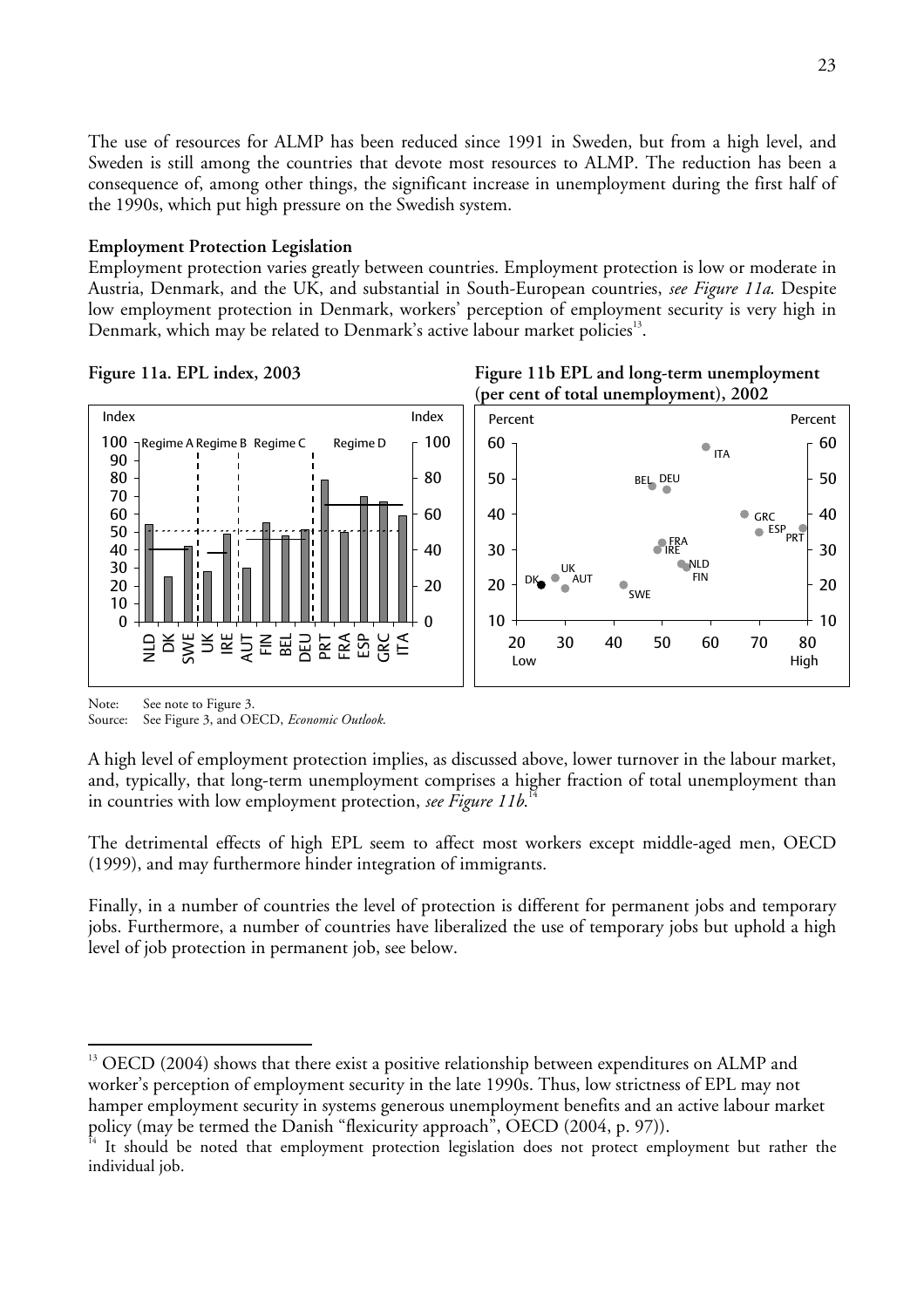# **6. Employment Policy in the EU**

There is an increasing focus on improving labour supply in the European countries, which is reflected in increasing benchmarking and monitoring of employment policies and labour market policies.

The European Commission monitors the employment policy in each member country on a yearly basis, and state recommendations for each member country are based on the Lisbon criteria which were adopted by the Council in 2000, see *Box 6*.

# **Box 6. Employment policy in the EU**

Within the framework of the European Employment Strategy (EES) from 1997, the Luxemburg process, the European Commission monitors and benchmarks the employment policies in member countries. The purpose of the Luxemburg process is to realize three main objectives: full employment, quality and productivity in jobs, and an inclusive labour market. The targets will be met by means of adapting common objectives, sharing information and knowledge of the best practice.

The most important element in the EES is the yearly *Employment Guidelines and Recommendations*. The European Commission prepares the guidelines that are subsequently adopted by the Council. In 2004 the guidelines cover ten specific guidelines for three main objectives.

Each member country prepares a yearly National Action Plan for Employment (NAP), which states the national strategy for reaching the objectives and the implementation of the strategy relating to the Council guidelines. However, the national action plans and the employment report of the Commission are not binding, and no formal co-ordination of the employment policies exists.

*The Lisbon objectives* 

An important element in the EES is the realization of the Lisbon criteria that are part of the Lisbon strategy. The Lisbon strategy was adopted by the European Council's meeting in Lisbon on employment, economic reform, and social inclusion in the spring of 2000.

The member countries agreed on a number of objectives, including that the overall employment rate should reach 70 percent in all member countries by 2010, that the employment rate of woman should reach 60 percent by 2010, and that the employment rate among 55-64 year olds should reach 50 percent by 2010. The regime A countries and UK have already met these targets.

Among the objectives is that the overall employment rate in each member country should reach 70 percent by 2010. The regime A countries and the UK have already met these targets, while the employment rates in most of the countries in regime D and in Belgium are substantially lower than the Lisbon criteria, *see Figure 12a*.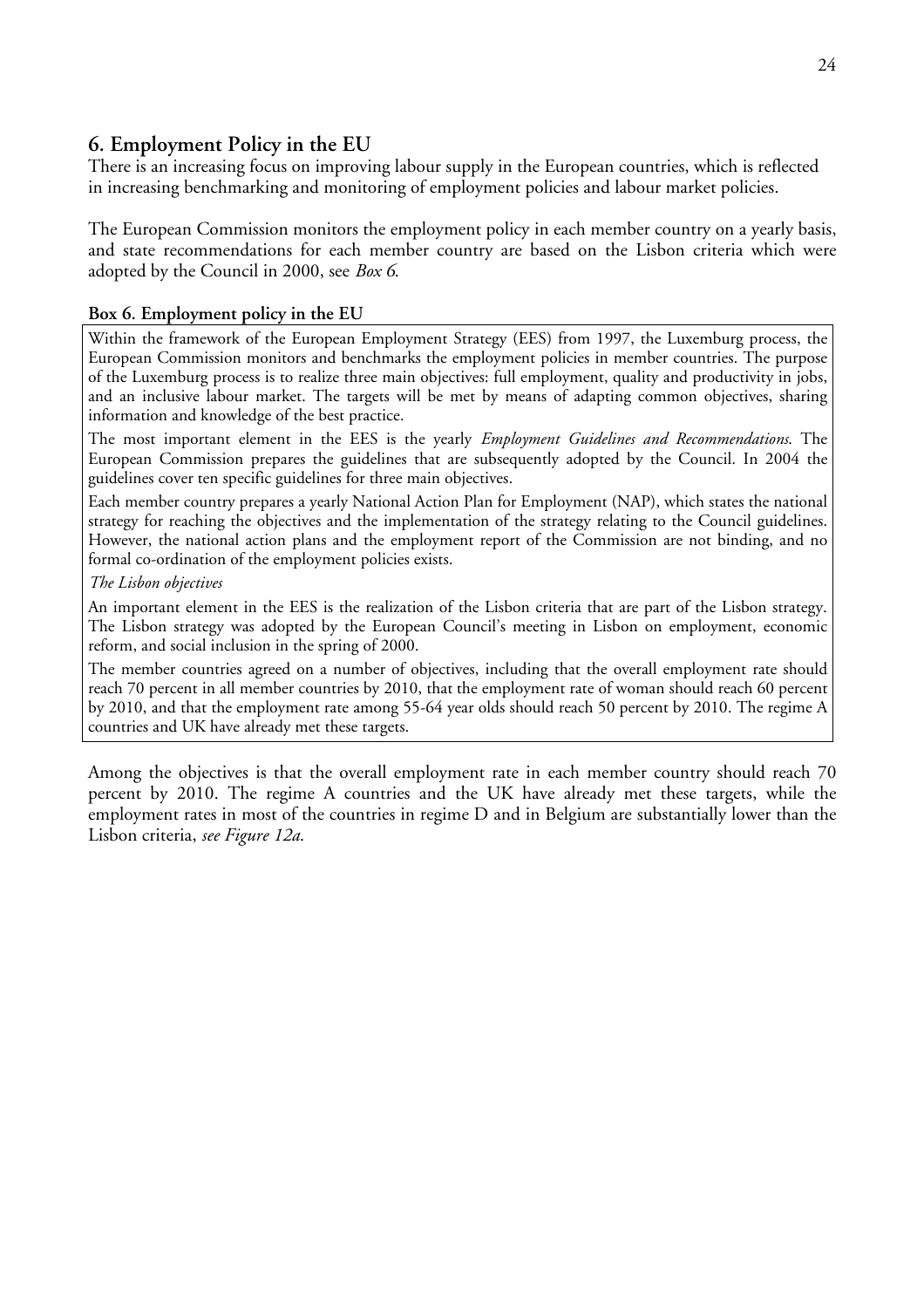

Note: For Austria the employment rate refers to 2001. Source: OECD, *Labour Force Statistics* and ADAM databank.

 $\overline{a}$ 

In all the countries where the employment rate is relatively low, this is primarily due to a low employment rate for woman. Thus, cultural differences are important elements in explaining crosscountry differences in employment rates, including whether elderly are taken care of by the family or publicly funded. Participation of women is high in the regime A countries – in the Netherlands due to part time work. The cross-country variation in employment rate may also to some extend be explained by differences in employment rates among young and elderly workers, see below.

The average overall employment rate in the EU is approximately 6 percentage points below the Lisbon criteria, and somewhat more below the employment rate in the U.S, see *Figure 12b*. Employment rates in several EU countries, including in Denmark, are similar to or above American figures.

Employment rates have increased significantly in some countries, although from low levels, while employment rates have increase less markedly in other countries but from a higher level (Denmark, the Netherlands, the UK, and Sweden).

Several of the regime D countries have sought to increase the employment rate and reduce unemployment by liberalising the use of temporary jobs, supposedly to increase the transition from unemployment to employment via temporary jobs<sup>15</sup>.

Temporary jobs may support the inclusion of low-skilled workers in the labour market, and the growth in temporary jobs has contributed to a reduction in long-term unemployment in some countries. However, a country that liberalize the use of temporary jobs but maintains high job protection for permanent jobs runs the risk that workers are kept in a combination of temporary jobs (that are typically low paying and where employers train workers less) and thus unemployment, and that the transitions into permanent jobs are not increased, *see box 7*. Temporary jobs are, however, important for the flexibility in firms.

Experiences with previous reforms have been mixed. The share of temporary jobs out of total employment has increased markedly in some countries, but it has not been followed by a clear

<span id="page-24-0"></span><sup>15</sup> Temporary employment covers, inter alia, temporary agency work, temporary contracts, and seasonal jobs.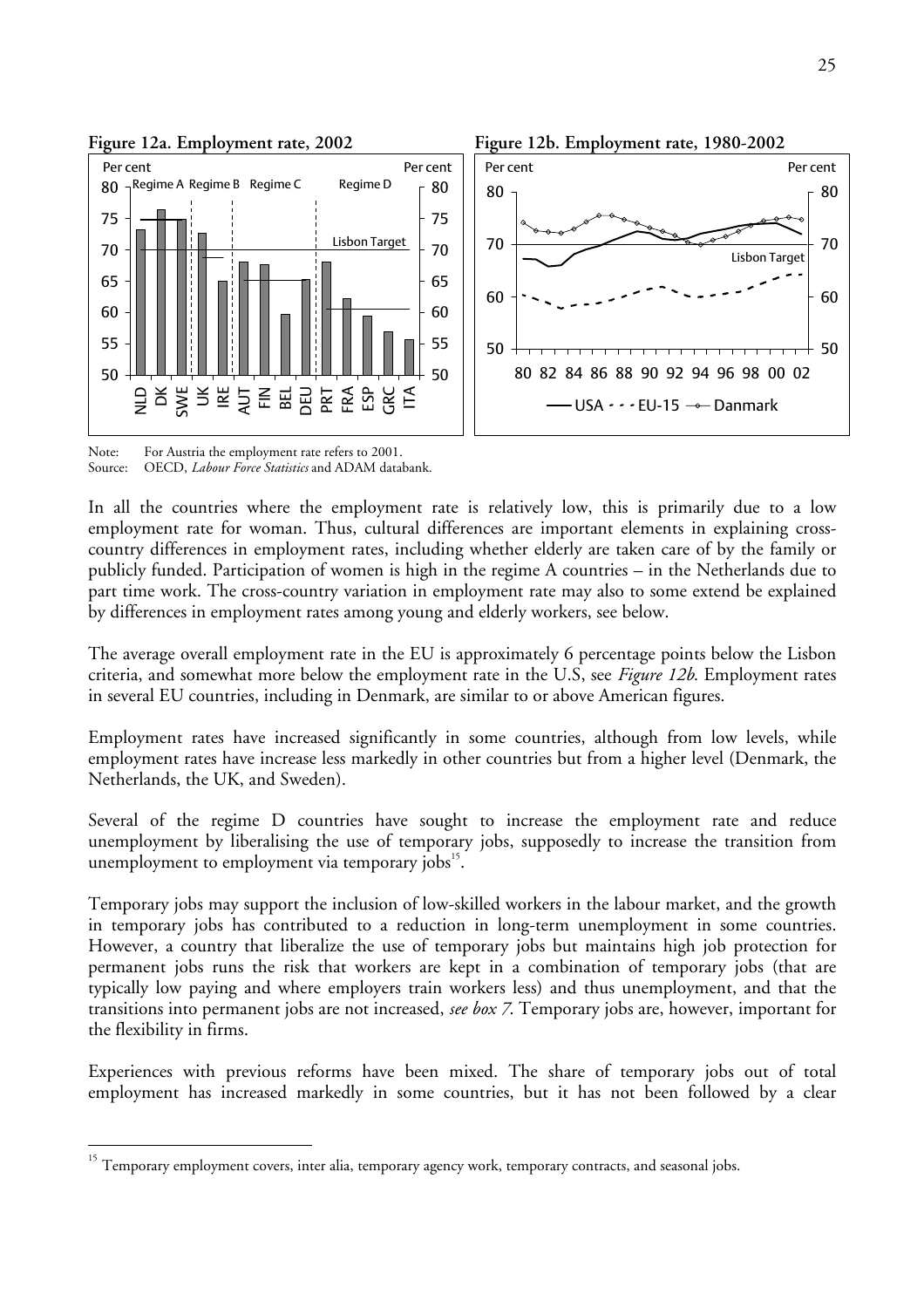reduction in unemployment. Employers seem to have substituted temporary for permanent jobs rather than increasing job creation.

### **Box 7. Temporary employment**

For a number of years it has been discussed whether temporary employment might contribute to reduce high levels of structural unemployment, particularly in countries with high employment protection. Spain liberalized the use of temporary contracts during the 1980s, and the share of temporary employment out of total employment increased markedly by almost 20 percentage points from 1985-1994, see Dolado, García-Serrano, and Jimeno (2001). This share has increased by 5-10 percentage points in Finland, France, Italy, Netherlands, Portugal, and Sweden. However, there is no general trend in the OECD countries, and the share has been more or less constant in Denmark, see OECD (2002, Chap. 3).

Temporary employment is beneficial for firms' ability to adjust production in response to shocks due to decreased product demand or technological change. In countries with low employment protection in permanent jobs, the share of temporary employment is low (Austria, UK, and the U.S.), as the need for flexibility through these jobs is more limited.

Temporary jobs may furthermore facilitate inclusion of low-skilled workers and long-term unemployed. Between 1/3 and 2/3 of employed in temporary jobs gain permanent jobs within two years, depending on the type of temporary employment (temporary agency work, temporary contracts, seasonal jobs, etc.), OECD (2002).

Temporary jobs may also improve the matching process in the labour market, since they can be used by workers to learn about the job and by employers to learn about the worker. Some estimates indicate that the growth in the temporary help industry in the U.S. may have contributed to a reduction in structural unemployment by up to 0.4 percentage points during the 1990s, *see* Katz and Krueger (1999). Finally, an increase in temporary jobs may have contributed to cushioning the effect of negative economic shocks in Finland and Sweden in the beginning of the 1990s, *see* Holmlund and Storrie (2002).

The experiences from France and Spain indicate that the increase in temporary employment has contributed to a reduction in long-term unemployment. However, the effect on aggregate unemployment – and the youth unemployment rate in France – is more questionable, since job reallocation has increased as well. Firms seem to have substituted temporary jobs for permanent jobs. Because wages in temporary jobs are typically lower and employers provide significantly less training to workers, the reforms may have affected the longer-term attachment to the labour market, OECD (2002) and Blanchard and Landier (2002) for evidence on France.

Overall, the conclusion from the experience of previous reforms seeking to increase the use of temporary jobs seems to be that a superior employment strategy is to implement a balanced level of job protection in both temporary and permanent jobs, rather than to liberalise the use of temporary jobs while maintaining job protection in permanent jobs.

### **Youth**

In 2002, unemployment among 15-24-year-olds was approximately 15 percent in the EU, corresponding to twice the rate of other age groups, *see Figure 13a*.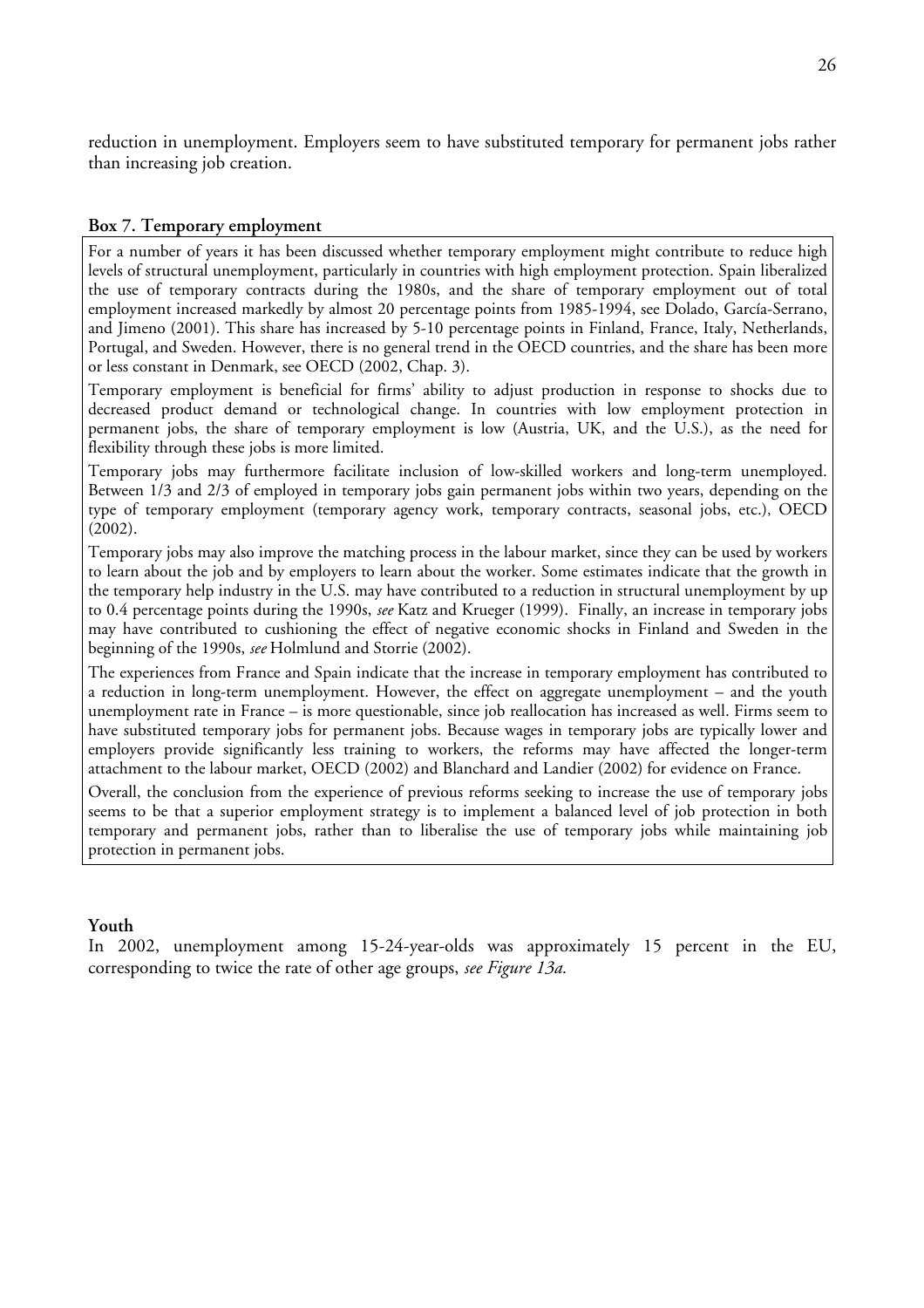

Figure 13a. Age-specific unemployment rates, EU- Figure 13b. Unemployment differential, youth, **15, 1980-2002** 

Note: I Figure 13b the unemployment differential for Austria refers to 2001.

1) Difference between unemployment rate for 15-24-year-olds and 25-54-year-olds.

Source: OECD, *Labour Force Statistics*.

Part of the unemployment differential can be ascribed to transitions from education to work, which often imply short spells of unemployment. Measures that increase the cost of hiring – directly or indirectly – typically affect young workers more as they often have lower skills and experience than prime-aged workers. In contrast, targeted measures, such as age- specific minimum wages, that compensate for young workers' skills and experience may improve the transition from school to work, *see Jimeno and Rodríguez-Palenzuela* (2002).

In all regimes, unemployment for the 15-24-year-olds has been reduced more than for prime-aged, thereby reducing the gap, *see Figure 13b*. This is to some extent explained by an improvement in business conditions, since the unemployment rate for the 15-24-year-olds is more responsive to business conditions than the unemployment rate for other workers, see, *Figure 13a*. This probably reflects the fact that young workers have less firm-specific human capital and more often hold temporary jobs. Furthermore, the transition from school to work may be impeded in downturns.

The unemployment differential is still considerable in Finland and in several of the regime D countries. Thus, labour market policies in countries with a low unemployment differential are characterized by active policies. Denmark, Ireland and the United Kingdom are countries that have shown good results with targeted youth measures, *see* Martin and Grubb (2001).

The targeted youth program in Denmark for below 25-year-olds show that unemployment may be reduced by active labour market policies and strict demands on availability for work. Unemployment benefits for youth are cut in half after 6 months of unemployment, and unemployed have a right as well as a duty to participate in activation. The targeted youth program has recently been imposed for social assistance as well.

In Ireland, good results have been obtained with a wage subsidy for employers (Market-oriented program), and the "New Deal for Young People" in United Kingdom has increased the transition rate from unemployment to employment for young men, primarily as a result of a wage subsidy and stricter availability demands.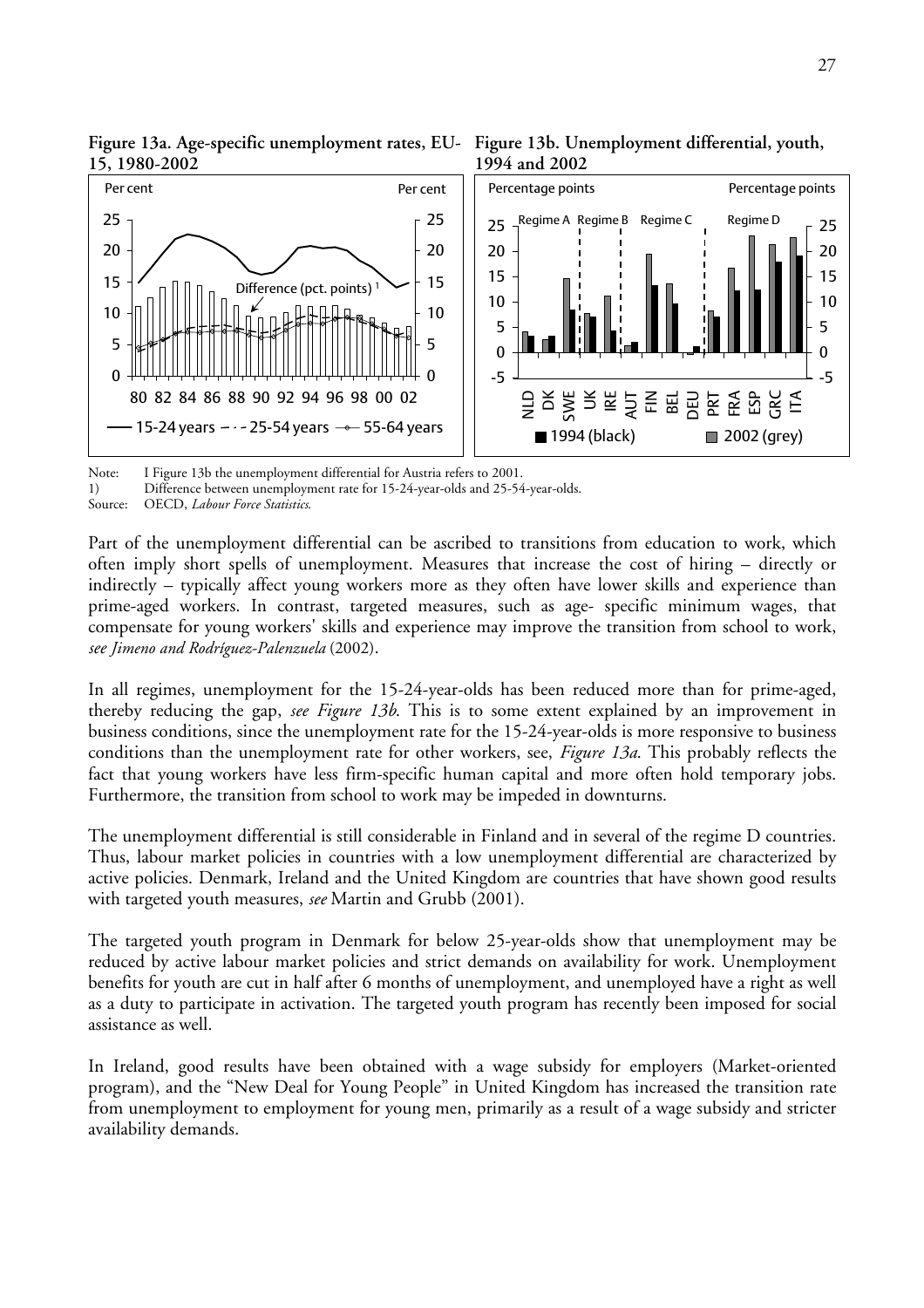In the Netherlands there is a similar separate benefit rate for youth and also targeted youth programs.

## **Elderly Workers**

The employment to population ratio in the EU is significantly lower for the 55-64-year-olds than for the prime-aged population. This is a consequence of early retirement, and also because a larger share of older woman has very low participation rates compared with prime-aged women.

The employment differential of 55-64-year-olds relative to the prime-aged population has increased by 10 percentage points from 1980 to 2002 in EU15. This covers a fall in the employment to population ratio among older workers and an increase of 7 percentage points among the prime-aged population, *see Figure 14a.*







Note: The employment differential is measured as the difference in the employment rate for 55-64-year-old and 15-64-year-old men. For Austria, the differential refers to 2001.

Source: OECD, *Labour Force Statistics.*

 $\overline{a}$ 

Early retirement is most prevalent in Austria, Belgium, Italy, and Netherlands when measured by the employment differential for men, *see Figure 14b*<sup>[16](#page-27-0)</sup>*.* 

The very low employment rate among Dutch men is the result of policies that increased early retirement in the 1970s and 1980s. During that period, so-called employer retirement schemes were introduced, which gave the elderly incentives for early retirement by carrying replacement rates of 80- 90 percent of previous income. Since 1994 activity rates have increased, and it was recently decided that tax exemptions for contributions to pension schemes that carry incentives for later retirement will replace tax exemptions for contributions to employer retirement schemes.

The highest employment rate among the 55-64-year-olds, measured by the employment differential, is found in Sweden. This is attributed to a high (relative) employment rate among the 60-64-year-olds, significantly higher than in Denmark. Sweden implemented a pension reform in 1998 that in effect abolished the previous compulsory age of retirement (61) by increasing the incentives for later retirement through actuarial pension payments. The pension payments are now reduced if retirement

<span id="page-27-0"></span><sup>16</sup> To isolate the effect of early retirement women are excluded from Figure 14b.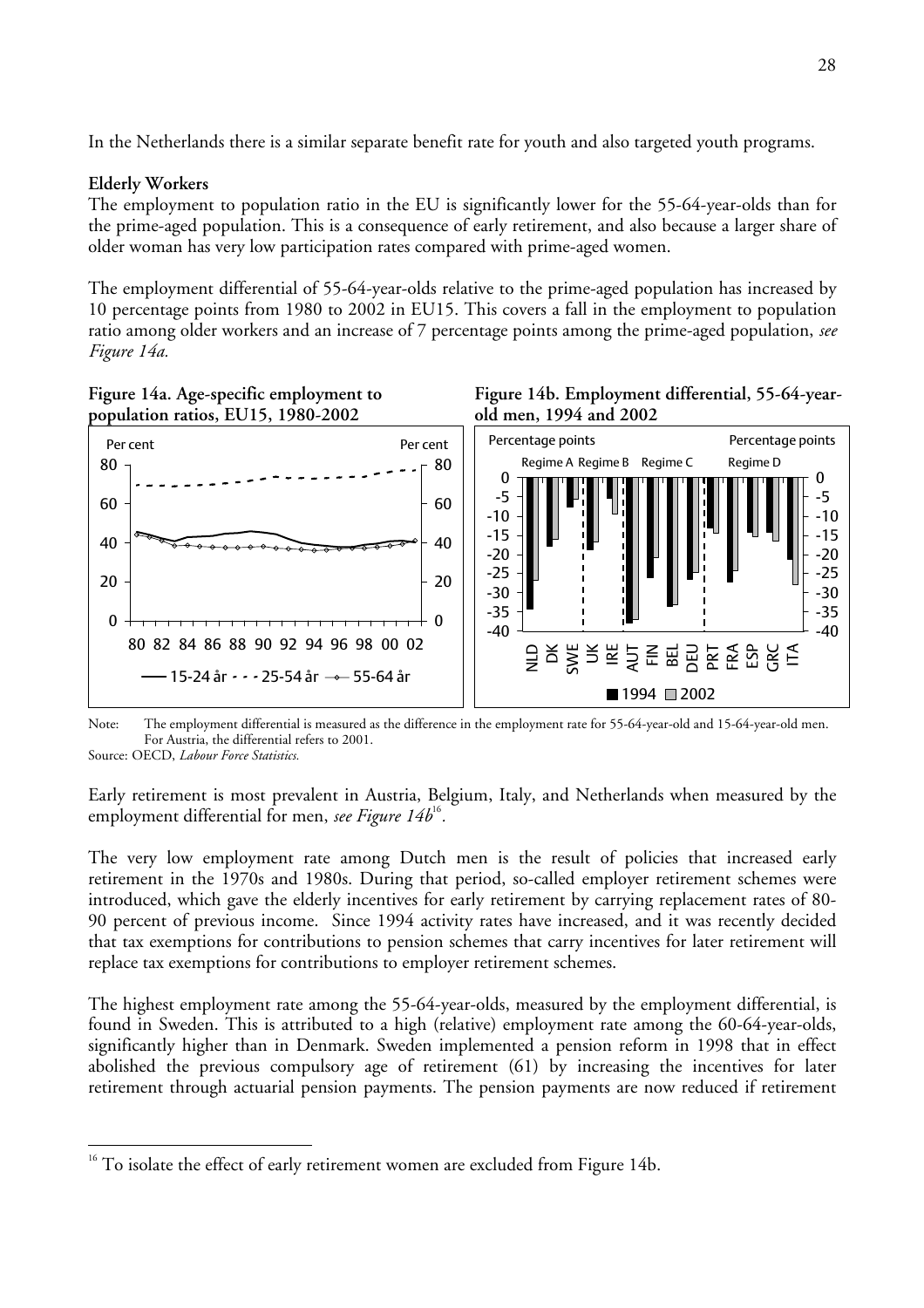occurs before the age of 65. The replacement rates in the new pension system are lower than the replacement rate in the Danish early retirement schemes.

In Denmark, the employment rate has increased since the mid-1990s, particularly among the 50-59 year-olds (not shown). This is a result of supportive business conditions and the abolition of early retirement schemes for 50-59-year-old long-term unemployed. Among the 60-66-year-olds, employment rates have only increase by a small amount as a consequence of an increase in early retirement over the period.

In Spain, the employment rate among elderly is relatively high. This reflects, among other things, Spain's active policies for helping elderly to stay attached to the labour market, which give older workers the possibility of a more flexible retirement or thus enabling more flexible retirement. Early retirement schemes have been abolished. Finally, workers aged 65 or above pay a reduced contribution and have other favours, *see* Martin (2004).

### **Immigrants**

The employment rate for non-EU citizens is on average 10 percentage points lower than for EUcitizens, but the differential has decreased by approximately 2½ percentage points since 1997, *see Figure 15a*.

In a few countries, the employment rate for non-EU citizens is close to or higher than the employment rate for EU citizens, particularly in Greece, Portugal, and Spain, where it is higher by up to 10 percentage points (Greece), *see Figure 15b*.



**Figure 15a. Employment rates, EU15, 1980-2002 Figure 15b. Employment differential, immigrants, 2002** 

Note: The employment differential for immigrants from outside the EU is calculated as the average over the last four quarters where the information is available (for most countries the four quarters of 2002).

Source: Eurostat, *Labour Force Survey.*

However, the employment differentials may reflect differences in employment rates for EU citizens rather than differences in employment rates among immigrants. If the characteristics of immigrants with regard to education, languish skills, etc., are more or less alike in the EU countries one would expect employment rates for immigrants to be similar. The employment differentials would then reflect differences in the employment rate for EU-citizens. This is indicated by that in most of the countries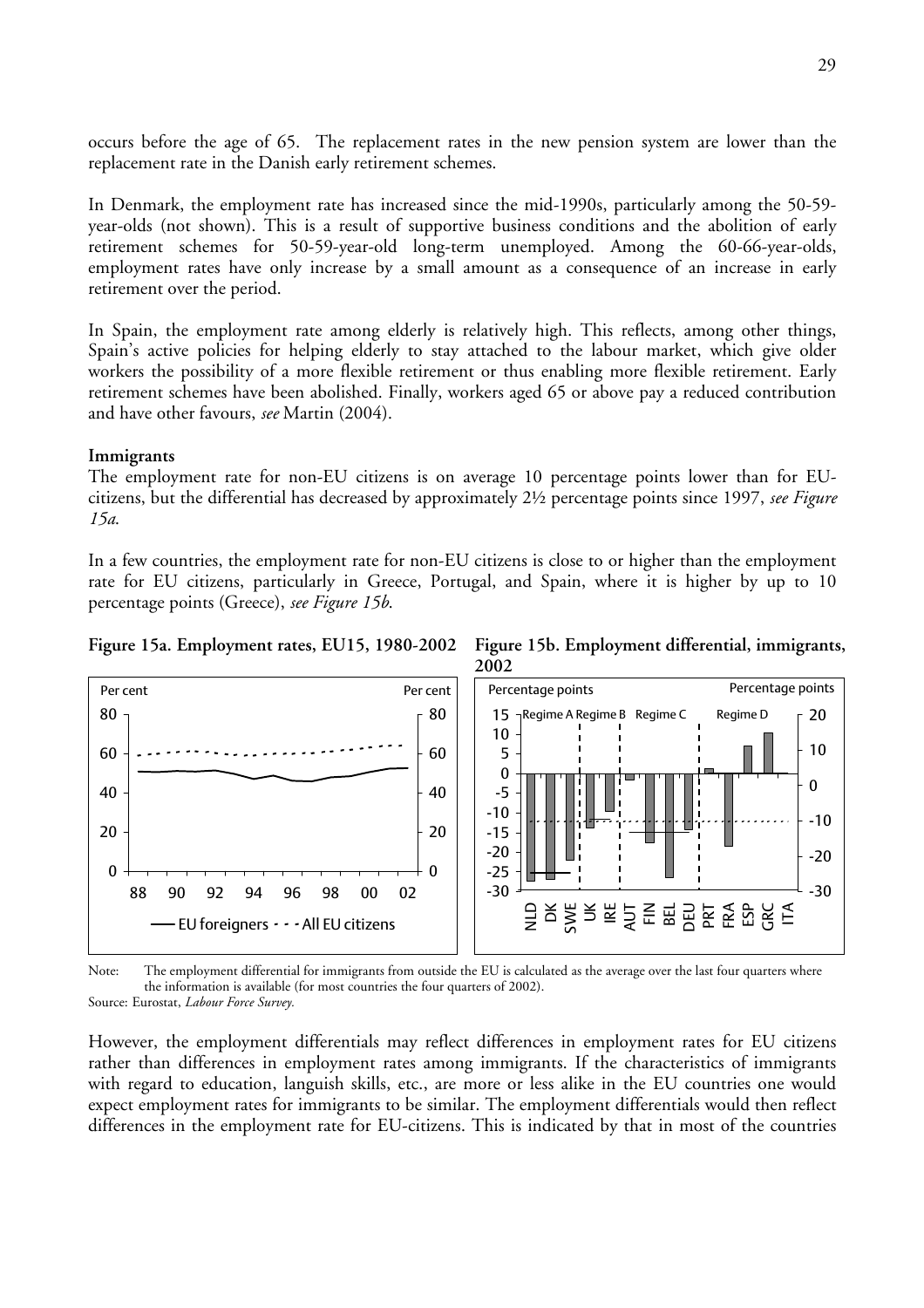with below average employment differentials for immigrants the overall employment rate is above average, see Figure 12a and 15b.

However, illegal immigration comprises a significant problem in these countries. There is a measurement problem and the measured employment rates are likely to be biased in an upward direction. On the other hand, immigrants probably have better opportunities for obtaining work in these countries as a result of large wage dispersion. The employment differential is, thus, smallest in the countries in regimes B and D, which are countries with a large wage dispersion. Minimum wages are high in the regime A countries and the overall replacement rate is high, which hinders the inclusion of immigrants in the labour market.

In recent years, a number of countries have tightened regulations for residence and employment permits as well as for immigrants. Most reforms have been directed to a targeted tightening of border controls, simplification of regulations, and speeding up casework, *see* OECD (2001). The focus in many EU countries is today on integrating both immigrants who are already resident and foreigners planning longer-term stays in the countries.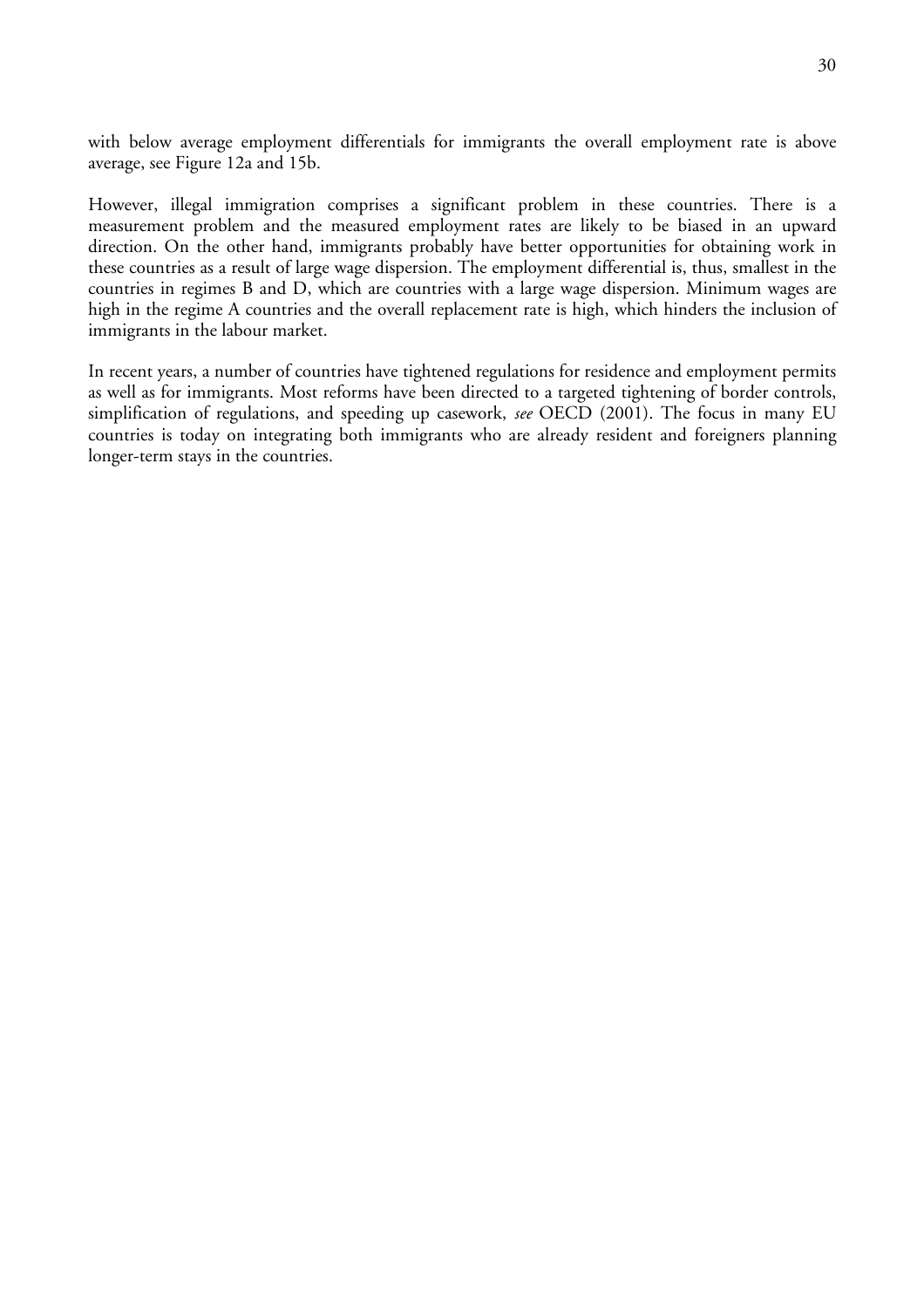# **Appendix A Data Sources and Construction**

The data sources and the construction of various indicators are described in the following. For some indicators, information is only available every second year. Data points for missing observations where constructed by linear interpolation.

Several of the data series were obtained from a database compiled by researchers from London School of Economics, see Nickell and Nunziata  $(2001)^{17}$ . The database, denoted LMIDB in what follows, contain information over the period 1960-95. The data was updated up to and including 1999 using various data sources.

### **Standardized Unemployment Rates**

The main source is the OECD standardized unemployment rates. For several countries, the standardized unemployment rates are not available throughout the 1960-99 period. In most of these cases, data was obtained from LMIDB for those years not published by the OECD, adjusted in levels for some countries so that the unemployment rate in the LMIDB corresponds to the OECD figure. For Italy and Sweden adjusted series were obtained from the *U.S. Bureau of Labor Statistics* (BLS). The OECD figures contain large data breaks and are, therefore, less comparable over time. The series from BLS are adjusted (roughly) for these breaks.<sup>18</sup> Since the information in the LMIDB mostly corresponds to West Germany, the unemployment rates for Germany have been adjusted so that the standardized figures follow the unemployment rate in West Germany after 1991. The data is displayed in *Figure A.1a-1d*.



<span id="page-30-1"></span><span id="page-30-0"></span>

<sup>&</sup>lt;sup>17</sup> <http://cep.lse.ac.uk/pubs/download/data0502.zip>.<br><sup>18</sup> The figures for Sweden is available from the BLS homepage, while the figures for Italy is an adjusted series obtained directly from the BLS, see Sorrentino (2002, box on page 16) for a description.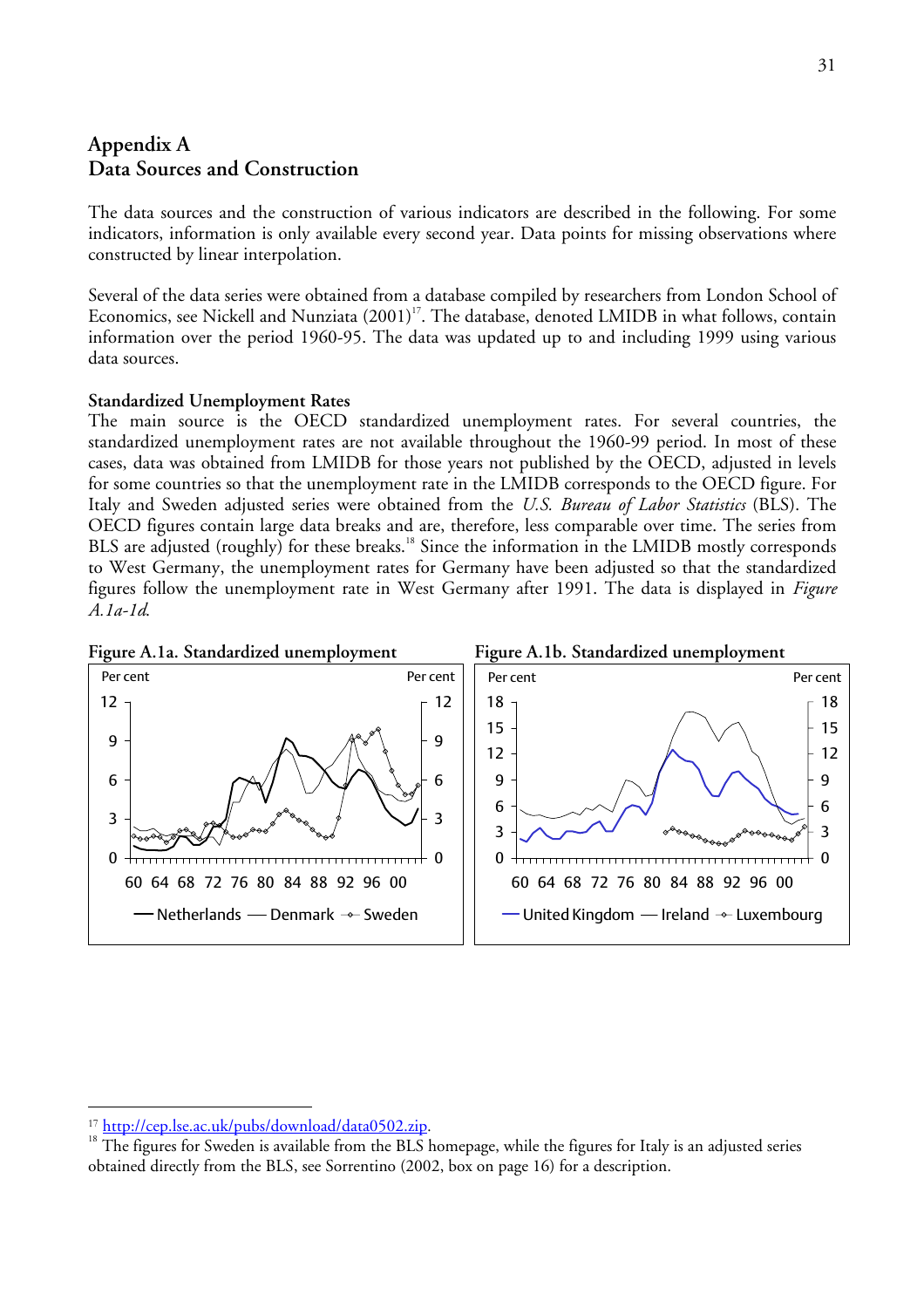

#### Source: See text.

#### **Expenditures on Active Labour Market Policies**

The expenditures are given as total expenditures on ALMP in the OECD database on *Labour Market Statistics* minus expenditures on disability measures<sup>19</sup>. To adjust for country size and inflation, the expenditures are measured relative to GDP based on fiscal years. This ratio is then divided by the standardized unemployment rate in order to take into account the counter-cyclical nature of the expenditures. Furthermore, using this ratio in empirical work takes indirectly into account the efficiency in the active programs since it measures the expenditures relative to the number of unemployed.

Sources: OECD, *Labour Market Statistics Database[20](#page-31-1)* and standardized unemployment rates.

### **Replacement Rates**

 $\overline{a}$ 

A number of measures of replacement rates that cover different aspects of unemployment compensation are applied.

### *Overall Genereousity of Unemployment Compensation in the UI System (Gross)*

The OECD calculates an indicator of the overall unemployment compensation measured over 5 years. The indicator is calculated as the average of the gross replacement rate of unemployment insurance benefits for two income levels (66,7 percent and 100 percent of an average production worker), three family types, and at three durations of unemployment (first year, second to third year, and fourth to fifth year). The indicator is calculated every two years for the period 1961-99.

The indicator does not take into account that unemployed in some countries would regain entitlement to unemployment benefits by participating in activation programs in the period considered. Countries with a short formal duration of unemployment benefits therefore come out with a low value on the indicator, even if remuneration during activation is comparable with unemployment benefits (or

<span id="page-31-0"></span><sup>&</sup>lt;sup>19</sup> Expenditures on employed are included. It is assessed, however, that excluding these expenditures would not change the main results.<br><sup>20</sup> <http://www1.oecd.org/scripts/cde/members/lfsdataauthenticate.asp>.

<span id="page-31-1"></span>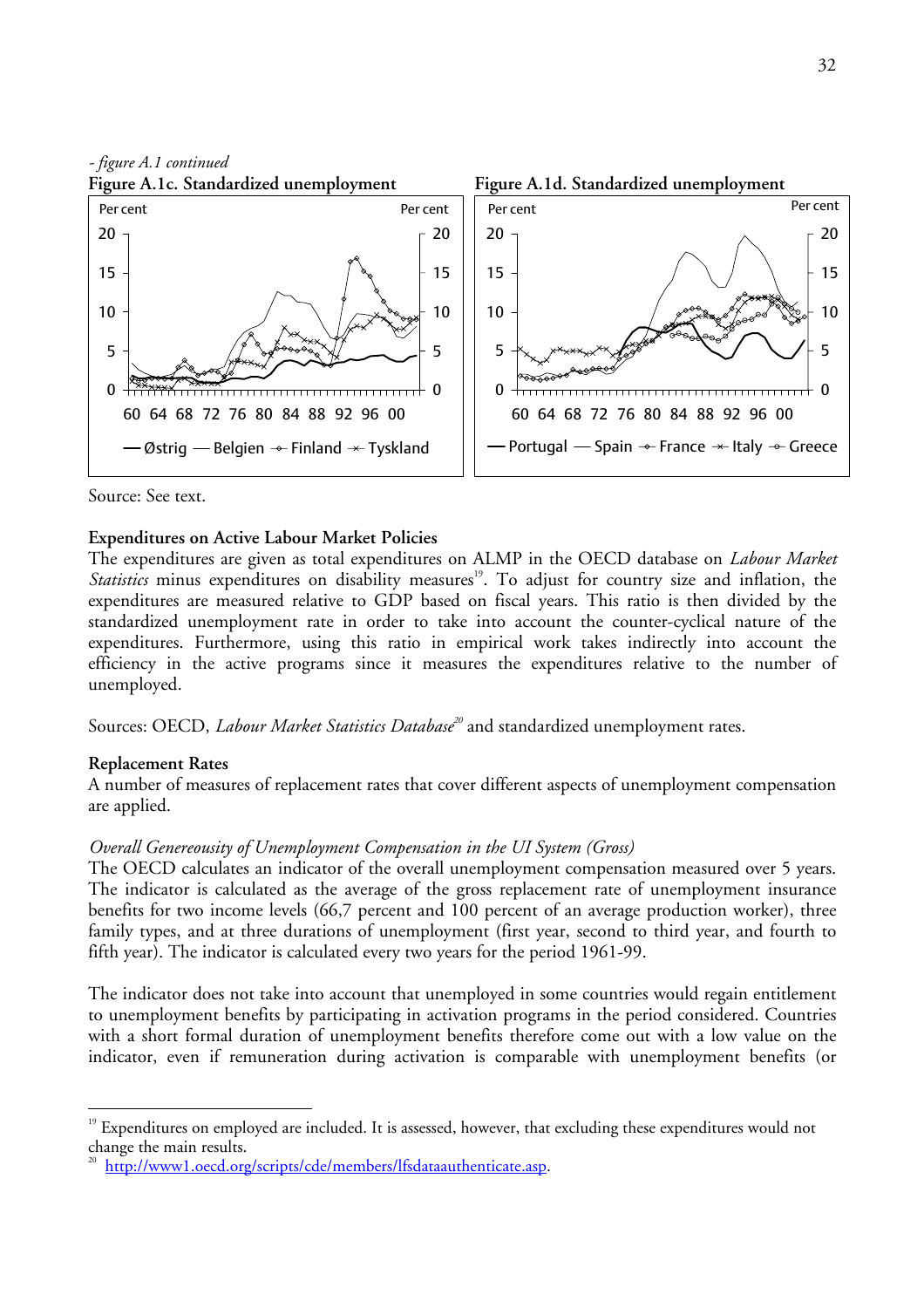higher), as Sweden<sup>21</sup>, while countries with a long unemployment period but where unemployed does not have this possibility will come out with a high value on the indicator, as Denmark.

The indicator for Denmark jumps up from 1991 to 1993 because of the extension of the benefit period from 2½ to 7 years in 1993, although the maximum *possible* benefit period was unchanged, since the right to a renewed benefit period after participation in activation was simultaneously abolished.

No other indicator is available over a long period of time, however. In some empirical regressions, see Appendix C, an adjusted indicator is applied in which the official OECD indicator is adjusted for Denmark from 1993 and on, so the indicator for Denmark is unaffected by the increase in the formal duration of unemployment $^{22}$  $^{22}$  $^{22}$ .

# *Net Replacement Rate (NRR)*

The OECD also calculates a net replacement rate as the average over several family types, income levels and durations of unemployment benefits, unemployment assistance, etc. This indicator is only available over a shorter period of time, since the construction of the NRR is more complicated.

The difference between the NRR and the gross replacement rates (GRR) are that the NRR takes into account tax and social contributions, housing benefits, the effects of children on various benefits and/or tax and social contributions, and that the NRR includes unemployment assistance and social assistance. The GRR are often lower than the NRR.

# *Adjusted Gross Replacement Rate*

In the cluster analysis in Section 4, an adjusted gross replacement rates is applied. The adjusted rate takes into account that unemployed in a number are eligible for unemployment assistance after exhaustion of UA benefits. The adjusted indicator is constructed by first calculating an index for the maximum duration of UI and UA benefits from the OECD net replacement rates using the method described below. Then the gross replacement rate calculated by the OECD secretariat is adjusted by this index.

Sources: OECD, *Benefits and Wages*, 2002 and previous editions.

# **Maximum Duration of Unemployment Benefits**

Three measures of the maximum duration are applied in the paper:

1. Durations according to the law.

- 2. An index calculated from the gross replacement rates at three durations of unemployment:  $BD = (0.6 \cdot \frac{rr23 + 0.4 \cdot \frac{rr45}{rr1}$ , where  $\frac{rr1}{r^2}$ , and  $\frac{rr45}{rr^4}$  are the gross replacement rates for the first year of unemployment, year two to three, and year four to five. The index was developed by researchers at London School of Economics. If unemployment benefits are only paid in the first year of unemployment, BD=0. If the gross replacement rate is unchanged during the first five years of unemployment, BD=1. The replacement rate in the second and third year is given a greater weight by the LSE researchers. The advantage of this index is that it is available throughout the 1961-99 period.
- 3. As (2), but calculated using the net replacement rates in 1995.

<span id="page-32-0"></span><sup>&</sup>lt;sup>21</sup> The possibility of regaining eligibility for a renewed benefit period after participation in active programs was (partly) abolished in 2001, see Frederiksson and Runeson (2002).

<span id="page-32-1"></span>The OECD secretariat acknowledges that the marked increase in the indicator from 1993 to 1995 is not the result of a genuine change in the unemployment system, see Martin (1996, Footnote 7)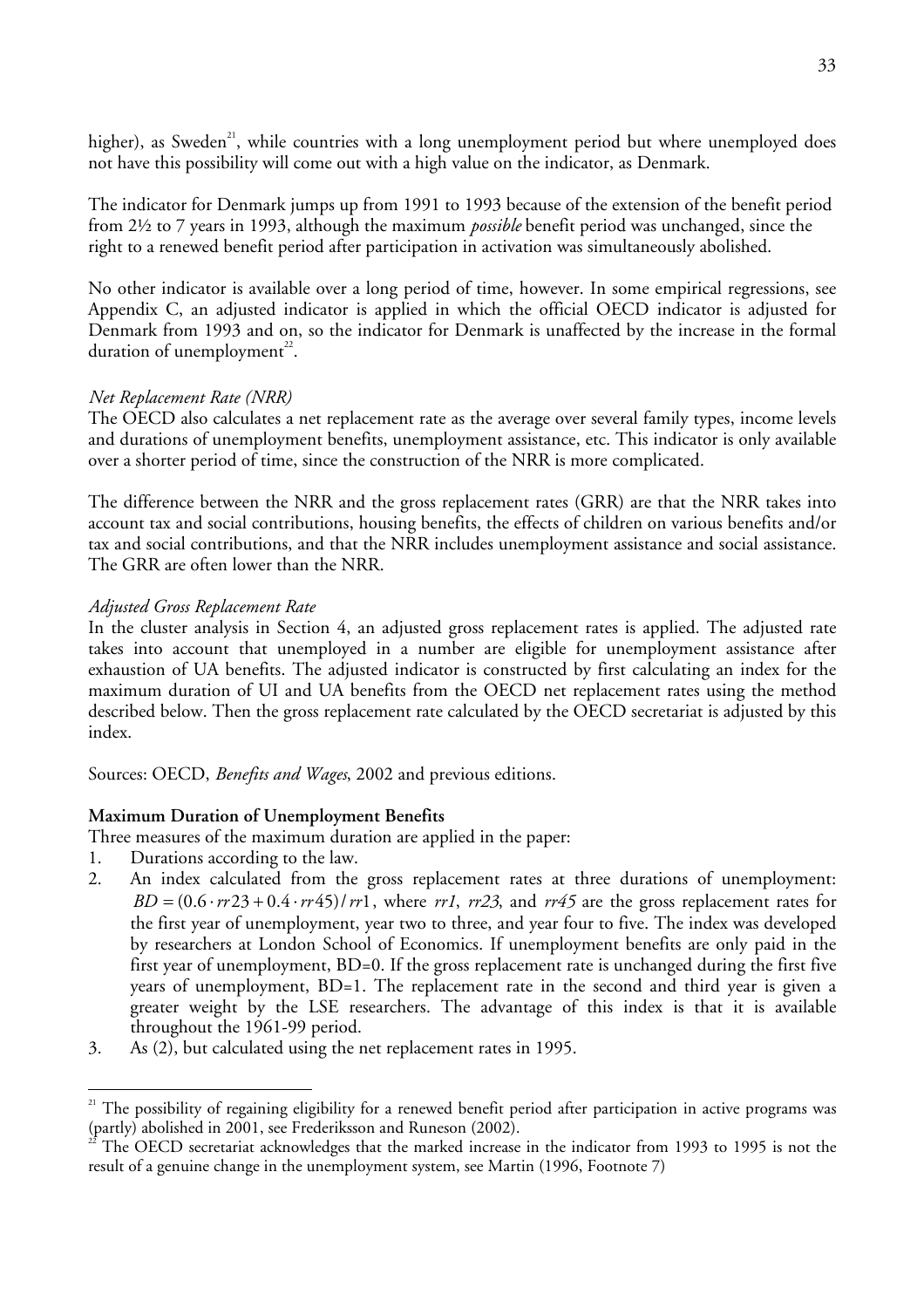Sources: LMIDB and OECD, *Benefits and Wages*, 2002 and previous editions.

### **Availability for Work Indicator**

The index is constructed from a survey in 1997 and an updated survey in 2004, see Appendix B. In section 3, only information for 1997 is included, though information for 2004 is used for Italy and Spain that was not included in the 1997 survey.

Sources: Ministry of Finance (1998) and Hasselpflug and Thorball (2004).

### **Employment Condition**

Index calculated as the ratio of requirements on previous employment to the reference period (or, contribution period, see OECD 2002, Table 2.2). For Norway, the index is constructed from auxiliary information on equivalent income conditions, because the employment condition is stated in terms of income rather than in terms of hours or weeks<sup>23</sup>. Information for 1995, 1997, and 1999. Previous to 1995, the indicator attains the value for 1995.

Sources: OECD, *Benefits and Wages*, 2002, and previous editions, and Torp (1999).

## **Unionization**

Number of active union members as percentage of employed (*Net density I* in Ebbinghard and Visser (2002)).

Sources: 1960-95: LMIDB. After 1995: Ebbinghard and Visser (2002), and Nickell (2002, Table 13).

## **Coordination**

Index in range from 1 to 3 describing the degree of coordination between employers and unions in wage negotiations. Increasing with the degree of coordination.

Sources: LMIDB and Nickell (2002, Table 14, Series 2).

## **Index of Product Market Regulation**

Index for 1998 describing the degree of regulation of product markets. Increasing in the degree of regulation.

Source: Nicoletti, Scarpetta, and Boylaud (2002).

## **Employment Protection Legislation (EPL)**

Two measures are applied:

- 1. A time varying index covering 1960 through the end of the 1990s. Constructed by Olivier Blanchard (MIT) and Justin Wolfers (Havard University) from various sources.
- 2. Index for the ranking of countries according to the index in 1. Is also applied by Blanchard and Wolfers.

<span id="page-33-0"></span><sup>&</sup>lt;sup>23</sup> The income condition can be met within an one-year or a three-year period, with a higher income requirement within the three year period. Furthermore, there exists a basis system and supplementary system. The income requirement is equivalent to between 20 and 40 per cent of the average salary in a full time job, see Torp (1999, p. 71). The mid-point, 0.3, is chosen as the indicator for Norway.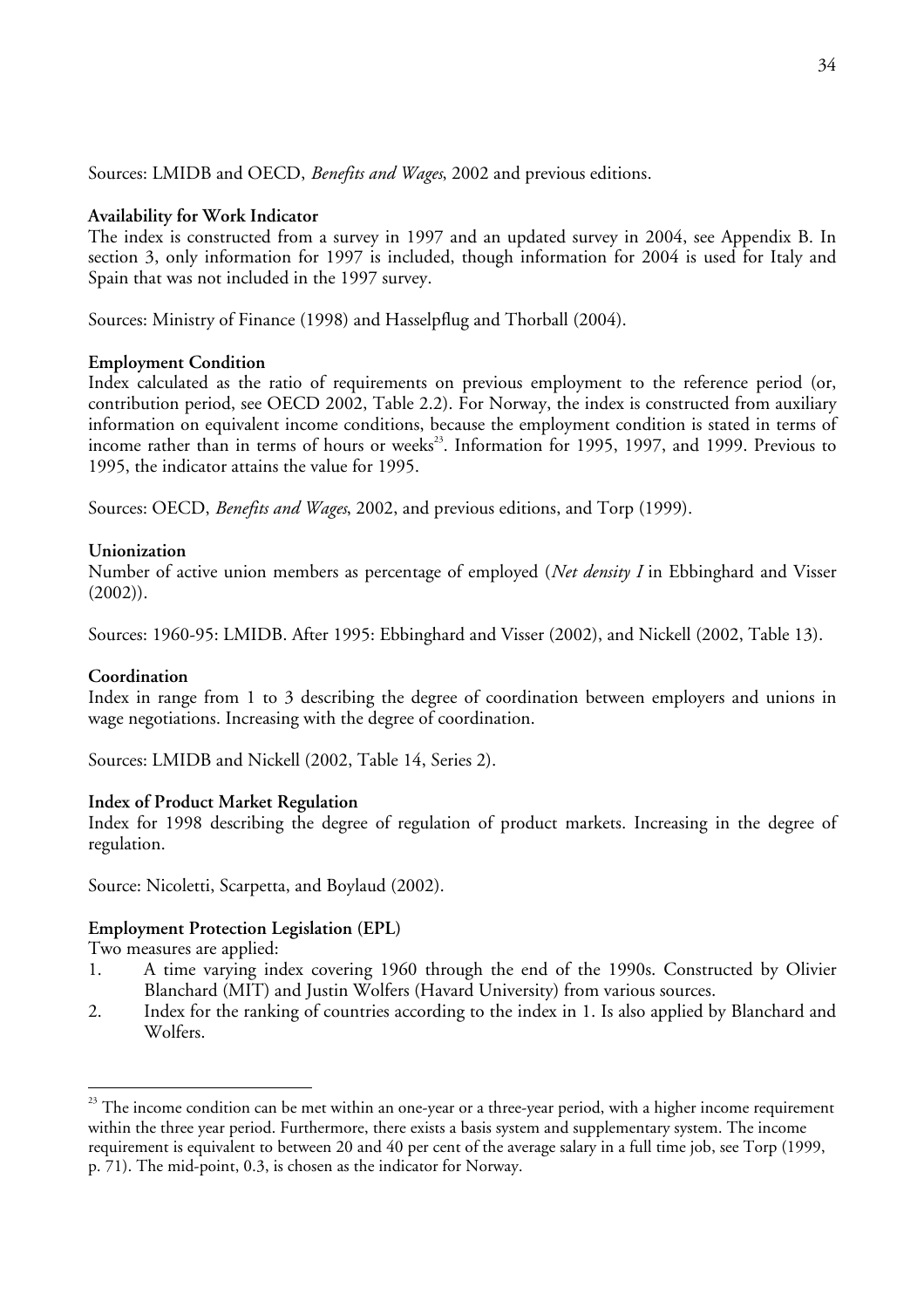Sources: LMIDB, Nicoletti et al. (2000), and Blanchard and Wolfers (2000).

# **Total Taxes on Labour (Tax Wedge)**

Gives the sum of the payroll tax rate, the income tax rate, and the consumption tax rate (from national accounts data).

Sources: LMIDB and Nickell (2002, Table 16).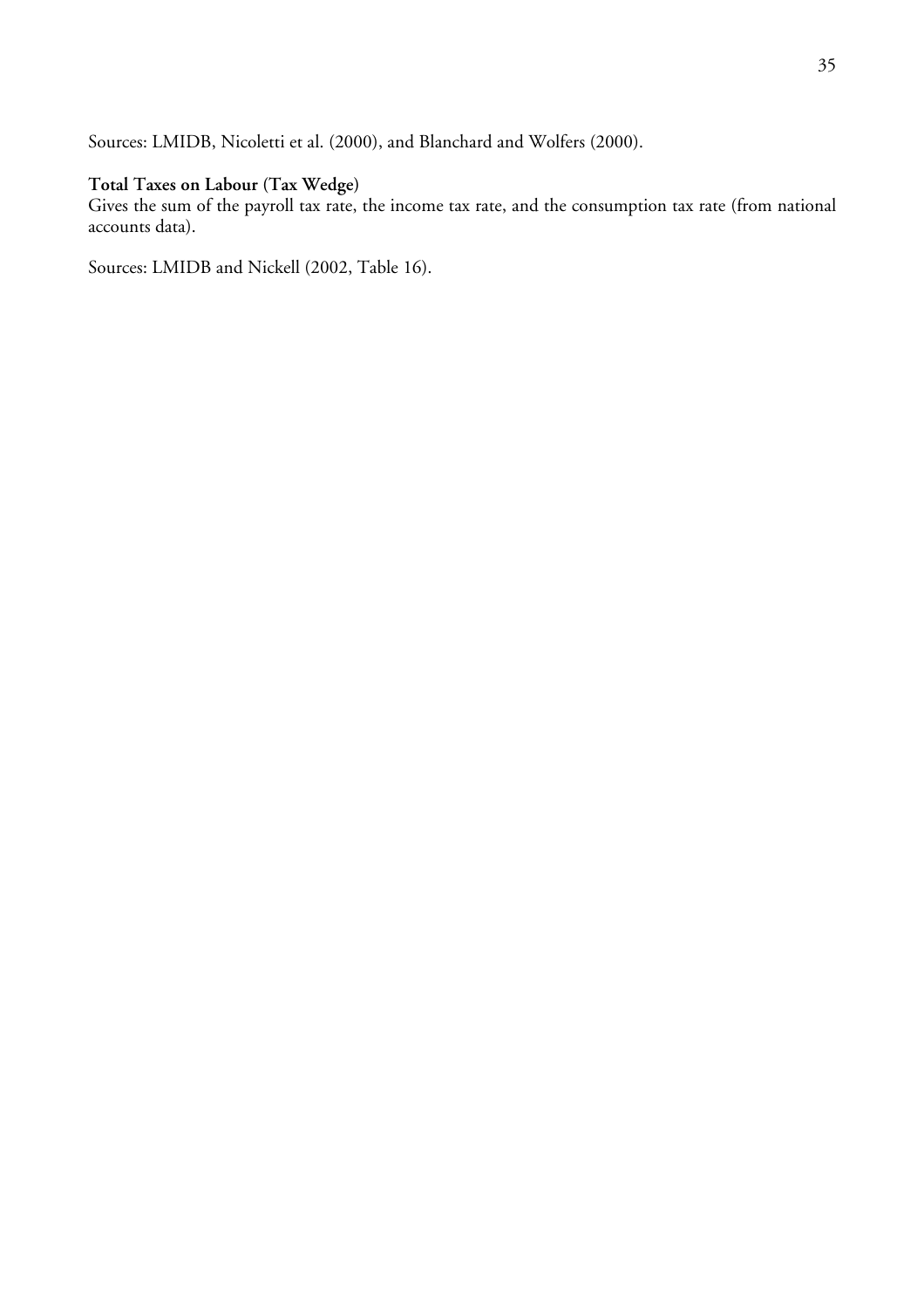# **Appendix B Availability Indicator**

In December 2003 the Danish Ministry of Finance conducted a survey on availability for work regulations in a number of OECD-countries. The survey was a follow up of a 1997 survey, see Ministry of Finance (1998). The survey covers questions on 8 dimensions on demands for availability on unemployed and sanctions in the case of non-compliance:

### *Availability criteria:*

- 1. Job search.
- 2. Availability during activation.
- 3. Occupational mobility and whether the demands change with time spend in unemployment.
- 4. Geographical mobility and whether the demands change with time spend in unemployment.

### *Sanctions*:

- 5. Valid reasons to refuse a job offer or offer to participate in an activation program.
- 6. Sanctions in the case of self-induced resignation from job.
- 7. Sanctions after refusal of a job offer or offer to participate in an activation program.
- 8. Sanctions after repeated refusals.

Each country is assigned a number on a scale from 1 to 5 on each dimension, with numbers increasing with the strictness of the regulation. Administrative practice is not included in the indicator.

The overall indicator for a country is given as a weighted average of the assigned numbers on each dimension. The weights are given in *Table B.1*.

### **Table B.1. Weight given to each dimension in the indicator**

| ----------                                                                                     |  |  |  |  |     |  |  |
|------------------------------------------------------------------------------------------------|--|--|--|--|-----|--|--|
| Jimension:                                                                                     |  |  |  |  |     |  |  |
|                                                                                                |  |  |  |  | ◡.∠ |  |  |
| $N_{\alpha \star \alpha}$<br>The dimensions correspond to the listed numbers cuses in the tout |  |  |  |  |     |  |  |

Note: The dimensions correspond to the listed numbers given in the text.

The weight given to each dimension of the indicator is determined from assessments of which requirements that are most important for job search behaviour and availability for work. Most weight is given to occupational and geographical mobility and sanctions after refusals of job and activation offers.

The number of valid refusals is given a modest weight, since the countries didn't report comprehensive lists on this dimension, and since the number of valid reasons allowed will depend on other regulations that may not be included in the survey.

When comparing the indicator across countries, it should be take into account that the requirements on availability is implemented so that it supports the mobility among unemployed but also that the implementation depends on the specific regulation on other dimensions of labour market policies.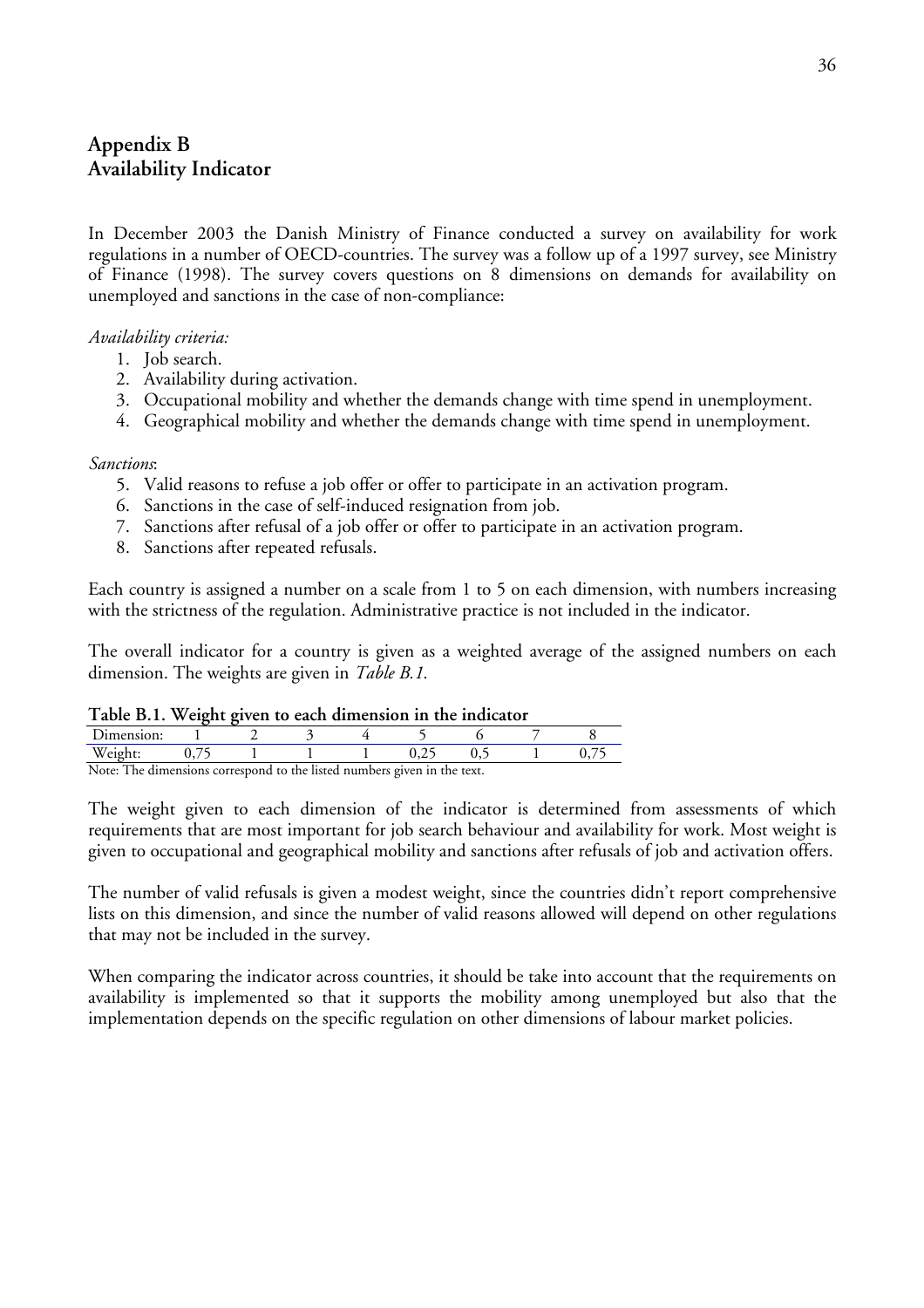# **Appendix C Detailed Econometric Results**

 $\overline{a}$ 

A detailed description of the result reported in the main text is given in the following. The results are obtained from econometric estimates of a relationship between the standardized unemployment rate and a number of indicators for labour market policies, institutions and the business cycle, *see Box C.1*.

#### **Box C.1. Labour market policy, institutions and unemployment**

The estimated relationship between unemployment in each country and the included indicators is given as the reduced form

(1) 
$$
u_{it} = c_i + \sum_j \beta_j x_{ijt} + \sum_j \gamma_j z_{ij} + \sum_j \phi_j \tau_{ijt} + \lambda_t + \varepsilon_{it}, \quad i = 1, 2, ..., 19,
$$

where *i* is a country index, *t* is a time index, and *j* an index for labour market policies, institutions and macroeconomic conditions;  $u_{i}$  denotes the unemployment rate in country *i* at time *t*, and  $x_{ii}$  labour market policy or institution *j* in country *i* at time *t*;  $z_{ij}$  represents the indicators that are included as constants over time, while  $\tau_{\rm in}$  represents macroeconomic conditions, and  $\lambda_{\rm t}$  time varying dummies. There exists differences in unemployment between countries that are cannot be explained by the included indicators and that are constant over time. These differences are represented by time invariant country effects (dummies),  $c_i$ . Finally,  $\varepsilon$ <sub>*i*</sub> is the residual.

The model is estimated using feasible generalized least-squares (FGLS). Since some indicators are included as constants over time it is not possible to estimate the model using the fixed effects estimator, because the estimated country dummies might be highly correlated with the constant indicators. Instead, the model is estimated using the random effects estimator, where the country specific constant terms are assumed to be drawn independently from a normal distribution. Only the parameters of the distribution, and not the constant terms, are estimated. Furthermore, Heckman and Pagés (1999) show that the fixed effect estimates may be biased. This strategy is similar to Scarpetta (1996) and OECD (2004). Using the random effects estimator implies that the estimated effects are obtained using both the correlation over countries and the correlation over time.

Information on some indicators is available over a longer period. The effects of these indicators are also assessed using the fixed effects estimator over this longer sample period, as in Nickell et al. (2003), and the effects from this model is compared with the results obtained using the random effects estimator.

The sample period is 1983-99 in most regressions, since information on expenditures on ALMP is only available from the mid-1980s and information on replacement rates are only available up to 1999 at the time when the analysis was completed $24$ . The sample period covers a full business cycle.

The included countries count 13 EU countries (EU-15, exclusive Greece and Luxemburg), Australia, Japan, New Zealand, Norway and the United States. The OECD countries outside EU are included, because information on these countries are important for evaluating more precisely the effects of labour market policies. However, some countries are excluded from some regressions due to missing data.

Information on some of the indicators exists only for a few years. These indicators are included with the average value over observations for each country. This demands particular statistical considerations, *see Box C.1*. Several of the indicators are furthermore correlated, because there is a tendency for the countries to implement similar policies, see the cluster analysis in paragraph 4. It may therefore be difficult to measure the partial effect of each indicator precisely. To evaluate this potential error, several

<span id="page-36-0"></span><sup>&</sup>lt;sup>24</sup> The OECD *Employment Outlook* 2004 contains updated information on replacement rates etc., but they where not available when this analysis was completed.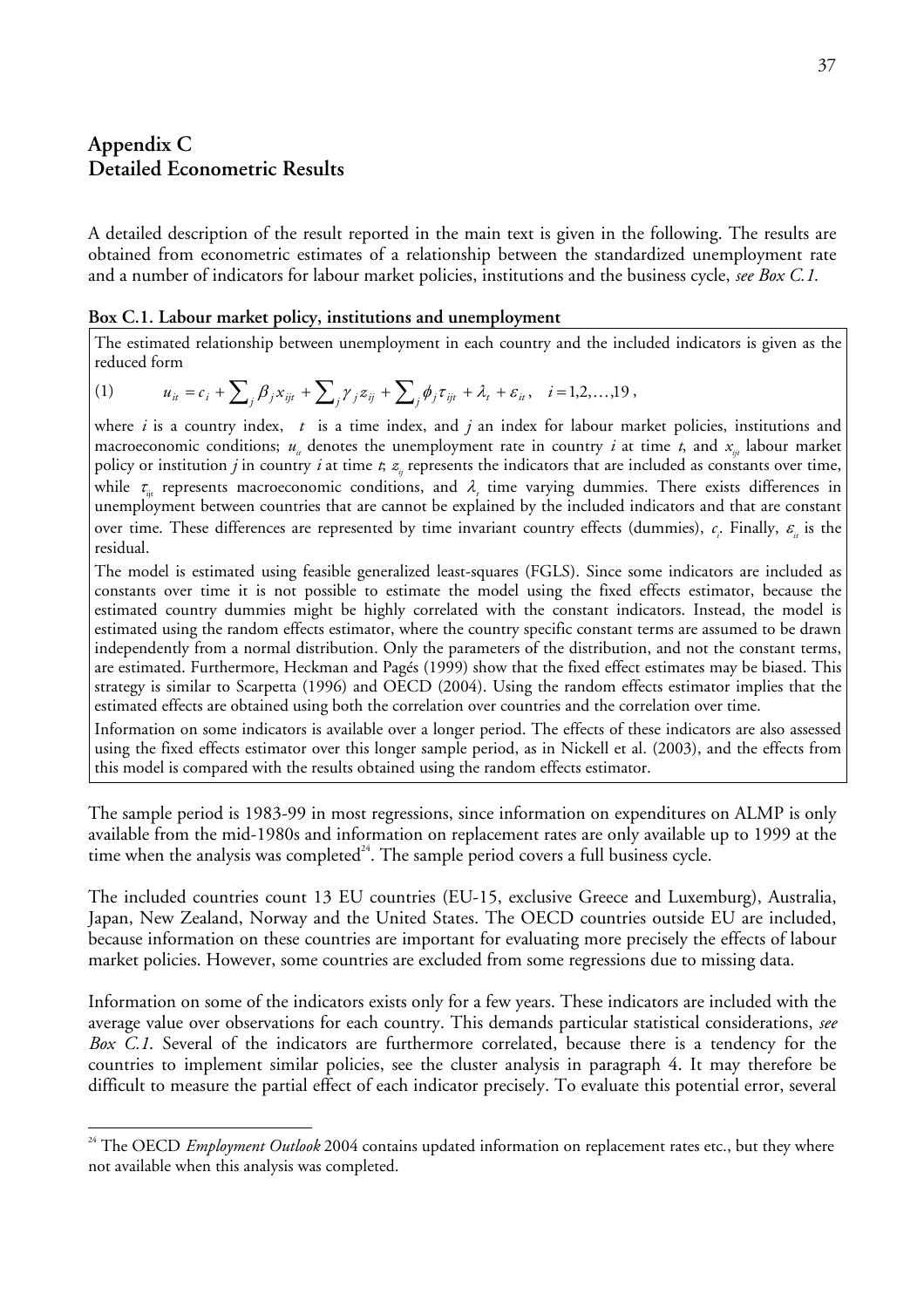models are estimated using different combinations of policies. The results are relative robust across specifications.

Information on expenditures on ALMP are available from the mid-1980s for most countries. The included indicator for ALMP corresponds to expenditures on ALMP per unemployed normalized by GDP per person in the labour forces. A similar measure is used by, among others, the OECD. The indicator is, by construction, highly correlated with the unemployment rate, and the estimated coefficients may therefore be biased if this is not taken into account. However, it is difficult to find other measures that are not correlated with the unemployment rate by constructon<sup>25</sup>. The indicator is therefore included as the average over the sample period for each country. A similar strategy is applied by other authors, for example Scarpetta (1996) and Blanchard and Wolfers (2000).

### **Results**

Table C.1 displays the results from including a large set of indicators of labour market policy. More generous (overall) unemployment compensation, a higher level of employment protection or a higher share of union members increase unemployment according to estimated relationships. Stronger demands on availability for work on unemployed, higher expenditures on ALMP, or more coordinated wage negotiations induces lower unemployment, *see* column (1). The results are relatively robust to a change in the specification of the empirical model where the indicators for availability, employment condition, and EPL are included separately in the regressions (results are not shown here).

Australia, Italy, and New Zealand are excluded from (1) due to missing observations on ALMP and/or employment conditions. Excluding these countries affect the estimated coefficient on the overall gross replacement rate. Including these countries – which requires that indicator for ALMP and the employment condition index must be excluded from the regression – reduces the effect of the overall replacement rate, see (2).

In columns (1)-(2) and (4)-(5) the official OECD indicator for overall generosity of unemployment benefits have been adjusted for Denmark. The indicator is adjusted, since the official OECD indicator does not take into account that the formal extension of the benefit period in 1994 from 2½ to7 years did not represent a *genuine* extension, since participation in ALMP programmes would no longer entitle to a renewed benefit period. The 7-year benefit period from 1993 and on corresponded approximately to the actual average benefit period before the 1993-reform, see Appendix  $A^{26}$ . The OECD indicator displays a significant increase from 1991 to 1993, and including the official indicator reduces, as expected, the estimated effect, see column (2) and (3). The size of the estimated coefficient corresponds roughly to the results in analyses performed by the OECD secretariat, see Scarpetta (1996) and Elmeskov, Martin, and Scarpetta (1998), that, however, may underestimate the effect due to the measuring error in the indicator with respect to Denmark.

<span id="page-37-0"></span><sup>&</sup>lt;sup>25</sup> In technical terms: it is difficult to find a proper instrument for the expenditures of ALMP that are not

<span id="page-37-1"></span>correlated with the unemployment rate. <sup>26</sup> See also footnote 7 in Martin (1996)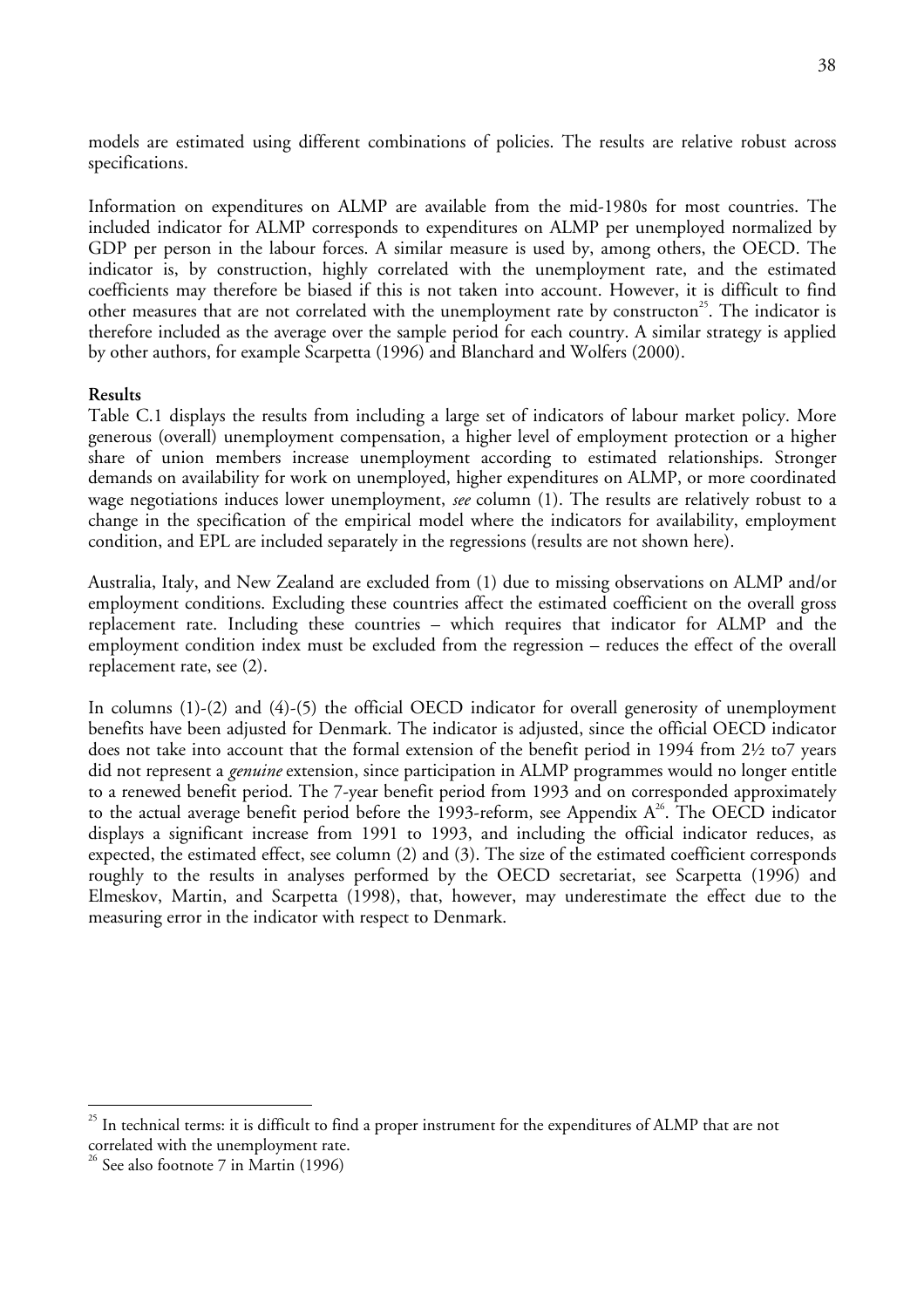#### **Table C.1. Estimated models**

|                                                 | (1)                                                           | (2)                      | (3)      | (4)         | (5)       |
|-------------------------------------------------|---------------------------------------------------------------|--------------------------|----------|-------------|-----------|
| Sample period                                   | ------------------------------1983-99 ----------------------- |                          |          |             | 1963-99   |
|                                                 |                                                               |                          | 0,147    |             |           |
|                                                 |                                                               |                          | (0,023)  |             |           |
| Overall gross replacement rate, adjusted for DK | 0,250                                                         | 0,183                    |          | 0,157       | 0,054     |
|                                                 | (0,029)                                                       | (0,024)                  |          | (0,028)     | (0,014)   |
|                                                 |                                                               |                          |          |             | 0,006     |
|                                                 |                                                               |                          |          |             | (0,005)   |
|                                                 | $-0,020$                                                      | $-0,023$                 | $-0,041$ |             |           |
|                                                 | (0,010)                                                       | (0,010)                  | (0,011)  |             |           |
|                                                 | $-0,006$                                                      | $\overline{\phantom{a}}$ |          | $1 - 0,001$ |           |
|                                                 | (0,001)                                                       |                          |          | (0,000)     |           |
|                                                 | $-0,007$                                                      |                          |          | $-0.037$    |           |
|                                                 | (0.003)                                                       |                          |          | (0,020)     |           |
|                                                 | 0.004                                                         | 0.002                    | 0.002    |             | 0,008     |
|                                                 | (0,002)                                                       | (0,001)                  | (0,001)  |             | (0,005)   |
|                                                 | $-0.013$                                                      | $-0.014$                 | $-0,012$ | $-0,009$    |           |
|                                                 | (0,004)                                                       | (0,003)                  | (0,003)  | (0,004)     |           |
|                                                 | 0,189                                                         | 0,130                    | 0.122    | 0,166       | 0,097     |
|                                                 | (0,010)                                                       | (0,017)                  | (0,017)  | (0,027)     | (0,017)   |
|                                                 |                                                               |                          |          |             | 0,047     |
|                                                 |                                                               |                          |          |             | (0,015)   |
| Deviations from HP trend of log real GDP        | $-1,069$                                                      | $-1,057$                 | $-1,072$ | $-0,723$    | $-0, 545$ |
|                                                 | (0,093)                                                       | (0,086)                  | (0,088)  | (0,065)     | (0,037)   |

Note: Standard deviations in parentes. Numbers in italics denotes those coefficients that are used to calculate the contribution to the reduction in structural unemployment from changes in labour market policies in Figure 5.a and 5.b in the main text. These are relatively conservative estimates of the effects on unemployment. Italy is excluded from (1) through (3) due to missing observations on expenditures on ALMP. Australia and New Zealand are excluded from (1) and (4) due to missing observations on employment condition. For Spain and Japan the availability indicator for 2004 is used due to missing observation in 1997. (1) through (3) is estimated using the random effects model, while (4) and (5) is estimated using the fixed effects model corrected for autocorrelation and heterogeneity in the residuals. Time varying dummies are included in all specifications.

1. The coefficient is –0,0004 and is significant at a 5 percent level. The effect of ALMP on the unemployment rate is assumed to be –0,001 in Figure 5, since the estimation method probably implies a downward bias in the estimated effect, see the appendix text.

2. In (1) through (3) the ranking of countries by the index of EPL is used as indicator, while in (5) an index constructed from various data sources over the 1960-1999 period is used, see Appendix A.

Source: Own calculations.

For some of the indicators, only a few observations are available over time, see Appendix A. The estimated effects therefore primarily show the effects on the cross-country variation in unemployment, and not necessarily the effect over time. A method that uses the variation over time in the indicators to identify the effects have also been applied, see column (4)-(5).

Information on ALMP is available from the mid-1980s, but it is difficult to use the variation over time in the expenditures on ALMP in full due to statistical considerations. In order to investigate the effect of using more of the time variation in the indicator, column (4) displays results when the ALMP indicator is included with two observations over time, the average over the 1980s and the average over the 1990s. The result indicates the effect of changes in the average expenditures between the two subperiods (per unemployed to the ratio of GDP per person in the labour force). The estimated effect is lower than estimated in column (1). This method is likely to underestimate the true effect on the unemployment rate, however, and since the fixed effects estimator only uses the time variation to identify the effect, and since only the average value of the indicator over two sub-periods are included.

In addition to the time varying indicator for ALMP, the indicator for the employment condition is included in (4) with time varying information from 1995 to 1999. The indicator is assumed to be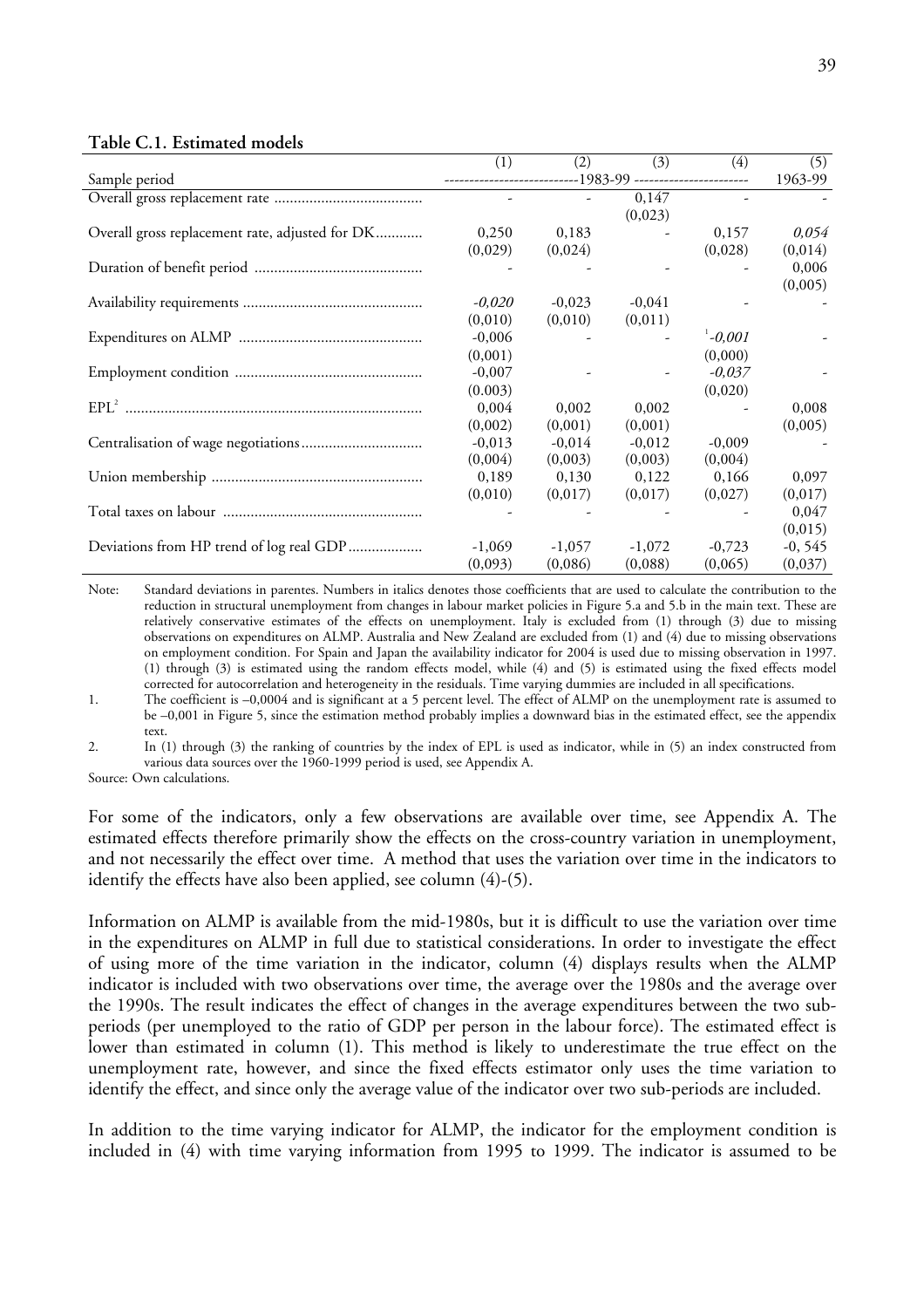constant before 1995. The index departs slightly from the index included in (1), since the coefficient on the index included in (1) is insignificant in (4), see Appendix A for details on the indicators. Thus, some caution should be taken in interpreting the estimated coefficient. This furthermore indicates that it is not clear exactly how a relevant measure of employment condition should be constructed.

Higher total taxes on labour seem to have a small positive impact on unemployment but supposedly only in the short run, see column (5). The indictor is simple and does not describe all aspects of taxes relevant for search behaviour. The estimated quantitative effect is therefore uncertain. It hasn't been possible to find a statistical significant effect over the period 1983-99.

In column (5) only indicators for which information is available over a long period (1963-99) is included<sup>27</sup>, and the model is estimated so that the effects are measured using the time varying information over time (fixed effects model, see Box C.1), as in (4). The estimated effects are similar to the other specifications, except for the overall unemployment compensation that has a somewhat smaller effect on unemployment in this specification.

The maximum duration of unemployment benefit wasn't found to have any statistical significant in itself, see, for example, column (5). There are two explanations for this result: Firstly, the constructed indicator does not include all relevant aspects that are relevant for job search behaviour; for instance, the indicator does not take into account that unemployed become entitled to a new benefit period by participation in active programs in some countries in the sample period<sup>28</sup>. Secondly, the maximum duration of unemployment benefits enter the OECD indicator of overall unemployment compensations indirectly, because that indicator is an average of the replacement rates of five years. The effect of maximum duration on the unemployment rate is therefore included in the effect of the overall unemployment compensation.

Other authors find a statistical significant positive impact on unemployment of the duration of unemployment benefits, for example, Nickell et al. (2003). They usually use the gross replacement rate the first year as measure of unemployment compensation rather than the average replacement over five years, as in the current study, which may explain the significant effects in those papers.

It hasn't been possible to find a significant (positive) effect of product market regulation on unemployment. This is supposedly a consequence of that several countries have liberalized their regulation of product markets significantly over the sample period, but that there only exists information on the strength of this regulation by the end of the 1990s (1998). Available information indicates, however, that there exists a clear partial relationship between stronger regulations of product markets and higher unemployment at the end of the 1990s, *see Figure C.1a.*

<span id="page-39-0"></span> $27$  In column (5) a time varying index for EPL is included corresponding to Nickel et al. (2003) with updatings given in Nickell (2002).

<span id="page-39-1"></span>See the discussion in the main text.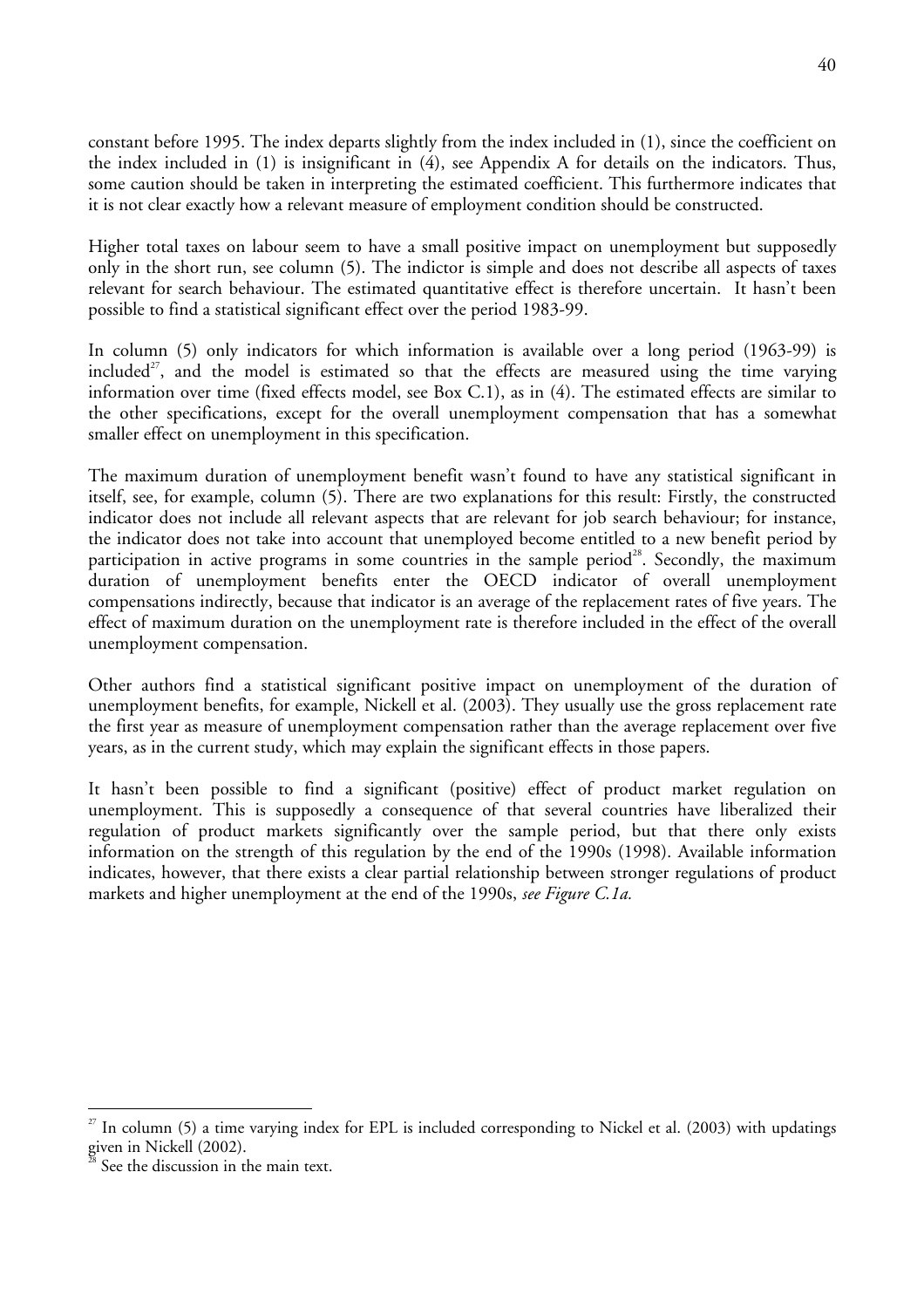

Note: "Contributions from labour market policies" in Figure C.1b shows the change in the unemployment rate that are attributed to changes in labour market policies as predicted by the estimated model, see the note to Table C.1 for an precise description of the calculation.

Source: See Appendix A and own calculations.

The effect of each indicator is relatively stable across the estimated models (1)-(5).

The explanatory power of the estimated model may be illustrated by comparing the change from 1994 to 1999 in the NAIRU-indicator estimated by the OECD and the contribution to the change on the standardized unemployment rate from labour market policies predicted by the model, which may be interpreted as structural in nature. The model predicts that a significant share of to the reduction in the NAIRU indicator in the EU countries may be attributed to reforms in labour market policies, particularly in Denmark and Netherlands, *see Figure C.1b*. For Ireland, the model predicts that changes in labour market policies explain a smaller fraction of the reduction in structural unemployment. This is intuitive, since the reduction in structural unemployment in Ireland may also a consequence of other reform initiatives, including deregulation of product markets, as suggested above.

**contributions from changes in labour market**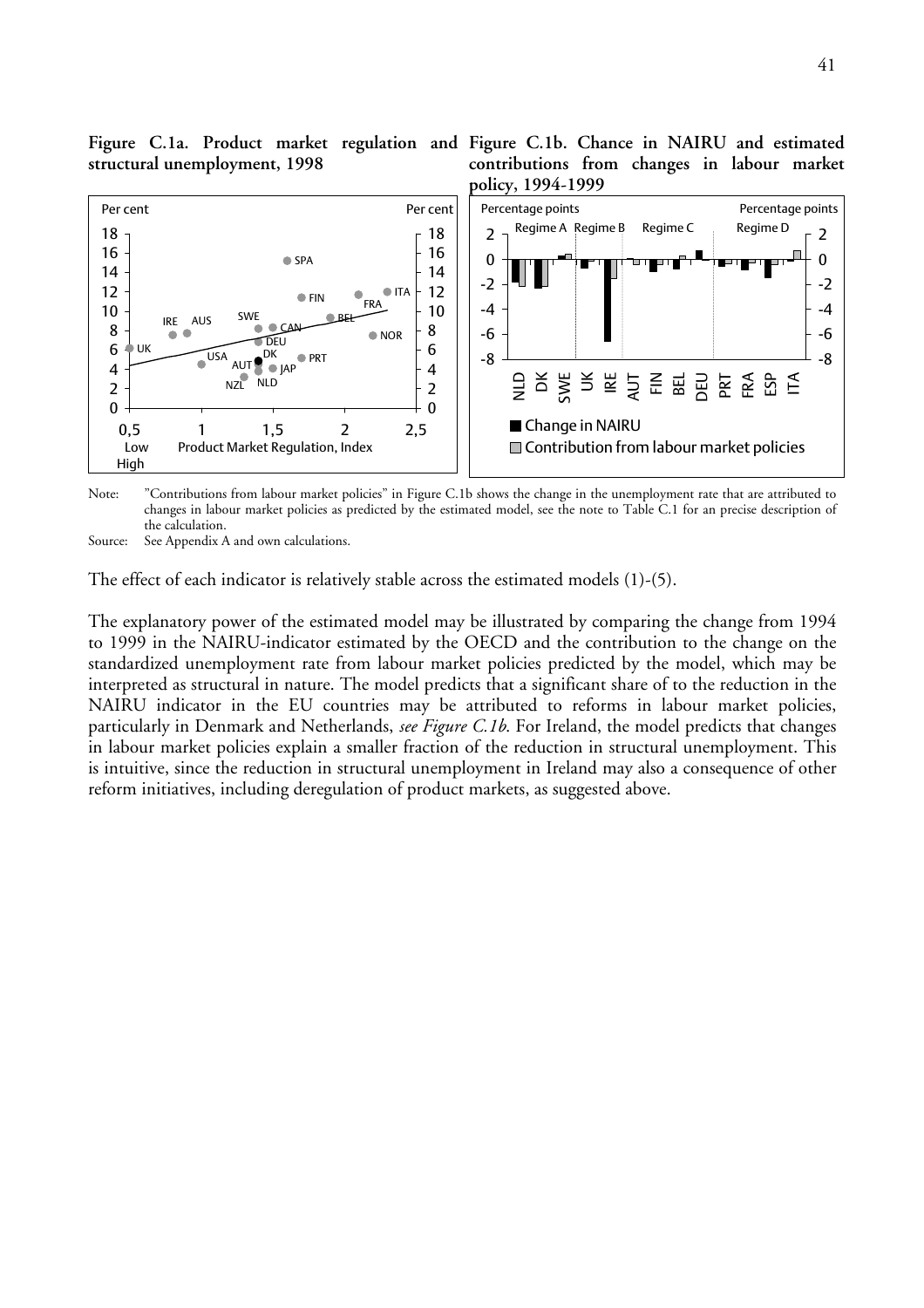#### **References**

Abbring, J.H., G.J. van den Berg and J.C. van Ours (1997), The effect of unemployment insurance sanctions on the transition rate from unemployment to employment, *Working Paper*, Tinbergen Institute, Amsterdam/Rotterdam.

Ball, L. and N.G. Mankiw (2002), The NAIRU in Theory and Practice*, Journal of Economic Perspectives* 16, pp. 115-36.

Blanchard, O.J. and J. Wolfers (2000), The Role of Shocks and Institutions in the Rise of European Unemployment: The Aggregate Evidence, *Economic Journal* 100 (March), pp. C1-C33.

Blanchard, O.J. and P. Portugal (2001), What hides behind an unemployment rate: comparing Portuguese and U.S. labor markets, *American Economic Review* 91(1), s. 185-207.

Blanchard, O.J. and A. Landier (2002), The Perverse Effects of Partial Labour Market Reform: Fixed-Term Contracts in France, *Economic Journal* 112 (June), pp. F214-F244.

Botero, J. , S. Djankov, R.L. Porta, F. Lopez-de-Silanes and A. Shliefer (2003), The Regulation of Labor, *NBER Working Paper* No. 9756.

Calmfors, L. and J. Drifill (1988), Bargaining Structure, Corporatism, and Macroeconomic Performance, *Economic Policy* 6, pp. 12-61.

Calmfors, L. (1993), Centralization of Wage Bargaining and Economic Performance: A Survey, *OECD Economic Studies*  No. 21, Paris.

Doladi, J.J., C García-Serrano, and J.F. Jimeno (2002), Drawing Lessons from the Boom of Temporary Jobs in Spain, *Economic Journal* 112 (June), pp. F270-F295.

Ebbinghard, B. og J. Visser (2002), Trade unions in Western Europe since 1945, MacMillan, UK.

Elmeskov, J., J.P. Martin, and S. Scarpetta (1998), Key Lessons for Labour Market Reforms: Evidence from OECD Countries' Experiences, *Swedish Economic Policy Review* (5), pp. 205-252.

Frederiksson, P. and C. Runeson (2002), The Swedish National Evaluation of the European Employment Strategy. Summary Report. Sub-project 2 – Tax and Benefit Reforms and Tax Policy for Increased Employment, available at [http://europa.eu.int/comm/employment\\_social/news/2002/may/eval\\_sv.pdf.](http://europa.eu.int/comm/employment_social/news/2002/may/eval_sv.pdf)

Heckman, J.J. and C. Pagés (1999), The Cost of Job Security Regulation: Evidence from Latin American Labor Markets, *NBER Working Paper* No. 7773.

Hasselpflug, S. and A.K.B. Thorball (2004), Availability Criteria in 25 OECD Countries," Ministry of Finance Working Paper, *forthcoming*.

Holmlund, B. (2002), The rise and fall of Swedish unemployment, *Cesifö conference paper*, [http://www.cesifo.de/link/ue02](http://www.cesifo.de/link/ue02-holmlund.pdf) [holmlund.pdf.](http://www.cesifo.de/link/ue02-holmlund.pdf)

Holmlund, B., and D. Storrie (2002), Temporary Work in Turbulent Times: the Swedish Experience, *Economic Journal* 112 (June), pp. F245-F269.

Katz, L.F. and A.B. Krueger (1999), The High-Pressure U.S. Labor Market of the 1990s, *Brookings Papers on Economic Activity*, Vol. 1999, No. 1., pp. 1-87.

Madsen, Munch-Madsen and Langhoff-Roos (2003), How well do European Employment Regimes Manage Social Exclusion?, in *Muffels, Ruud J. A.* (ed.), Social Exclusion in European Welfare States.

Martin, J.P. (1996), Measures of replacement rates for the purpose of international comparisons: a note, *OECD Economic Studies* No. 26, 1996II.

Ministry of Finance (1998), Availability criteria in OECD countries, *Ministry of Finance Working Paper*, No. 6.